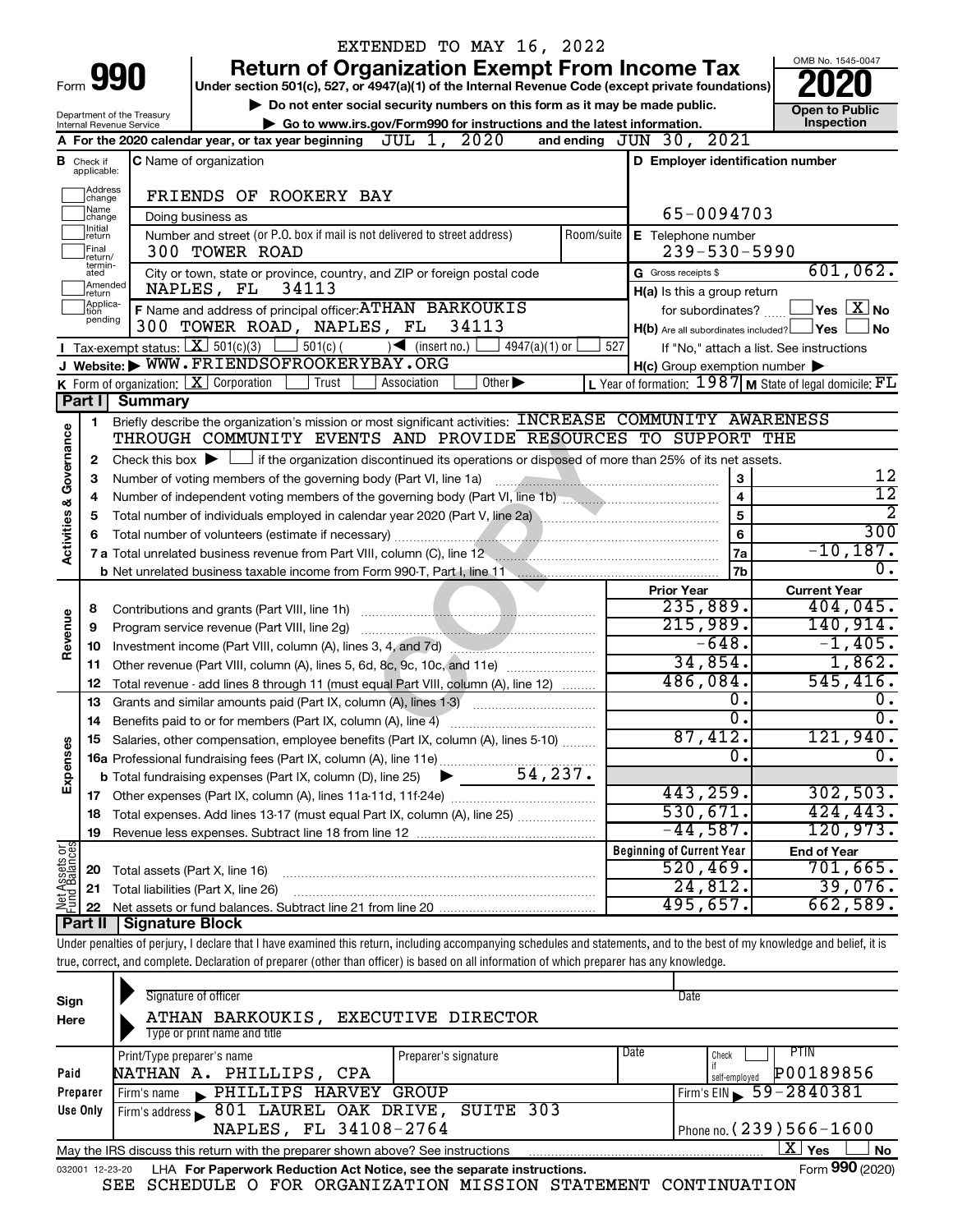|                | FRIENDS OF ROOKERY BAY<br>Form 990 (2020)                                                                                                                            | 65-0094703           | Page 2                                         |
|----------------|----------------------------------------------------------------------------------------------------------------------------------------------------------------------|----------------------|------------------------------------------------|
|                | <b>Part III Statement of Program Service Accomplishments</b>                                                                                                         |                      |                                                |
|                |                                                                                                                                                                      |                      |                                                |
| 1              | Briefly describe the organization's mission:<br>CONNECTING PEOPLE WITH SOUTHWEST FLORIDA'S DYNAMIC COASTAL ENVIRONMENT                                               |                      |                                                |
|                | IN SUPPORT OF THE ROOKERY BAY RESEARCH RESERVE.                                                                                                                      |                      |                                                |
|                |                                                                                                                                                                      |                      |                                                |
|                |                                                                                                                                                                      |                      |                                                |
| $\overline{2}$ | Did the organization undertake any significant program services during the year which were not listed on the                                                         |                      | $\overline{\ }$ Yes $\overline{\ \text{X}}$ No |
|                | prior Form 990 or 990-EZ?                                                                                                                                            |                      |                                                |
| 3              | If "Yes," describe these new services on Schedule O.<br>Did the organization cease conducting, or make significant changes in how it conducts, any program services? |                      | $\exists$ Yes $\boxed{\text{X}}$ No            |
|                | If "Yes," describe these changes on Schedule O.                                                                                                                      |                      |                                                |
| 4              | Describe the organization's program service accomplishments for each of its three largest program services, as measured by expenses.                                 |                      |                                                |
|                | Section 501(c)(3) and 501(c)(4) organizations are required to report the amount of grants and allocations to others, the total expenses, and                         |                      |                                                |
|                | revenue, if any, for each program service reported.                                                                                                                  |                      |                                                |
| 4a             | $174,098$ $\cdot$ including grants of \$<br>) (Expenses \$<br>) (Revenue \$<br>(Code:                                                                                |                      | 152,918.                                       |
|                | CONNECTING PEOPLE WITH SOUTHWEST FLORIDA'S DYNAMIC COASTAL ENVIRONMENT                                                                                               |                      |                                                |
|                | IN SUPPORT OF THE ROOKERY BAY RESEARCH RESERVE.                                                                                                                      |                      |                                                |
|                |                                                                                                                                                                      |                      |                                                |
|                |                                                                                                                                                                      |                      |                                                |
|                |                                                                                                                                                                      |                      |                                                |
|                |                                                                                                                                                                      |                      |                                                |
|                |                                                                                                                                                                      |                      |                                                |
|                |                                                                                                                                                                      |                      |                                                |
|                |                                                                                                                                                                      |                      |                                                |
|                |                                                                                                                                                                      |                      |                                                |
|                |                                                                                                                                                                      |                      |                                                |
| 4b             | (Expenses \$<br>including grants of \$                                                                                                                               | (Revenue \$          |                                                |
|                |                                                                                                                                                                      |                      |                                                |
|                |                                                                                                                                                                      |                      |                                                |
|                |                                                                                                                                                                      |                      |                                                |
|                |                                                                                                                                                                      |                      |                                                |
|                |                                                                                                                                                                      |                      |                                                |
|                |                                                                                                                                                                      |                      |                                                |
|                |                                                                                                                                                                      |                      |                                                |
|                |                                                                                                                                                                      |                      |                                                |
|                |                                                                                                                                                                      |                      |                                                |
|                |                                                                                                                                                                      |                      |                                                |
|                |                                                                                                                                                                      |                      |                                                |
|                |                                                                                                                                                                      |                      |                                                |
| 4с             | (Code: ) (Expenses \$<br>including grants of \$                                                                                                                      | $\angle$ (Revenue \$ |                                                |
|                |                                                                                                                                                                      |                      |                                                |
|                |                                                                                                                                                                      |                      |                                                |
|                |                                                                                                                                                                      |                      |                                                |
|                |                                                                                                                                                                      |                      |                                                |
|                |                                                                                                                                                                      |                      |                                                |
|                |                                                                                                                                                                      |                      |                                                |
|                |                                                                                                                                                                      |                      |                                                |
|                |                                                                                                                                                                      |                      |                                                |
|                |                                                                                                                                                                      |                      |                                                |
|                |                                                                                                                                                                      |                      |                                                |
|                |                                                                                                                                                                      |                      |                                                |
| 4d             | Other program services (Describe on Schedule O.)                                                                                                                     |                      |                                                |
|                | (Expenses \$<br>(Revenue \$<br>including grants of \$                                                                                                                |                      |                                                |
| 4е             | 174,098.<br>Total program service expenses                                                                                                                           |                      |                                                |
|                |                                                                                                                                                                      |                      | Form 990 (2020)                                |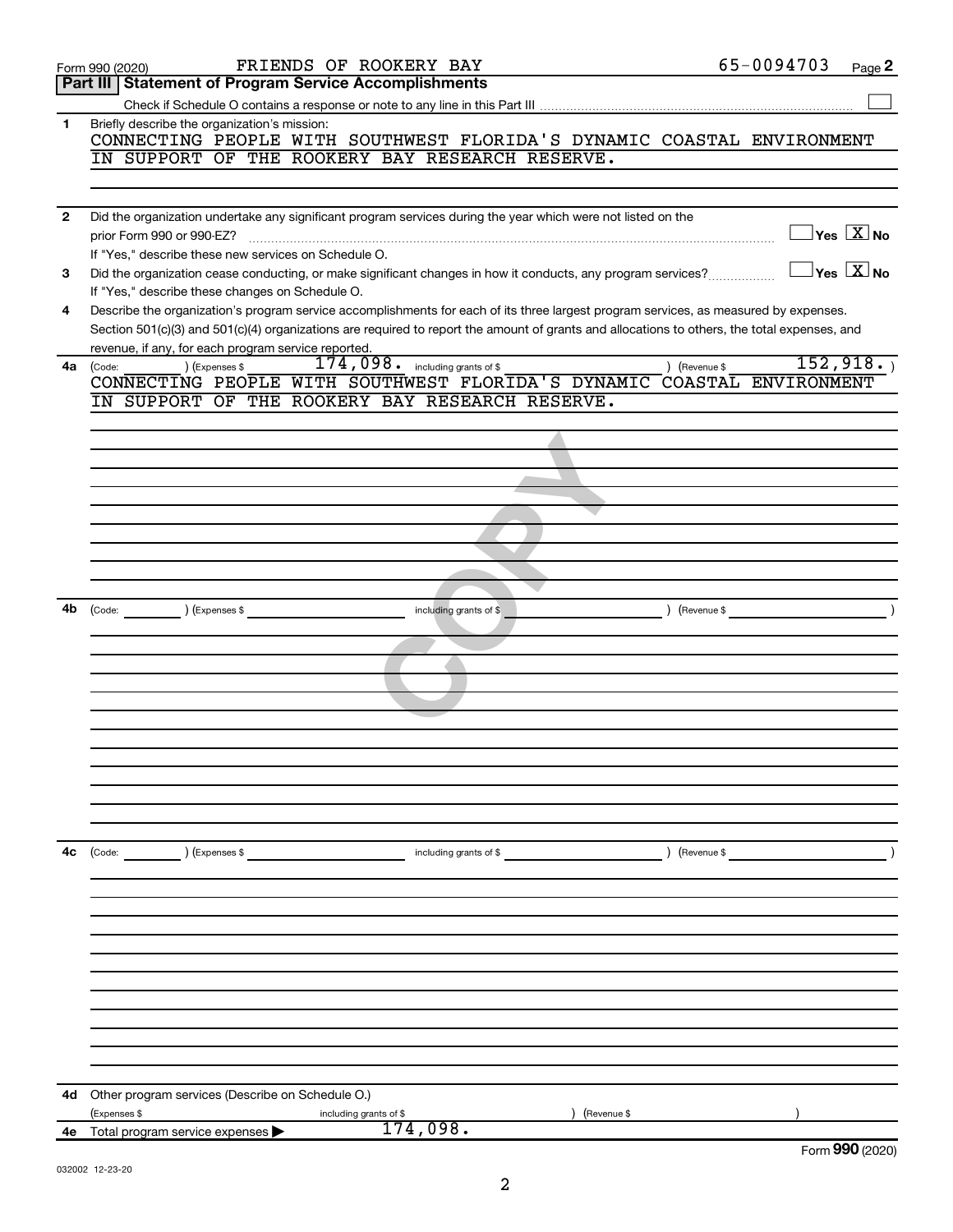**Part IV Checklist of Required Schedules**

Form 990 (2020) FRIENDS OF ROOKERY BAY Page FRIENDS OF ROOKERY BAY 65-0094703

|     |                                                                                                                                                      |                 | Yes | No                      |
|-----|------------------------------------------------------------------------------------------------------------------------------------------------------|-----------------|-----|-------------------------|
| 1.  | Is the organization described in section 501(c)(3) or 4947(a)(1) (other than a private foundation)?<br>If "Yes," complete Schedule A                 | 1               | х   |                         |
| 2   |                                                                                                                                                      | $\mathbf{2}$    | х   |                         |
| 3   | Did the organization engage in direct or indirect political campaign activities on behalf of or in opposition to candidates for                      |                 |     |                         |
|     |                                                                                                                                                      | 3               |     | х                       |
| 4   | Section 501(c)(3) organizations. Did the organization engage in lobbying activities, or have a section 501(h) election in effect                     |                 |     |                         |
|     |                                                                                                                                                      | 4               |     | х                       |
| 5   | Is the organization a section 501(c)(4), 501(c)(5), or 501(c)(6) organization that receives membership dues, assessments, or                         | 5               |     | х                       |
| 6   | Did the organization maintain any donor advised funds or any similar funds or accounts for which donors have the right to                            |                 |     |                         |
|     | provide advice on the distribution or investment of amounts in such funds or accounts? If "Yes," complete Schedule D, Part I                         | 6               |     | х                       |
| 7   | Did the organization receive or hold a conservation easement, including easements to preserve open space,                                            |                 |     |                         |
|     |                                                                                                                                                      | $\overline{7}$  |     | х                       |
| 8   | Did the organization maintain collections of works of art, historical treasures, or other similar assets? If "Yes," complete<br>Schedule D, Part III | 8               |     | х                       |
| 9   | Did the organization report an amount in Part X, line 21, for escrow or custodial account liability, serve as a custodian for                        |                 |     |                         |
|     | amounts not listed in Part X; or provide credit counseling, debt management, credit repair, or debt negotiation services?                            |                 |     |                         |
|     |                                                                                                                                                      | 9               |     | х                       |
| 10  | Did the organization, directly or through a related organization, hold assets in donor-restricted endowments                                         |                 |     |                         |
|     |                                                                                                                                                      | 10              | х   |                         |
| 11  | If the organization's answer to any of the following questions is "Yes," then complete Schedule D, Parts VI, VII, VIII, IX, or X<br>as applicable.   |                 |     |                         |
|     | a Did the organization report an amount for land, buildings, and equipment in Part X, line 10? If "Yes," complete Schedule D,                        |                 |     |                         |
|     | Part VI                                                                                                                                              | 11a             | х   |                         |
| b   | Did the organization report an amount for investments - other securities in Part X, line 12, that is 5% or more of its total                         | 11b             |     | х                       |
|     | c Did the organization report an amount for investments - program related in Part X, line 13, that is 5% or more of its total                        |                 |     |                         |
|     |                                                                                                                                                      | 11c             |     | x                       |
|     | d Did the organization report an amount for other assets in Part X, line 15, that is 5% or more of its total assets reported in                      |                 |     |                         |
|     |                                                                                                                                                      | 11d             | х   |                         |
| е   | Did the organization report an amount for other liabilities in Part X, line 25? If "Yes," complete Schedule D, Part X                                | 11e             |     | х                       |
| f   | Did the organization's separate or consolidated financial statements for the tax year include a footnote that addresses                              |                 |     |                         |
|     | the organization's liability for uncertain tax positions under FIN 48 (ASC 740)? If "Yes," complete Schedule D, Part X                               | 11f             | х   |                         |
|     | 12a Did the organization obtain separate, independent audited financial statements for the tax year? If "Yes," complete                              | 12a             | х   |                         |
|     | <b>b</b> Was the organization included in consolidated, independent audited financial statements for the tax year?                                   |                 |     |                         |
|     | If "Yes," and if the organization answered "No" to line 12a, then completing Schedule D, Parts XI and XII is optional                                | 12 <sub>b</sub> |     | х                       |
| 13  |                                                                                                                                                      | 13              |     | $\overline{\textbf{x}}$ |
| 14a |                                                                                                                                                      | 14a             |     | x                       |
|     | <b>b</b> Did the organization have aggregate revenues or expenses of more than \$10,000 from grantmaking, fundraising, business,                     |                 |     |                         |
|     | investment, and program service activities outside the United States, or aggregate foreign investments valued at \$100,000                           |                 |     |                         |
|     |                                                                                                                                                      | 14b             |     | х                       |
| 15  | Did the organization report on Part IX, column (A), line 3, more than \$5,000 of grants or other assistance to or for any                            | 15              |     | х                       |
| 16  | Did the organization report on Part IX, column (A), line 3, more than \$5,000 of aggregate grants or other assistance to                             |                 |     |                         |
|     |                                                                                                                                                      | 16              |     | х                       |
| 17  | Did the organization report a total of more than \$15,000 of expenses for professional fundraising services on Part IX,                              |                 |     |                         |
|     |                                                                                                                                                      | 17              | х   |                         |
| 18  | Did the organization report more than \$15,000 total of fundraising event gross income and contributions on Part VIII, lines                         |                 |     |                         |
|     |                                                                                                                                                      | 18              | х   |                         |
| 19  | Did the organization report more than \$15,000 of gross income from gaming activities on Part VIII, line 9a? If "Yes,"                               |                 |     |                         |
|     |                                                                                                                                                      | 19              |     | x                       |
| 20a |                                                                                                                                                      | 20a             |     | х                       |
|     |                                                                                                                                                      | 20 <sub>b</sub> |     |                         |
| 21  | Did the organization report more than \$5,000 of grants or other assistance to any domestic organization or                                          |                 |     |                         |
|     | domestic government on Part IX, column (A), line 1? If "Yes," complete Schedule I, Parts I and II                                                    | 21              |     | x                       |

3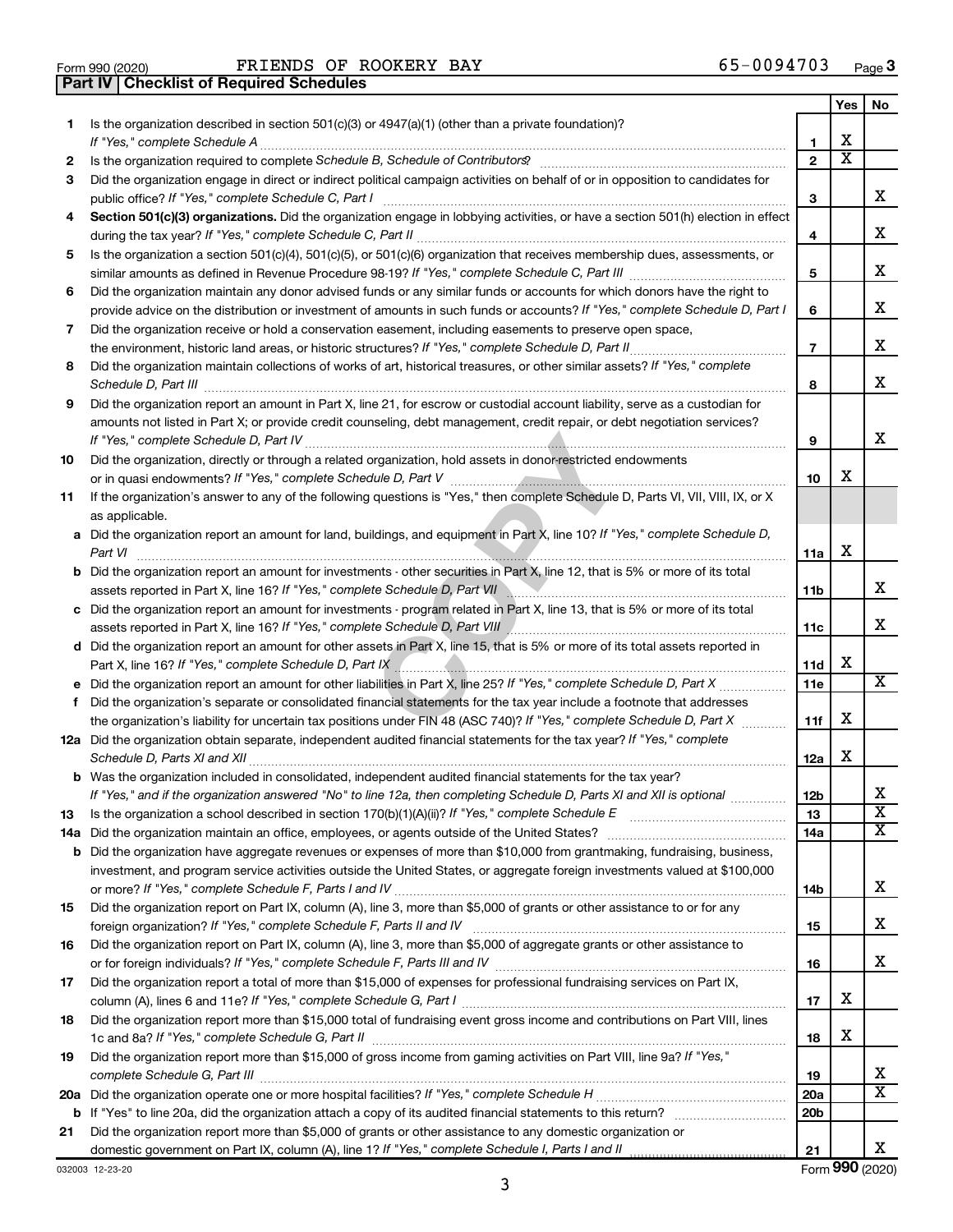*(continued)* **Part IV Checklist of Required Schedules**

|               |                                                                                                                                                                                                                                               |                 | Yes | <b>No</b>               |
|---------------|-----------------------------------------------------------------------------------------------------------------------------------------------------------------------------------------------------------------------------------------------|-----------------|-----|-------------------------|
| 22            | Did the organization report more than \$5,000 of grants or other assistance to or for domestic individuals on                                                                                                                                 |                 |     |                         |
|               |                                                                                                                                                                                                                                               | 22              |     | X                       |
| 23            | Did the organization answer "Yes" to Part VII, Section A, line 3, 4, or 5 about compensation of the organization's current                                                                                                                    |                 |     |                         |
|               | and former officers, directors, trustees, key employees, and highest compensated employees? If "Yes," complete                                                                                                                                |                 |     |                         |
|               |                                                                                                                                                                                                                                               | 23              |     | X                       |
|               | 24a Did the organization have a tax-exempt bond issue with an outstanding principal amount of more than \$100,000 as of the                                                                                                                   |                 |     |                         |
|               | last day of the year, that was issued after December 31, 2002? If "Yes," answer lines 24b through 24d and complete                                                                                                                            |                 |     |                         |
|               |                                                                                                                                                                                                                                               | 24a             |     | x                       |
|               |                                                                                                                                                                                                                                               | 24 <sub>b</sub> |     |                         |
|               | c Did the organization maintain an escrow account other than a refunding escrow at any time during the year to defease                                                                                                                        |                 |     |                         |
|               |                                                                                                                                                                                                                                               | 24c             |     |                         |
|               |                                                                                                                                                                                                                                               | 24d             |     |                         |
|               | 25a Section 501(c)(3), 501(c)(4), and 501(c)(29) organizations. Did the organization engage in an excess benefit                                                                                                                              |                 |     |                         |
|               |                                                                                                                                                                                                                                               | 25a             |     | х                       |
|               | b Is the organization aware that it engaged in an excess benefit transaction with a disqualified person in a prior year, and                                                                                                                  |                 |     |                         |
|               | that the transaction has not been reported on any of the organization's prior Forms 990 or 990-EZ? If "Yes," complete                                                                                                                         |                 |     | х                       |
|               | Schedule L, Part I                                                                                                                                                                                                                            | 25b             |     |                         |
| 26            | Did the organization report any amount on Part X, line 5 or 22, for receivables from or payables to any current                                                                                                                               |                 |     |                         |
|               | or former officer, director, trustee, key employee, creator or founder, substantial contributor, or 35%                                                                                                                                       |                 |     | X                       |
|               |                                                                                                                                                                                                                                               | 26              |     |                         |
| 27            | Did the organization provide a grant or other assistance to any current or former officer, director, trustee, key employee,                                                                                                                   |                 |     |                         |
|               | creator or founder, substantial contributor or employee thereof, a grant selection committee member, or to a 35% controlled                                                                                                                   | 27              |     | х                       |
| 28            | entity (including an employee thereof) or family member of any of these persons? If "Yes," complete Schedule L, Part III<br>Was the organization a party to a business transaction with one of the following parties (see Schedule L, Part IV |                 |     |                         |
|               | instructions, for applicable filing thresholds, conditions, and exceptions):                                                                                                                                                                  |                 |     |                         |
|               | a A current or former officer, director, trustee, key employee, creator or founder, or substantial contributor? If                                                                                                                            |                 |     |                         |
|               |                                                                                                                                                                                                                                               | 28a             |     | х                       |
|               |                                                                                                                                                                                                                                               | 28 <sub>b</sub> |     | $\overline{\texttt{x}}$ |
|               | c A 35% controlled entity of one or more individuals and/or organizations described in lines 28a or 28b?If                                                                                                                                    |                 |     |                         |
|               |                                                                                                                                                                                                                                               | 28c             |     | Х                       |
| 29            |                                                                                                                                                                                                                                               | 29              |     | $\overline{\textbf{X}}$ |
| 30            | Did the organization receive contributions of art, historical treasures, or other similar assets, or qualified conservation                                                                                                                   |                 |     |                         |
|               |                                                                                                                                                                                                                                               | 30              |     | Х                       |
| 31            | Did the organization liquidate, terminate, or dissolve and cease operations? If "Yes," complete Schedule N, Part I                                                                                                                            | 31              |     | $\overline{\mathbf{X}}$ |
| 32            | Did the organization sell, exchange, dispose of, or transfer more than 25% of its net assets? If "Yes," complete                                                                                                                              |                 |     |                         |
|               |                                                                                                                                                                                                                                               | 32              |     | X                       |
| 33            | Did the organization own 100% of an entity disregarded as separate from the organization under Regulations                                                                                                                                    |                 |     |                         |
|               |                                                                                                                                                                                                                                               | 33              |     | х                       |
| 34            | Was the organization related to any tax-exempt or taxable entity? If "Yes," complete Schedule R, Part II, III, or IV, and                                                                                                                     |                 |     |                         |
|               | Part V, line 1                                                                                                                                                                                                                                | 34              |     | х                       |
|               |                                                                                                                                                                                                                                               | <b>35a</b>      |     | X                       |
|               | b If "Yes" to line 35a, did the organization receive any payment from or engage in any transaction with a controlled entity                                                                                                                   |                 |     |                         |
|               |                                                                                                                                                                                                                                               | 35b             |     |                         |
| 36            | Section 501(c)(3) organizations. Did the organization make any transfers to an exempt non-charitable related organization?                                                                                                                    |                 |     |                         |
|               |                                                                                                                                                                                                                                               | 36              |     | x                       |
| 37            | Did the organization conduct more than 5% of its activities through an entity that is not a related organization                                                                                                                              |                 |     |                         |
|               | and that is treated as a partnership for federal income tax purposes? If "Yes," complete Schedule R, Part VI                                                                                                                                  | 37              |     | x                       |
| 38            | Did the organization complete Schedule O and provide explanations in Schedule O for Part VI, lines 11b and 19?                                                                                                                                |                 |     |                         |
| <b>Part V</b> | Note: All Form 990 filers are required to complete Schedule O<br><b>Statements Regarding Other IRS Filings and Tax Compliance</b>                                                                                                             | 38              | х   |                         |
|               |                                                                                                                                                                                                                                               |                 |     |                         |
|               |                                                                                                                                                                                                                                               |                 |     |                         |
|               |                                                                                                                                                                                                                                               |                 | Yes | No                      |
|               | 1a                                                                                                                                                                                                                                            |                 |     |                         |
|               | b Enter the number of Forms W-2G included in line 1a. Enter -0- if not applicable<br>1b<br>c Did the organization comply with backup withholding rules for reportable payments to vendors and reportable gaming                               |                 |     |                         |
|               |                                                                                                                                                                                                                                               | 1c              | х   |                         |
|               |                                                                                                                                                                                                                                               |                 |     |                         |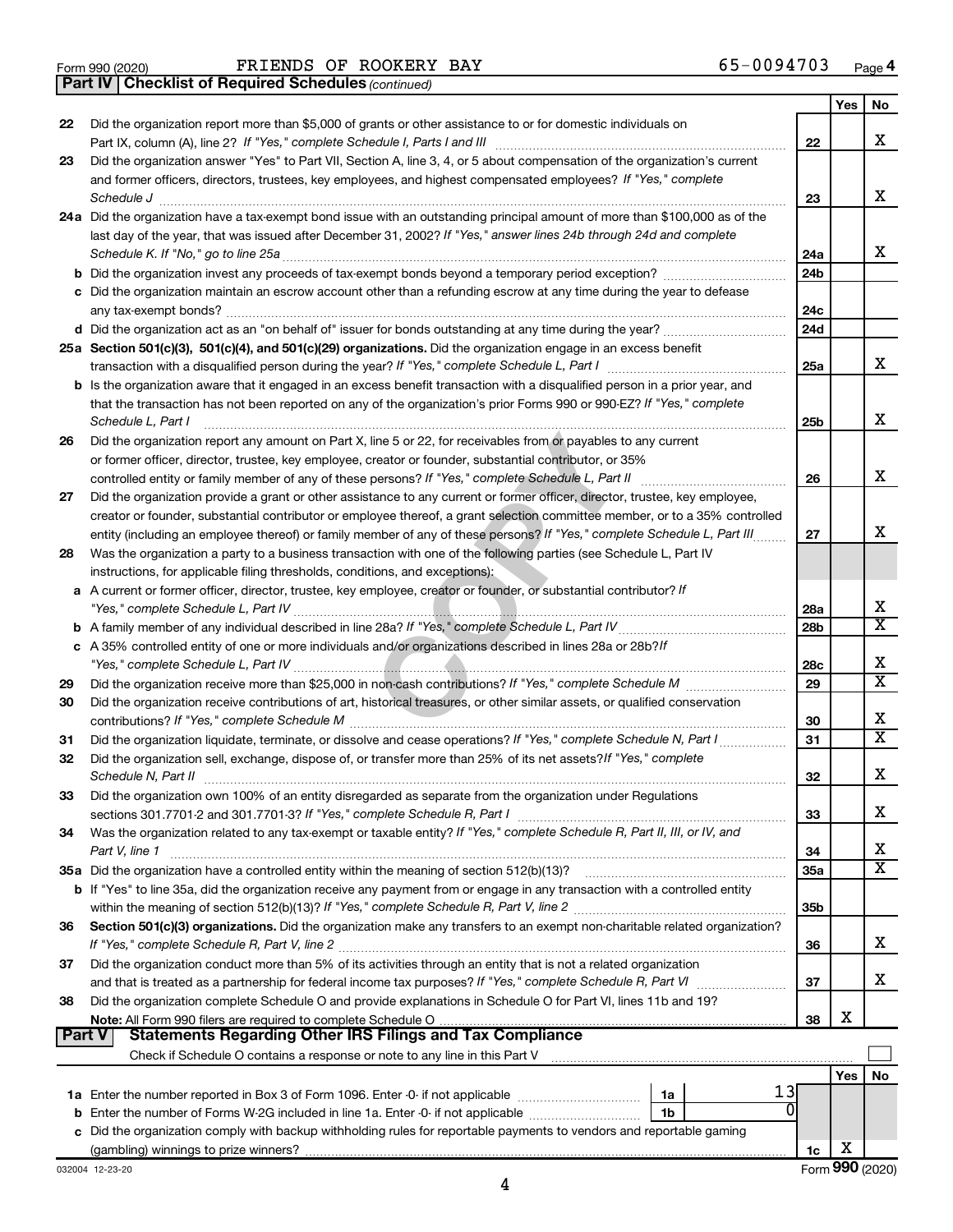| 65-0094703 | Page 5 |
|------------|--------|
|------------|--------|

**Yes No**

|                                                                                        | FRIENDS OF ROOKERY BAY<br>Form 990 (2020)                                                                               |    | 65-0094703 |                |     | Page |
|----------------------------------------------------------------------------------------|-------------------------------------------------------------------------------------------------------------------------|----|------------|----------------|-----|------|
| Part V<br><b>Statements Regarding Other IRS Filings and Tax Compliance (continued)</b> |                                                                                                                         |    |            |                |     |      |
|                                                                                        |                                                                                                                         |    |            |                | res | No   |
|                                                                                        | 2a Enter the number of employees reported on Form W-3, Transmittal of Wage and Tax Statements,                          |    |            |                |     |      |
|                                                                                        | filed for the calendar year ending with or within the year covered by this return                                       | 2a |            |                |     |      |
|                                                                                        | <b>b</b> If at least one is reported on line 2a, did the organization file all required federal employment tax returns? |    |            | 2 <sub>b</sub> |     |      |
|                                                                                        |                                                                                                                         |    |            |                |     |      |

|     | 2 <sub>b</sub>                                                                                                                                                                                                                      | х   |                         |                         |  |
|-----|-------------------------------------------------------------------------------------------------------------------------------------------------------------------------------------------------------------------------------------|-----|-------------------------|-------------------------|--|
|     |                                                                                                                                                                                                                                     |     |                         |                         |  |
| За  | Did the organization have unrelated business gross income of \$1,000 or more during the year?                                                                                                                                       | 3a  |                         | x                       |  |
| b   |                                                                                                                                                                                                                                     | 3b  |                         |                         |  |
|     | 4a At any time during the calendar year, did the organization have an interest in, or a signature or other authority over, a                                                                                                        |     |                         |                         |  |
|     | financial account in a foreign country (such as a bank account, securities account, or other financial account)?                                                                                                                    | 4a  |                         | х                       |  |
|     | <b>b</b> If "Yes," enter the name of the foreign country $\blacktriangleright$                                                                                                                                                      |     |                         |                         |  |
|     | See instructions for filing requirements for FinCEN Form 114, Report of Foreign Bank and Financial Accounts (FBAR).                                                                                                                 |     |                         |                         |  |
| 5a  |                                                                                                                                                                                                                                     | 5a  |                         | х                       |  |
| b   |                                                                                                                                                                                                                                     | 5b  |                         | $\overline{\mathtt{x}}$ |  |
| с   |                                                                                                                                                                                                                                     | 5c  |                         |                         |  |
|     | 6a Does the organization have annual gross receipts that are normally greater than \$100,000, and did the organization solicit                                                                                                      |     |                         |                         |  |
|     |                                                                                                                                                                                                                                     | 6a  |                         | x                       |  |
| b   | If "Yes," did the organization include with every solicitation an express statement that such contributions or gifts                                                                                                                |     |                         |                         |  |
|     | were not tax deductible?                                                                                                                                                                                                            | 6b  |                         |                         |  |
| 7   | Organizations that may receive deductible contributions under section 170(c).                                                                                                                                                       |     |                         |                         |  |
| a   | Did the organization receive a payment in excess of \$75 made partly as a contribution and partly for goods and services provided to the payor?                                                                                     | 7a  | х                       |                         |  |
| b   | If "Yes," did the organization notify the donor of the value of the goods or services provided?                                                                                                                                     | 7b  | $\overline{\texttt{x}}$ |                         |  |
| с   | Did the organization sell, exchange, or otherwise dispose of tangible personal property for which it was required                                                                                                                   |     |                         |                         |  |
|     |                                                                                                                                                                                                                                     | 7c  |                         | х                       |  |
| d   | <b>7d</b>                                                                                                                                                                                                                           |     |                         |                         |  |
| е   | Did the organization receive any funds, directly or indirectly, to pay premiums on a personal benefit contract?                                                                                                                     |     |                         |                         |  |
| Ť   | Did the organization, during the year, pay premiums, directly or indirectly, on a personal benefit contract?                                                                                                                        |     |                         |                         |  |
| g   | If the organization received a contribution of qualified intellectual property, did the organization file Form 8899 as required?                                                                                                    |     |                         |                         |  |
| h   | If the organization received a contribution of cars, boats, airplanes, or other vehicles, did the organization file a Form 1098-C?                                                                                                  |     |                         |                         |  |
| 8   | Sponsoring organizations maintaining donor advised funds. Did a donor advised fund maintained by the                                                                                                                                |     |                         |                         |  |
|     | sponsoring organization have excess business holdings at any time during the year?                                                                                                                                                  |     |                         |                         |  |
| 9   | Sponsoring organizations maintaining donor advised funds.                                                                                                                                                                           |     |                         |                         |  |
| а   | Did the sponsoring organization make any taxable distributions under section 4966?                                                                                                                                                  | 9а  |                         |                         |  |
| b   |                                                                                                                                                                                                                                     | 9b  |                         |                         |  |
| 10  | Section 501(c)(7) organizations. Enter:                                                                                                                                                                                             |     |                         |                         |  |
| а   | 10a                                                                                                                                                                                                                                 |     |                         |                         |  |
| b   | 10 <sub>b</sub><br>Gross receipts, included on Form 990, Part VIII, line 12, for public use of club facilities                                                                                                                      |     |                         |                         |  |
| 11  | Section 501(c)(12) organizations. Enter:                                                                                                                                                                                            |     |                         |                         |  |
| а   | 11a<br>Gross income from members or shareholders cross-                                                                                                                                                                             |     |                         |                         |  |
| b   | Gross income from other sources (Do not net amounts due or paid to other sources against                                                                                                                                            |     |                         |                         |  |
|     | 11b                                                                                                                                                                                                                                 |     |                         |                         |  |
|     | Section 4947(a)(1) non-exempt charitable trusts. Is the organization filing Form 990 in lieu of Form 1041?                                                                                                                          | 12a |                         |                         |  |
|     | <b>b</b> If "Yes," enter the amount of tax-exempt interest received or accrued during the year $\ldots$ $\ldots$ [12b]                                                                                                              |     |                         |                         |  |
| 13  | Section 501(c)(29) qualified nonprofit health insurance issuers.                                                                                                                                                                    |     |                         |                         |  |
| а   |                                                                                                                                                                                                                                     | 1За |                         |                         |  |
|     | Note: See the instructions for additional information the organization must report on Schedule O.                                                                                                                                   |     |                         |                         |  |
| b   | Enter the amount of reserves the organization is required to maintain by the states in which the                                                                                                                                    |     |                         |                         |  |
|     | 13b                                                                                                                                                                                                                                 |     |                         |                         |  |
| с   | 13 <sub>c</sub><br>Did the organization receive any payments for indoor tanning services during the tax year?                                                                                                                       | 14a |                         | $\overline{\text{X}}$   |  |
| 14a |                                                                                                                                                                                                                                     | 14b |                         |                         |  |
|     | <b>b</b> If "Yes," has it filed a Form 720 to report these payments? If "No," provide an explanation on Schedule O<br>Is the organization subject to the section 4960 tax on payment(s) of more than \$1,000,000 in remuneration or |     |                         |                         |  |
| 15  |                                                                                                                                                                                                                                     | 15  |                         | x                       |  |
|     | If "Yes," see instructions and file Form 4720, Schedule N.                                                                                                                                                                          |     |                         |                         |  |
| 16  | Is the organization an educational institution subject to the section 4968 excise tax on net investment income?                                                                                                                     | 16  |                         | х                       |  |
|     | If "Yes," complete Form 4720, Schedule O.                                                                                                                                                                                           |     |                         |                         |  |
|     |                                                                                                                                                                                                                                     |     |                         |                         |  |

Form (2020) **990**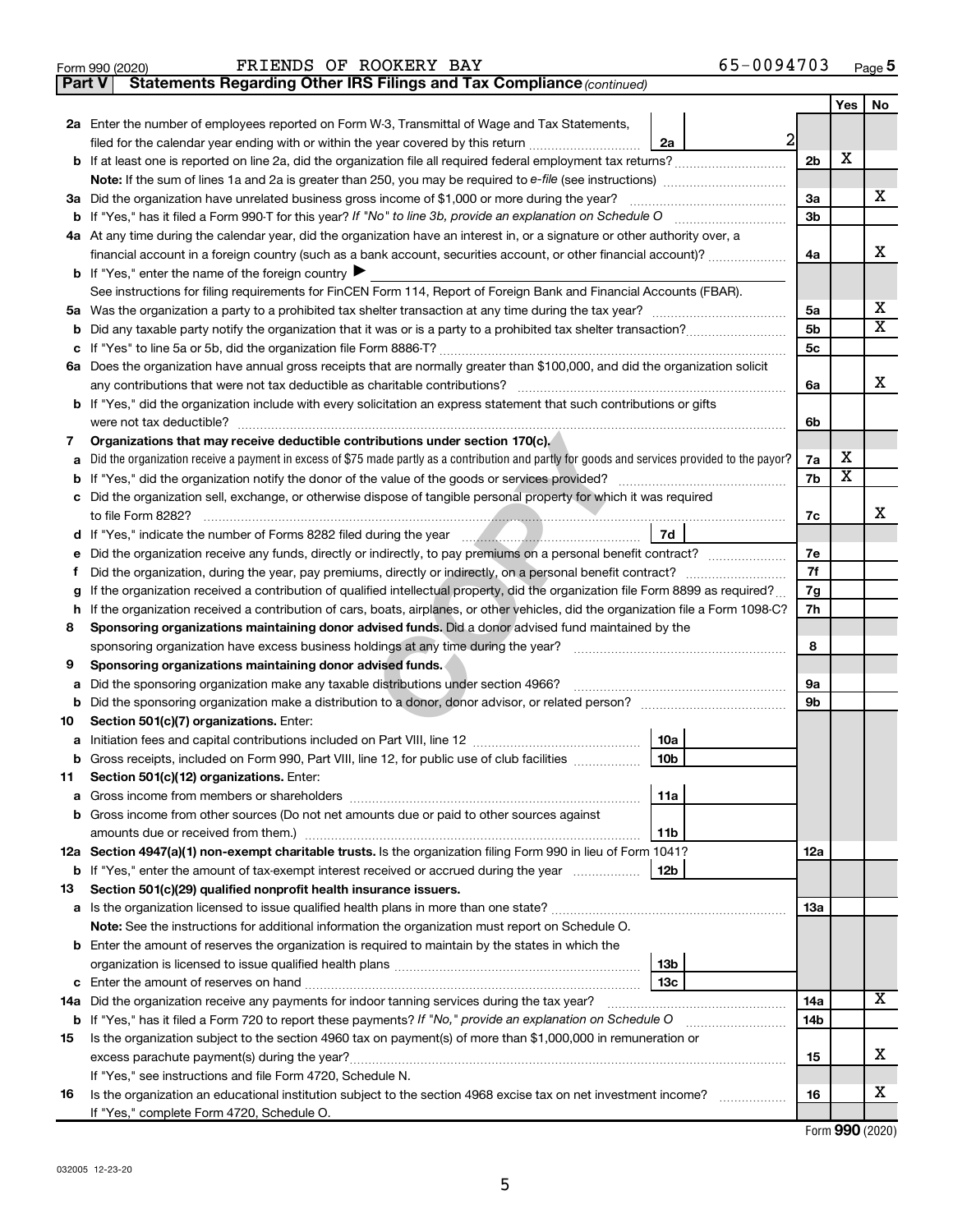032006 12-23-20

|              | to line 8a, 8b, or 10b below, describe the circumstances, processes, or changes on Schedule O. See instructions.                                                                                                                                                     |                               |                              |                         |     |                             |
|--------------|----------------------------------------------------------------------------------------------------------------------------------------------------------------------------------------------------------------------------------------------------------------------|-------------------------------|------------------------------|-------------------------|-----|-----------------------------|
|              |                                                                                                                                                                                                                                                                      |                               |                              |                         |     | $\overline{\text{X}}$       |
|              | <b>Section A. Governing Body and Management</b>                                                                                                                                                                                                                      |                               |                              |                         |     |                             |
|              |                                                                                                                                                                                                                                                                      |                               |                              |                         | Yes | No                          |
|              | 1a Enter the number of voting members of the governing body at the end of the tax year                                                                                                                                                                               | 1a                            | 12                           |                         |     |                             |
|              | If there are material differences in voting rights among members of the governing body, or if the governing                                                                                                                                                          |                               |                              |                         |     |                             |
|              | body delegated broad authority to an executive committee or similar committee, explain on Schedule O.                                                                                                                                                                |                               |                              |                         |     |                             |
|              | <b>b</b> Enter the number of voting members included on line 1a, above, who are independent                                                                                                                                                                          | 1b                            | 12                           |                         |     |                             |
| $\mathbf{2}$ | Did any officer, director, trustee, or key employee have a family relationship or a business relationship with any other                                                                                                                                             |                               |                              |                         |     |                             |
|              |                                                                                                                                                                                                                                                                      |                               | $\mathbf{2}$                 |                         |     | х                           |
| з            | Did the organization delegate control over management duties customarily performed by or under the direct supervision                                                                                                                                                |                               |                              |                         |     |                             |
|              |                                                                                                                                                                                                                                                                      |                               | З<br>$\overline{\mathbf{4}}$ |                         |     | х<br>$\overline{\text{x}}$  |
| 4            | Did the organization make any significant changes to its governing documents since the prior Form 990 was filed?                                                                                                                                                     |                               |                              |                         |     |                             |
| 5            |                                                                                                                                                                                                                                                                      |                               | $\overline{\mathbf{5}}$      |                         |     | $\overline{\text{x}}$       |
| 6            |                                                                                                                                                                                                                                                                      |                               | 6                            |                         | X   |                             |
|              | 7a Did the organization have members, stockholders, or other persons who had the power to elect or appoint one or                                                                                                                                                    |                               |                              |                         |     |                             |
|              |                                                                                                                                                                                                                                                                      |                               | 7a                           |                         |     | х                           |
|              | <b>b</b> Are any governance decisions of the organization reserved to (or subject to approval by) members, stockholders, or                                                                                                                                          |                               |                              |                         |     |                             |
|              | persons other than the governing body?                                                                                                                                                                                                                               |                               | 7b                           |                         |     | Х                           |
| 8            | Did the organization contemporaneously document the meetings held or written actions undertaken during the year by the following:                                                                                                                                    |                               |                              |                         |     |                             |
|              |                                                                                                                                                                                                                                                                      |                               | 8а                           | х                       |     |                             |
|              |                                                                                                                                                                                                                                                                      |                               | 8b                           |                         | x   |                             |
| 9            | Is there any officer, director, trustee, or key employee listed in Part VII, Section A, who cannot be reached at the                                                                                                                                                 |                               |                              |                         |     |                             |
|              |                                                                                                                                                                                                                                                                      |                               | 9                            |                         |     | х                           |
|              | <b>Section B. Policies</b> (This Section B requests information about policies not required by the Internal Revenue Code.)                                                                                                                                           |                               |                              |                         |     |                             |
|              |                                                                                                                                                                                                                                                                      |                               |                              | Yes                     |     | No<br>X                     |
|              |                                                                                                                                                                                                                                                                      |                               | 10a                          |                         |     |                             |
|              | <b>b</b> If "Yes," did the organization have written policies and procedures governing the activities of such chapters, affiliates,                                                                                                                                  |                               |                              |                         |     |                             |
|              |                                                                                                                                                                                                                                                                      |                               | 10 <sub>b</sub>              | X                       |     |                             |
|              | 11a Has the organization provided a complete copy of this Form 990 to all members of its governing body before filing the form?                                                                                                                                      |                               | 11a                          |                         |     |                             |
|              | <b>b</b> Describe in Schedule O the process, if any, used by the organization to review this Form 990.                                                                                                                                                               |                               |                              | х                       |     |                             |
|              |                                                                                                                                                                                                                                                                      |                               | 12a                          | $\overline{\textbf{x}}$ |     |                             |
|              | <b>b</b> Were officers, directors, or trustees, and key employees required to disclose annually interests that could give rise to conflicts?<br>c Did the organization regularly and consistently monitor and enforce compliance with the policy? If "Yes," describe |                               | 12 <sub>b</sub>              |                         |     |                             |
|              |                                                                                                                                                                                                                                                                      |                               |                              | х                       |     |                             |
| 13           | in Schedule O how this was done manufactured and continuum control of the state of the state of the state of t                                                                                                                                                       |                               | 12c<br>13                    |                         |     | $\overline{\textnormal{x}}$ |
| 14           | Did the organization have a written document retention and destruction policy? [11] manufaction manufaction in                                                                                                                                                       |                               | 14                           |                         | х   |                             |
| 15           | Did the process for determining compensation of the following persons include a review and approval by independent                                                                                                                                                   |                               |                              |                         |     |                             |
|              | persons, comparability data, and contemporaneous substantiation of the deliberation and decision?                                                                                                                                                                    |                               |                              |                         |     |                             |
|              |                                                                                                                                                                                                                                                                      |                               | <b>15a</b>                   | х                       |     |                             |
|              |                                                                                                                                                                                                                                                                      |                               | <b>15b</b>                   |                         |     | $\overline{\textbf{x}}$     |
|              | If "Yes" to line 15a or 15b, describe the process in Schedule O (see instructions).                                                                                                                                                                                  |                               |                              |                         |     |                             |
|              | 16a Did the organization invest in, contribute assets to, or participate in a joint venture or similar arrangement with a                                                                                                                                            |                               |                              |                         |     |                             |
|              | taxable entity during the year?                                                                                                                                                                                                                                      |                               | 16a                          |                         |     | Х                           |
|              | <b>b</b> If "Yes," did the organization follow a written policy or procedure requiring the organization to evaluate its participation                                                                                                                                |                               |                              |                         |     |                             |
|              | in joint venture arrangements under applicable federal tax law, and take steps to safeguard the organization's                                                                                                                                                       |                               |                              |                         |     |                             |
|              | exempt status with respect to such arrangements?                                                                                                                                                                                                                     |                               | 16b                          |                         |     |                             |
|              | <b>Section C. Disclosure</b>                                                                                                                                                                                                                                         |                               |                              |                         |     |                             |
| 17           | <b>NONE</b><br>List the states with which a copy of this Form 990 is required to be filed $\blacktriangleright$                                                                                                                                                      |                               |                              |                         |     |                             |
| 18           | Section 6104 requires an organization to make its Forms 1023 (1024 or 1024-A, if applicable), 990, and 990-T (Section 501(c)(3)s only) available                                                                                                                     |                               |                              |                         |     |                             |
|              | for public inspection. Indicate how you made these available. Check all that apply.                                                                                                                                                                                  |                               |                              |                         |     |                             |
|              | $\underline{\textbf{X}}$ Upon request<br>Own website<br>Another's website                                                                                                                                                                                            | Other (explain on Schedule O) |                              |                         |     |                             |
|              |                                                                                                                                                                                                                                                                      |                               |                              |                         |     |                             |

6

|  | ATHAN BARKOUKIS - 239-530-5990 |                                  |
|--|--------------------------------|----------------------------------|
|  |                                | 300 TOWER ROAD, NAPLES, FL 34113 |

### **Part VI** Governance, Management, and Disclosure For each "Yes" response to lines 2 through 7b below, and for a "No" response *to line 8a, 8b, or 10b below, describe the circumstances, processes, or changes on Schedule O. See instructions.*  $Form 990 (2020)$   $FRIEND$

**6** 65-0094703

**Yes No**

 $\boxed{\text{X}}$ 

**Yes No**

|  | DS OF ROOKERY BAY |  |
|--|-------------------|--|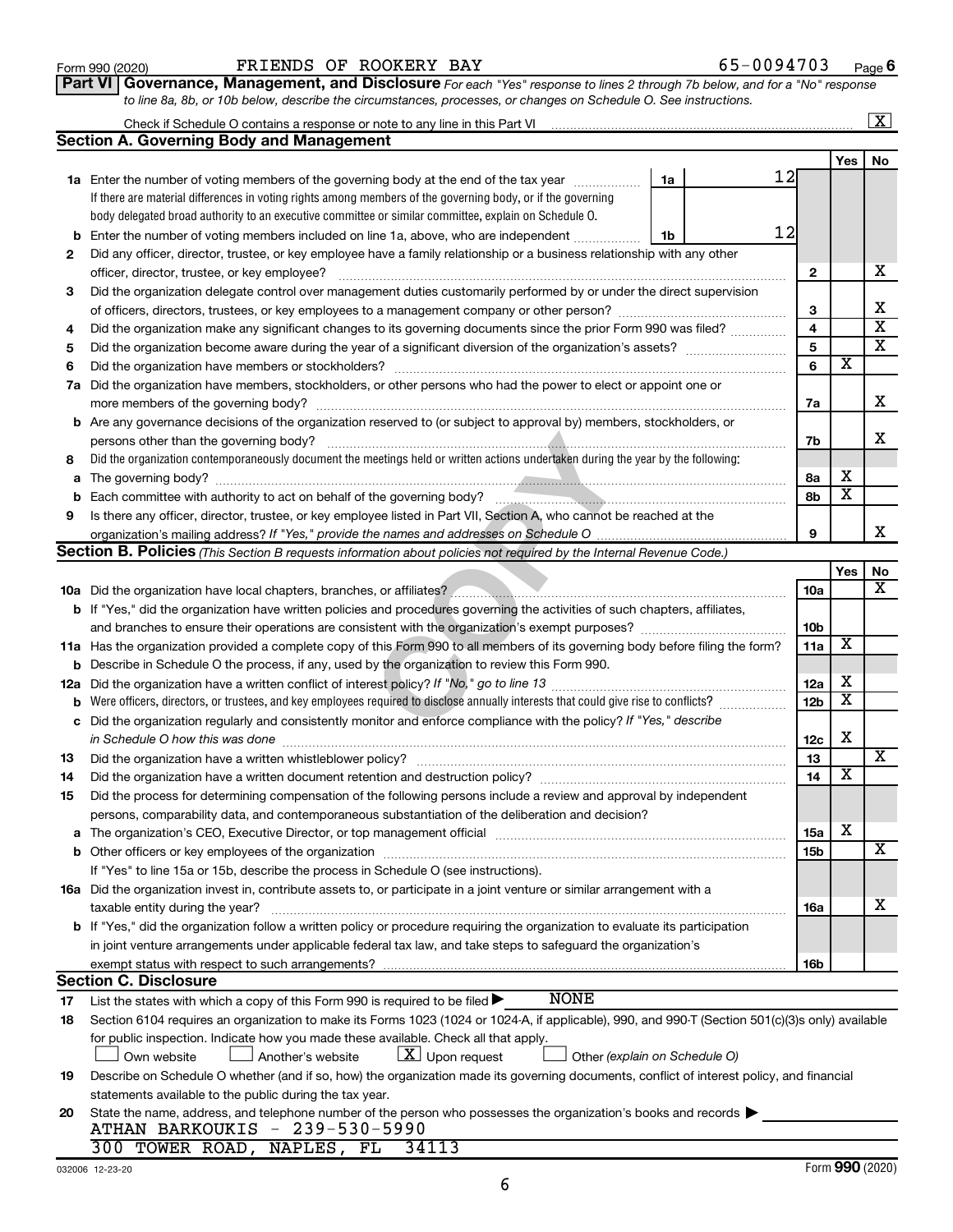$\Box$ 

| Part VII Compensation of Officers, Directors, Trustees, Key Employees, Highest Compensated |  |  |
|--------------------------------------------------------------------------------------------|--|--|
| <b>Employees, and Independent Contractors</b>                                              |  |  |

Check if Schedule O contains a response or note to any line in this Part VII

**Section A. Officers, Directors, Trustees, Key Employees, and Highest Compensated Employees**

**1a**  Complete this table for all persons required to be listed. Report compensation for the calendar year ending with or within the organization's tax year.  $\bullet$  List all of the organization's current officers, directors, trustees (whether individuals or organizations), regardless of amount of compensation.

Enter -0- in columns (D), (E), and (F) if no compensation was paid.

**•** List all of the organization's current key employees, if any. See instructions for definition of "key employee."

• List the organization's five *current* highest compensated employees (other than an officer, director, trustee, or key employee) who received reportable compensation (Box 5 of Form W-2 and/or Box 7 of Form 1099-MISC) of more than \$100,000 from the organization and any related organizations.

 $\bullet$  List all of the organization's former officers, key employees, and highest compensated employees who received more than \$100,000 of reportable compensation from the organization and any related organizations.

**•** List all of the organization's former directors or trustees that received, in the capacity as a former director or trustee of the organization, more than \$10,000 of reportable compensation from the organization and any related organizations.

See instructions for the order in which to list the persons above.

 $\boxed{\textbf{X}}$  Check this box if neither the organization nor any related organization compensated any current officer, director, or trustee.

| (A)                        | (B)                    |                                         |                                                                  |             | (C)          |                                 |        | (D)             | (E)             | (F)           |
|----------------------------|------------------------|-----------------------------------------|------------------------------------------------------------------|-------------|--------------|---------------------------------|--------|-----------------|-----------------|---------------|
| Name and title             | Average                | Position<br>(do not check more than one |                                                                  |             |              |                                 |        | Reportable      | Reportable      | Estimated     |
|                            | hours per              |                                         | box, unless person is both an<br>officer and a director/trustee) |             |              |                                 |        | compensation    | compensation    | amount of     |
|                            | week                   |                                         |                                                                  |             |              |                                 |        | from            | from related    | other         |
|                            | (list any              |                                         |                                                                  |             |              |                                 |        | the             | organizations   | compensation  |
|                            | hours for              |                                         |                                                                  |             |              |                                 |        | organization    | (W-2/1099-MISC) | from the      |
|                            | related                |                                         |                                                                  |             |              |                                 |        | (W-2/1099-MISC) |                 | organization  |
|                            | organizations<br>below |                                         |                                                                  |             |              |                                 |        |                 |                 | and related   |
|                            | line)                  | Individual trustee or director          | Institutional trustee                                            | Officer     | Key employee | Highest compensated<br>employee | Former |                 |                 | organizations |
| THOMAS L. MARQUARDT<br>(1) | 10.00                  |                                         |                                                                  |             |              |                                 |        |                 |                 |               |
| PRESIDENT                  |                        | $\mathbf X$                             |                                                                  | $\mathbf X$ |              |                                 |        | $\mathbf 0$     | 0.              | $\mathbf 0$ . |
| MATT FLORES<br>(2)         | 2.00                   |                                         |                                                                  |             |              |                                 |        |                 |                 |               |
| VICE PRESIDENT             |                        | X                                       |                                                                  | $\mathbf X$ |              |                                 |        | $\mathbf 0$ .   | $\mathbf 0$ .   | $\mathbf 0$ . |
| (3)<br>TOM WAGOR           | 2.00                   |                                         |                                                                  |             |              |                                 |        |                 |                 |               |
| TREASURER                  |                        | X                                       |                                                                  | $\mathbf X$ |              |                                 |        | 0               | $\mathbf 0$     | $\mathbf 0$ . |
| (4)<br>CURT WITTHOFF       | 2.00                   |                                         |                                                                  |             |              |                                 |        |                 |                 |               |
| <b>SECRETARY</b>           |                        | $\overline{\mathbf{X}}$                 |                                                                  | $\mathbf X$ |              |                                 |        | 0.              | $\mathbf 0$ .   | $\mathbf 0$ . |
| RAY CARROLL<br>(5)         | 1.00                   |                                         |                                                                  |             |              |                                 |        |                 |                 |               |
| <b>DIRECTOR</b>            |                        | X                                       |                                                                  |             |              |                                 |        | 0.              | $\mathbf 0$ .   | $\mathbf 0$ . |
| (6)<br>JAMES FOURQUREAN    | 1.00                   |                                         |                                                                  |             |              |                                 |        |                 |                 |               |
| <b>DIRECTOR</b>            |                        | $\mathbf X$                             |                                                                  |             |              |                                 |        | $\mathbf 0$ .   | $\mathbf 0$ .   | $\mathbf 0$ . |
| REBECCA MADDOX<br>(7)      | 1.00                   |                                         |                                                                  |             |              |                                 |        |                 |                 |               |
| <b>DIRECTOR</b>            |                        | $\mathbf X$                             |                                                                  |             |              |                                 |        | 0.              | $\mathbf 0$ .   | $\mathbf 0$ . |
| PAUL TATEO<br>(8)          | 1.00                   |                                         |                                                                  |             |              |                                 |        |                 |                 |               |
| <b>DIRECTOR</b>            |                        | $\mathbf X$                             |                                                                  |             |              |                                 |        | 0.              | 0.              | $\mathbf 0$ . |
| DON TILTON<br>(9)          | 2.00                   |                                         |                                                                  |             |              |                                 |        |                 |                 |               |
| <b>DIRECTOR</b>            |                        | $\mathbf X$                             |                                                                  |             |              |                                 |        | 0.              | 0.              | $\mathbf 0$ . |
| (10) GREG TOLLEY           | 1.00                   |                                         |                                                                  |             |              |                                 |        |                 |                 |               |
| <b>DIRECTOR</b>            |                        | $\mathbf X$                             |                                                                  |             |              |                                 |        | 0.              | 0.              | $\mathbf 0$ . |
| (11) JIM SHAE              | 1.00                   |                                         |                                                                  |             |              |                                 |        |                 |                 |               |
| <b>DIRECTOR</b>            |                        | $\mathbf x$                             |                                                                  |             |              |                                 |        | 0.              | 0.              | $\mathbf 0$ . |
| (12) MILDA VAIVADA         | 5.00                   |                                         |                                                                  |             |              |                                 |        |                 |                 |               |
| <b>DIRECTOR</b>            |                        | $\mathbf X$                             |                                                                  |             |              |                                 |        | 0.              | 0.              | $\mathbf 0$ . |
|                            |                        |                                         |                                                                  |             |              |                                 |        |                 |                 |               |
|                            |                        |                                         |                                                                  |             |              |                                 |        |                 |                 |               |
|                            |                        |                                         |                                                                  |             |              |                                 |        |                 |                 |               |
|                            |                        |                                         |                                                                  |             |              |                                 |        |                 |                 |               |
|                            |                        |                                         |                                                                  |             |              |                                 |        |                 |                 |               |
|                            |                        |                                         |                                                                  |             |              |                                 |        |                 |                 |               |
|                            |                        |                                         |                                                                  |             |              |                                 |        |                 |                 |               |
|                            |                        |                                         |                                                                  |             |              |                                 |        |                 |                 |               |
|                            |                        |                                         |                                                                  |             |              |                                 |        |                 |                 |               |
|                            |                        |                                         |                                                                  |             |              |                                 |        |                 |                 |               |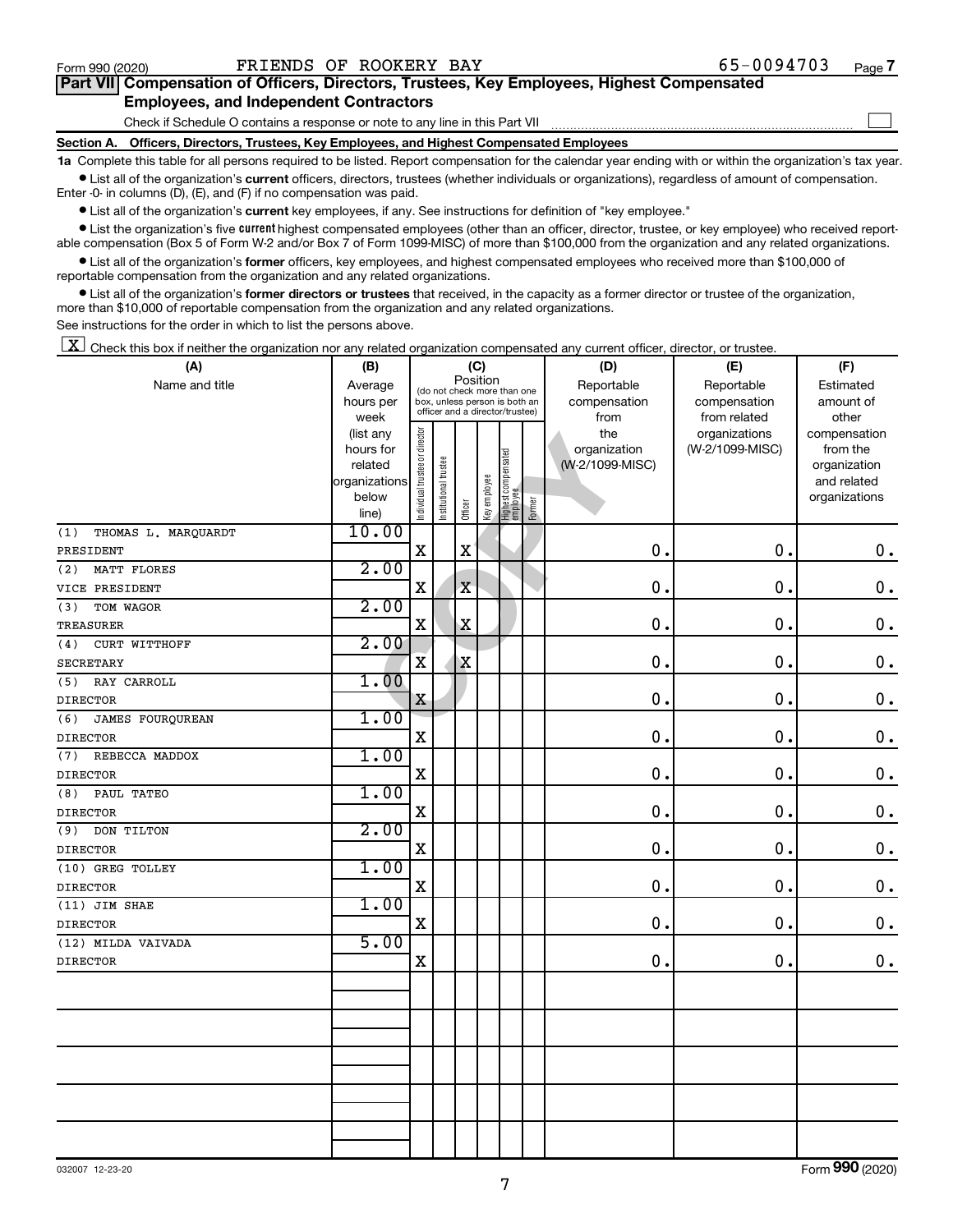|    | FRIENDS OF ROOKERY BAY<br>Form 990 (2020)                                                                                                                                                                                                              |                                                                      |                                |                       |                                                                                                                    |              |                                   |        |                                           | 65-0094703                                        |              |                                                                          | Page 8                               |
|----|--------------------------------------------------------------------------------------------------------------------------------------------------------------------------------------------------------------------------------------------------------|----------------------------------------------------------------------|--------------------------------|-----------------------|--------------------------------------------------------------------------------------------------------------------|--------------|-----------------------------------|--------|-------------------------------------------|---------------------------------------------------|--------------|--------------------------------------------------------------------------|--------------------------------------|
|    | <b>Part VII</b><br>Section A. Officers, Directors, Trustees, Key Employees, and Highest Compensated Employees (continued)                                                                                                                              |                                                                      |                                |                       |                                                                                                                    |              |                                   |        |                                           |                                                   |              |                                                                          |                                      |
|    | (A)<br>Name and title                                                                                                                                                                                                                                  | (B)<br>Average<br>hours per<br>week                                  |                                |                       | (C)<br>Position<br>(do not check more than one<br>box, unless person is both an<br>officer and a director/trustee) |              |                                   |        | (D)<br>Reportable<br>compensation<br>from | (E)<br>Reportable<br>compensation<br>from related |              | (F)<br>Estimated<br>amount of<br>other                                   |                                      |
|    |                                                                                                                                                                                                                                                        | (list any<br>hours for<br>related<br>organizations<br>below<br>line) | Individual trustee or director | Institutional trustee | Officer                                                                                                            | Key employee | Highest compensated<br>  employee | Former | the<br>organization<br>(W-2/1099-MISC)    | organizations<br>(W-2/1099-MISC)                  |              | compensation<br>from the<br>organization<br>and related<br>organizations |                                      |
|    |                                                                                                                                                                                                                                                        |                                                                      |                                |                       |                                                                                                                    |              |                                   |        |                                           |                                                   |              |                                                                          |                                      |
|    |                                                                                                                                                                                                                                                        |                                                                      |                                |                       |                                                                                                                    |              |                                   |        |                                           |                                                   |              |                                                                          |                                      |
|    |                                                                                                                                                                                                                                                        |                                                                      |                                |                       |                                                                                                                    |              |                                   |        |                                           |                                                   |              |                                                                          |                                      |
|    |                                                                                                                                                                                                                                                        |                                                                      |                                |                       |                                                                                                                    |              |                                   |        |                                           |                                                   |              |                                                                          |                                      |
|    |                                                                                                                                                                                                                                                        |                                                                      |                                |                       |                                                                                                                    |              |                                   |        |                                           |                                                   |              |                                                                          |                                      |
|    |                                                                                                                                                                                                                                                        |                                                                      |                                |                       |                                                                                                                    |              |                                   |        |                                           |                                                   |              |                                                                          |                                      |
|    | 1b Subtotal                                                                                                                                                                                                                                            |                                                                      |                                |                       |                                                                                                                    |              |                                   |        | $\mathbf 0$ .                             | 0.                                                |              |                                                                          | $\overline{0}$ .                     |
|    | c Total from continuation sheets to Part VII, Section A <b>Constitution</b> D                                                                                                                                                                          |                                                                      |                                |                       |                                                                                                                    |              |                                   |        | σ.<br>0.                                  | 0.<br>$\overline{0}$ .                            |              |                                                                          | $\overline{0}$ .<br>$\overline{0}$ . |
| 2  | Total number of individuals (including but not limited to those listed above) who received more than \$100,000 of reportable                                                                                                                           |                                                                      |                                |                       |                                                                                                                    |              |                                   |        |                                           |                                                   |              |                                                                          |                                      |
|    | compensation from the organization                                                                                                                                                                                                                     |                                                                      |                                |                       |                                                                                                                    |              |                                   |        |                                           |                                                   |              |                                                                          | 0                                    |
|    |                                                                                                                                                                                                                                                        |                                                                      |                                |                       |                                                                                                                    |              |                                   |        |                                           |                                                   |              | Yes                                                                      | No                                   |
| 3  | Did the organization list any former officer, director, trustee, key employee, or highest compensated employee on<br>line 1a? If "Yes," complete Schedule J for such individual [11] manufacture in the content of the schedule J for such individual  |                                                                      |                                |                       |                                                                                                                    |              |                                   |        |                                           |                                                   | з            |                                                                          | х                                    |
|    | For any individual listed on line 1a, is the sum of reportable compensation and other compensation from the organization<br>and related organizations greater than \$150,000? If "Yes," complete Schedule J for such individual                        |                                                                      |                                |                       |                                                                                                                    |              |                                   |        |                                           |                                                   | 4            |                                                                          | x                                    |
| 5  | Did any person listed on line 1a receive or accrue compensation from any unrelated organization or individual for services                                                                                                                             |                                                                      |                                |                       |                                                                                                                    |              |                                   |        |                                           |                                                   | 5            |                                                                          | х                                    |
|    | <b>Section B. Independent Contractors</b>                                                                                                                                                                                                              |                                                                      |                                |                       |                                                                                                                    |              |                                   |        |                                           |                                                   |              |                                                                          |                                      |
| 1. | Complete this table for your five highest compensated independent contractors that received more than \$100,000 of compensation from<br>the organization. Report compensation for the calendar year ending with or within the organization's tax year. |                                                                      |                                |                       |                                                                                                                    |              |                                   |        |                                           |                                                   |              |                                                                          |                                      |
|    | (A)<br>Name and business address                                                                                                                                                                                                                       |                                                                      |                                | <b>NONE</b>           |                                                                                                                    |              |                                   |        | (B)<br>Description of services            |                                                   | Compensation | (C)                                                                      |                                      |
|    |                                                                                                                                                                                                                                                        |                                                                      |                                |                       |                                                                                                                    |              |                                   |        |                                           |                                                   |              |                                                                          |                                      |
|    |                                                                                                                                                                                                                                                        |                                                                      |                                |                       |                                                                                                                    |              |                                   |        |                                           |                                                   |              |                                                                          |                                      |
|    |                                                                                                                                                                                                                                                        |                                                                      |                                |                       |                                                                                                                    |              |                                   |        |                                           |                                                   |              |                                                                          |                                      |
|    |                                                                                                                                                                                                                                                        |                                                                      |                                |                       |                                                                                                                    |              |                                   |        |                                           |                                                   |              |                                                                          |                                      |
| 2  | Total number of independent contractors (including but not limited to those listed above) who received more than<br>\$100,000 of compensation from the organization                                                                                    |                                                                      |                                |                       |                                                                                                                    |              | 0                                 |        |                                           |                                                   |              |                                                                          |                                      |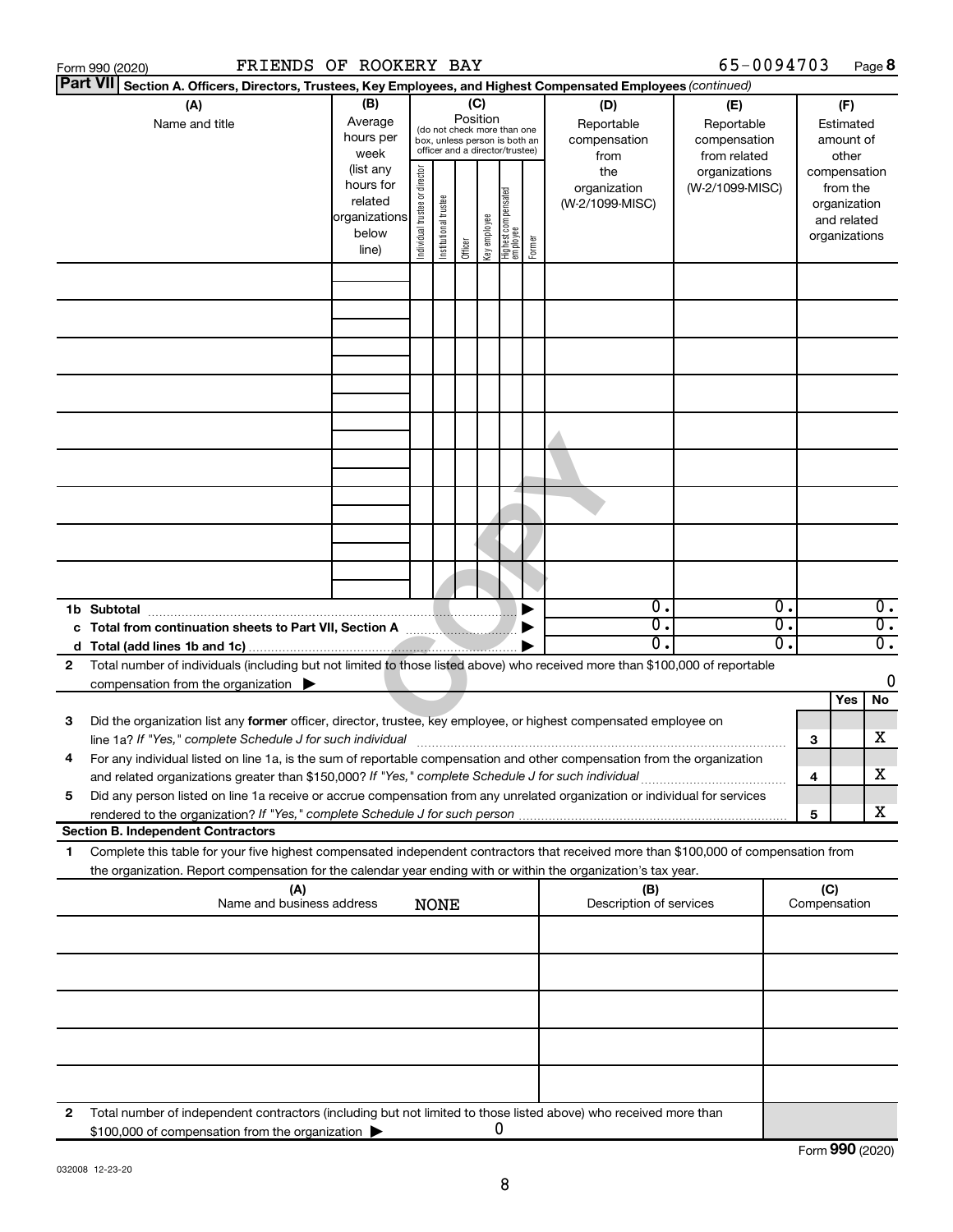|                                                           | <b>Part VIII</b>  | <b>Statement of Revenue</b>                                                                                                                                                                                                                                                                                                                                                                      |                                            |               |                                                        |            |                                                                 |
|-----------------------------------------------------------|-------------------|--------------------------------------------------------------------------------------------------------------------------------------------------------------------------------------------------------------------------------------------------------------------------------------------------------------------------------------------------------------------------------------------------|--------------------------------------------|---------------|--------------------------------------------------------|------------|-----------------------------------------------------------------|
|                                                           |                   |                                                                                                                                                                                                                                                                                                                                                                                                  |                                            |               |                                                        |            |                                                                 |
|                                                           |                   |                                                                                                                                                                                                                                                                                                                                                                                                  |                                            | Total revenue | Related or exempt<br>function revenue business revenue | Unrelated  | (D)<br>Revenue excluded<br>from tax under<br>sections 512 - 514 |
| Contributions, Gifts, Grants<br>and Other Similar Amounts | b<br>d<br>h.      | 1 a Federated campaigns<br>1a<br>1 <sub>b</sub><br>Membership dues<br>1 <sub>c</sub><br>Fundraising events<br>1 <sub>d</sub><br>Related organizations<br>$\overline{\phantom{a}}$<br>Government grants (contributions)<br>1e<br>f All other contributions, gifts, grants, and<br>similar amounts not included above<br>1f<br>$1g$ $\frac{1}{3}$<br>Noncash contributions included in lines 1a-1f | 41,780.<br>92,219.<br>40, 429.<br>229,617. | 404,045.      |                                                        |            |                                                                 |
|                                                           |                   |                                                                                                                                                                                                                                                                                                                                                                                                  | <b>Business Code</b>                       |               |                                                        |            |                                                                 |
| Program Service<br>Revenue                                | 2a<br>b<br>с<br>d | PROGRAM INCOME<br><u> 1989 - Johann Barbara, martin a bhann an t-Alban an t-Alban an t-Alban an t-Alban an t-Alban an t-Alban an t-</u><br><u> 1989 - Johann Barbara, martin a bhann an t-Alban an t-Alban an t-Alban an t-Alban an t-Alban an t-Alban an t-Alban an t-Alban an t-Alban an t-Alban an t-Alban an t-Alban an t-Alban an t-Alban an t-Alban an t-Alban an t-A</u>                  | 900099                                     | 140,914.      | 140,914.                                               |            |                                                                 |
|                                                           | е                 |                                                                                                                                                                                                                                                                                                                                                                                                  |                                            |               |                                                        |            |                                                                 |
|                                                           | f                 |                                                                                                                                                                                                                                                                                                                                                                                                  |                                            |               |                                                        |            |                                                                 |
|                                                           |                   |                                                                                                                                                                                                                                                                                                                                                                                                  |                                            | 140,914.      |                                                        |            |                                                                 |
|                                                           | 3<br>4<br>5       | Investment income (including dividends, interest, and<br>Income from investment of tax-exempt bond proceeds                                                                                                                                                                                                                                                                                      |                                            | 8,782.        | 8,782.                                                 |            |                                                                 |
|                                                           | b<br>с            | (i) Real<br>1,400.<br>6a<br>6 a Gross rents<br>.<br>$\overline{0}$ .<br>6 <sub>b</sub><br>Less: rental expenses<br>1,400.<br>6c<br>Rental income or (loss)                                                                                                                                                                                                                                       | (ii) Personal                              |               |                                                        |            |                                                                 |
|                                                           | d                 | Net rental income or (loss)                                                                                                                                                                                                                                                                                                                                                                      |                                            | 1,400.        | 1,400.                                                 |            |                                                                 |
| Revenue                                                   |                   | (i) Securities<br>7 a Gross amount from sales of<br>assets other than inventory<br>7a<br><b>b</b> Less: cost or other basis<br>7b<br>and sales expenses<br>7c<br>c Gain or (loss)                                                                                                                                                                                                                | (ii) Other<br>$\frac{10,187}{-10,187}$ .   |               |                                                        |            |                                                                 |
|                                                           |                   |                                                                                                                                                                                                                                                                                                                                                                                                  |                                            | $-10,187.$    |                                                        | $-10,187.$ |                                                                 |
| $\tilde{\vec{b}}$                                         |                   | 8 a Gross income from fundraising events (not  <br>92,219. of<br>including \$<br>contributions reported on line 1c). See<br><b>b</b> Less: direct expenses                                                                                                                                                                                                                                       | 33,255.<br> 8a  <br>34,615.                |               |                                                        |            |                                                                 |
|                                                           |                   | c Net income or (loss) from fundraising events                                                                                                                                                                                                                                                                                                                                                   |                                            | $-1,360.$     |                                                        |            | $-1,360.$                                                       |
|                                                           |                   | 9 a Gross income from gaming activities. See<br> 9a<br><b>b</b> Less: direct expenses <b>manually</b>                                                                                                                                                                                                                                                                                            | 9 <sub>b</sub>                             |               |                                                        |            |                                                                 |
|                                                           |                   | c Net income or (loss) from gaming activities                                                                                                                                                                                                                                                                                                                                                    |                                            |               |                                                        |            |                                                                 |
|                                                           |                   | 10 a Gross sales of inventory, less returns<br><b>b</b> Less: cost of goods sold                                                                                                                                                                                                                                                                                                                 | $ 10a $ 10,806.<br>10,844.<br>ld0rl        |               |                                                        |            |                                                                 |
|                                                           |                   | c Net income or (loss) from sales of inventory                                                                                                                                                                                                                                                                                                                                                   |                                            | $-38.$        | $-38.$                                                 |            |                                                                 |
| Miscellaneous<br>Revenue                                  | 11 a              | OTHER INCOME                                                                                                                                                                                                                                                                                                                                                                                     | <b>Business Code</b><br>900099             | 1,860.        | 1,860.                                                 |            |                                                                 |
|                                                           | b                 |                                                                                                                                                                                                                                                                                                                                                                                                  |                                            |               |                                                        |            |                                                                 |
|                                                           | с                 |                                                                                                                                                                                                                                                                                                                                                                                                  |                                            |               |                                                        |            |                                                                 |
|                                                           | е                 |                                                                                                                                                                                                                                                                                                                                                                                                  |                                            | 1,860.        |                                                        |            |                                                                 |
|                                                           | 12                |                                                                                                                                                                                                                                                                                                                                                                                                  |                                            | 545, 416.     |                                                        |            | $152, 918. -10, 187. -1, 360.$                                  |

Form 990 (2020) **PRIENDS OF ROOKERY BAY** 65-0094703 Page

032009 12-23-20

**9**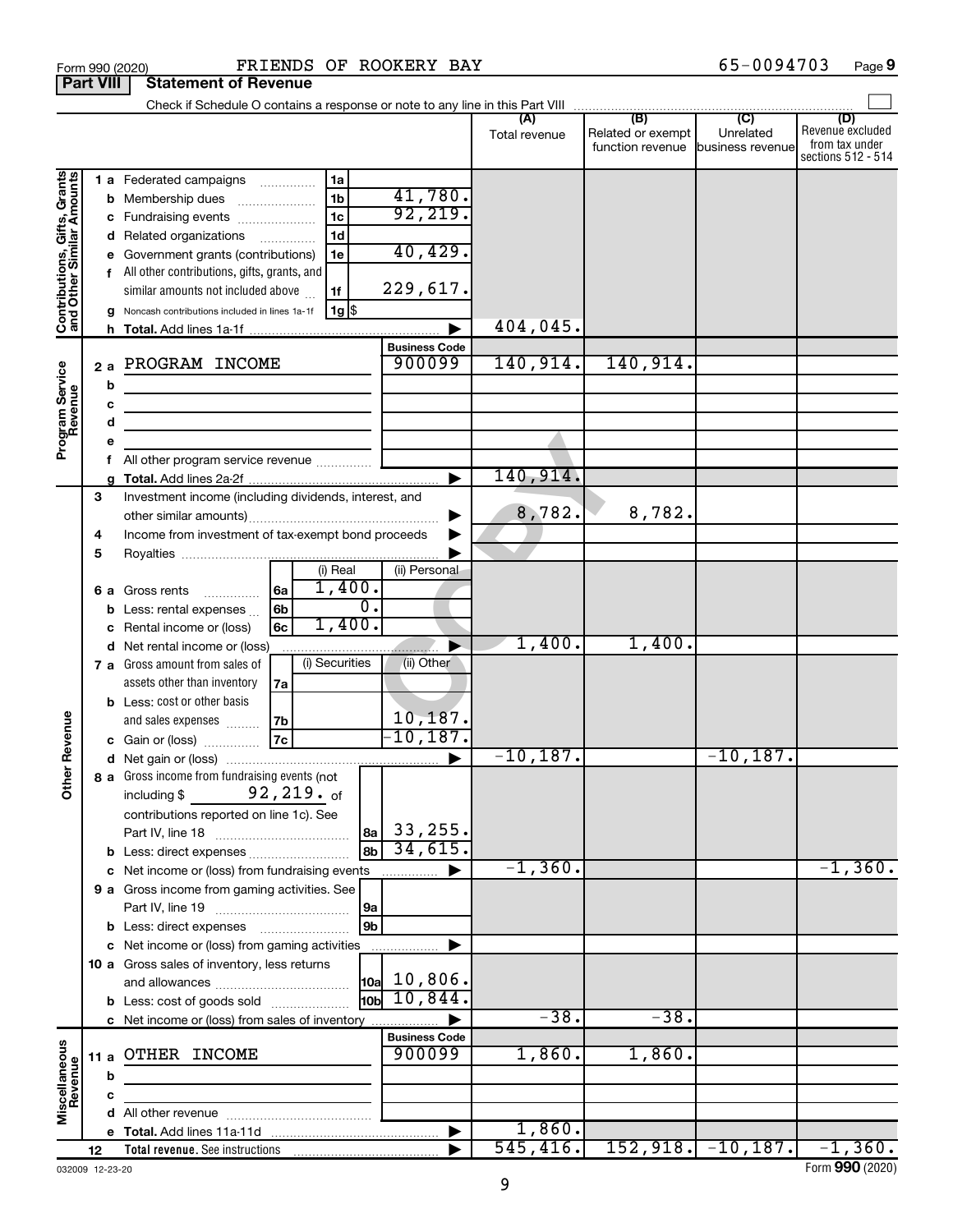|  | Form 990 (2020) |
|--|-----------------|
|  |                 |

Form 990 (2020) **PRIENDS OF ROOKERY BAY** 65-0094703 Page **Part IX Statement of Functional Expenses**

*Section 501(c)(3) and 501(c)(4) organizations must complete all columns. All other organizations must complete column (A).*

|          | Do not include amounts reported on lines 6b,<br>7b, 8b, 9b, and 10b of Part VIII.                        | (A)<br>Total expenses | (B)<br>Program service<br>expenses | lC)<br>Management and<br>general expenses | (D)<br>Fundraising<br>expenses |
|----------|----------------------------------------------------------------------------------------------------------|-----------------------|------------------------------------|-------------------------------------------|--------------------------------|
| 1.       | Grants and other assistance to domestic organizations                                                    |                       |                                    |                                           |                                |
|          | and domestic governments. See Part IV, line 21                                                           |                       |                                    |                                           |                                |
| 2        | Grants and other assistance to domestic                                                                  |                       |                                    |                                           |                                |
|          | individuals. See Part IV, line 22                                                                        |                       |                                    |                                           |                                |
| 3        | Grants and other assistance to foreign                                                                   |                       |                                    |                                           |                                |
|          | organizations, foreign governments, and foreign                                                          |                       |                                    |                                           |                                |
|          | individuals. See Part IV, lines 15 and 16                                                                |                       |                                    |                                           |                                |
| 4        | Benefits paid to or for members                                                                          |                       |                                    |                                           |                                |
| 5        | Compensation of current officers, directors,                                                             |                       |                                    |                                           |                                |
|          | trustees, and key employees                                                                              | 121,940.              | 28,863.                            | 50, 345.                                  | 42,732.                        |
| 6        | Compensation not included above to disqualified                                                          |                       |                                    |                                           |                                |
|          | persons (as defined under section $4958(f)(1)$ ) and                                                     |                       |                                    |                                           |                                |
|          | persons described in section 4958(c)(3)(B)                                                               |                       |                                    |                                           |                                |
| 7        |                                                                                                          |                       |                                    |                                           |                                |
| 8        | Pension plan accruals and contributions (include                                                         |                       |                                    |                                           |                                |
|          | section 401(k) and 403(b) employer contributions)                                                        |                       |                                    |                                           |                                |
| 9        |                                                                                                          |                       |                                    |                                           |                                |
| 10       |                                                                                                          |                       |                                    |                                           |                                |
| 11       | Fees for services (nonemployees):                                                                        |                       |                                    |                                           |                                |
|          |                                                                                                          | 200,005.              | 90,124.                            | 107,733.                                  | 2,148.                         |
| b        |                                                                                                          |                       |                                    |                                           |                                |
|          |                                                                                                          |                       |                                    |                                           |                                |
| d        |                                                                                                          |                       |                                    |                                           |                                |
| e        | Professional fundraising services. See Part IV, line 17                                                  |                       |                                    |                                           |                                |
| f        | Investment management fees                                                                               |                       |                                    |                                           |                                |
| g        | Other. (If line 11g amount exceeds 10% of line 25,                                                       |                       |                                    |                                           |                                |
|          | column (A) amount, list line 11g expenses on Sch 0.)                                                     | 4,014.                | 474.                               | 2,324.                                    | 1,216.                         |
| 12       |                                                                                                          | 13,656.               | 7,463.                             | 3,929.                                    | 2, 264.                        |
| 13<br>14 |                                                                                                          | 2,136.                |                                    | 2,131.                                    | $\overline{5}$ .               |
| 15       |                                                                                                          |                       |                                    |                                           |                                |
| 16       |                                                                                                          |                       |                                    |                                           |                                |
| 17       | Travel                                                                                                   |                       |                                    |                                           |                                |
| 18       | Payments of travel or entertainment expenses                                                             |                       |                                    |                                           |                                |
|          | for any federal, state, or local public officials                                                        |                       |                                    |                                           |                                |
| 19       | Conferences, conventions, and meetings                                                                   | 3,511                 | 318.                               | 3,024.                                    | 169.                           |
| 20       | Interest                                                                                                 |                       |                                    |                                           |                                |
| 21       |                                                                                                          |                       |                                    |                                           |                                |
| 22       | Depreciation, depletion, and amortization                                                                | 5,483.                |                                    | 5,483.                                    |                                |
| 23       | Insurance                                                                                                | 6,059.                |                                    | 6,059.                                    |                                |
| 24       | Other expenses. Itemize expenses not covered                                                             |                       |                                    |                                           |                                |
|          | above (List miscellaneous expenses on line 24e. If<br>line 24e amount exceeds 10% of line 25, column (A) |                       |                                    |                                           |                                |
|          | amount, list line 24e expenses on Schedule 0.)                                                           |                       |                                    |                                           |                                |
|          | a ADMINISTRATIVE FEES                                                                                    | 21,484.               | 21,484.                            |                                           |                                |
| b        | PROGRAM EXPENSES                                                                                         | 21,430.               | 20,088.                            | 1,031.                                    | 311.                           |
| C        | OTHER EXPENSES                                                                                           | 10,431.               | 2,890.                             | 5,087.                                    | 2,454.                         |
| d        | BOOKS, SUBSCRIPTIONS,<br>R                                                                               | 8,137.                | 797.                               | 6,072.                                    | 1,268.                         |
|          | e All other expenses                                                                                     | 6,157.                | 1,597.                             | 2,890.                                    | 1,670.                         |
| 25       | Total functional expenses. Add lines 1 through 24e                                                       | 424,443.              | 174,098.                           | 196, 108.                                 | 54, 237.                       |
| 26       | Joint costs. Complete this line only if the organization                                                 |                       |                                    |                                           |                                |
|          | reported in column (B) joint costs from a combined                                                       |                       |                                    |                                           |                                |
|          | educational campaign and fundraising solicitation.                                                       |                       |                                    |                                           |                                |
|          | Check here $\blacktriangleright$<br>if following SOP 98-2 (ASC 958-720)                                  |                       |                                    |                                           |                                |

032010 12-23-20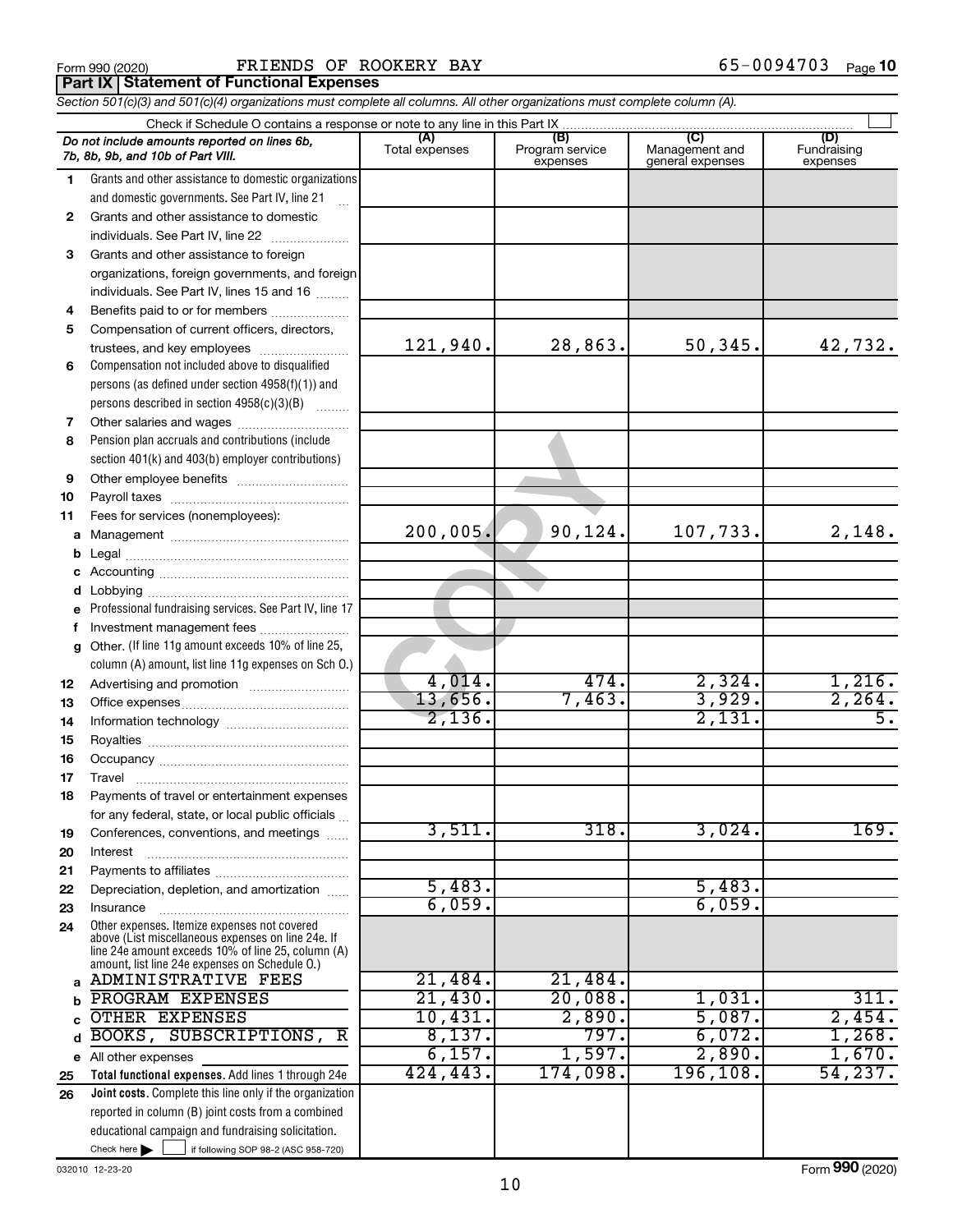### Form 990 (2020) FRIENDS OF ROOKERY BAY Form 990 (2020) Page

65-0094703 Page 11

 $\perp$ 

| Check if Schedule O contains a response or note to any line in this Part X ……………………………………………………………… |                   |  |             |  |  |  |  |
|-----------------------------------------------------------------------------------------------------|-------------------|--|-------------|--|--|--|--|
|                                                                                                     | Beginning of year |  | End of year |  |  |  |  |
| Cash - non-interest-bearing                                                                         |                   |  |             |  |  |  |  |
| Savings and temporary cash investments                                                              |                   |  |             |  |  |  |  |

|                        | 1  |                                                                                                                                       |           | 1               |          |
|------------------------|----|---------------------------------------------------------------------------------------------------------------------------------------|-----------|-----------------|----------|
|                        | 2  |                                                                                                                                       | 269, 144. | $\mathbf{2}$    | 403,646. |
|                        | 3  |                                                                                                                                       |           | 3               |          |
|                        | 4  |                                                                                                                                       | 2,388.    | 4               | 9,323.   |
|                        | 5  | Loans and other receivables from any current or former officer, director,                                                             |           |                 |          |
|                        |    | trustee, key employee, creator or founder, substantial contributor, or 35%                                                            |           |                 |          |
|                        |    | controlled entity or family member of any of these persons                                                                            |           | 5               |          |
|                        | 6  | Loans and other receivables from other disqualified persons (as defined                                                               |           |                 |          |
|                        |    | under section $4958(f)(1)$ , and persons described in section $4958(c)(3)(B)$<br><b>Barbara</b>                                       |           | 6               |          |
|                        | 7  |                                                                                                                                       |           | $\overline{7}$  |          |
| Assets                 | 8  |                                                                                                                                       | 30,766.   | 8               | 24,007.  |
|                        | 9  | Prepaid expenses and deferred charges                                                                                                 |           | 9               | 5,337.   |
|                        |    | <b>10a</b> Land, buildings, and equipment: cost or other                                                                              |           |                 |          |
|                        |    | 20,749.<br>10a  <br>basis. Complete Part VI of Schedule D                                                                             |           |                 |          |
|                        | b  | 11,019.<br>10 <sub>b</sub><br>Less: accumulated depreciation                                                                          | 15, 213.  | 10 <sub>c</sub> | 9,730.   |
|                        | 11 |                                                                                                                                       |           | 11              |          |
|                        | 12 |                                                                                                                                       |           | 12              |          |
|                        | 13 |                                                                                                                                       |           | 13              |          |
|                        | 14 |                                                                                                                                       |           | 14              |          |
|                        | 15 |                                                                                                                                       | 202,958.  | 15              | 249,622. |
|                        | 16 |                                                                                                                                       | 520, 469. | 16              | 701,665. |
|                        | 17 |                                                                                                                                       | 6,820.    | 17              | 12,076.  |
|                        | 18 |                                                                                                                                       |           | 18              |          |
|                        | 19 |                                                                                                                                       |           | 19              | 27,000.  |
|                        | 20 |                                                                                                                                       |           | 20              |          |
|                        | 21 | Escrow or custodial account liability. Complete Part IV of Schedule D /                                                               |           | 21              |          |
|                        | 22 | Loans and other payables to any current or former officer, director,                                                                  |           |                 |          |
| Liabilities            |    | trustee, key employee, creator or founder, substantial contributor, or 35%                                                            |           |                 |          |
|                        |    | controlled entity or family member of any of these persons <b>with any controlled</b> entity or family member of any of these persons |           | 22              |          |
|                        | 23 | Secured mortgages and notes payable to unrelated third parties                                                                        |           | 23              |          |
|                        | 24 | Unsecured notes and loans payable to unrelated third parties                                                                          |           | 24              |          |
|                        | 25 | Other liabilities (including federal income tax, payables to related third                                                            |           |                 |          |
|                        |    | parties, and other liabilities not included on lines 17-24). Complete Part X                                                          |           |                 |          |
|                        |    | of Schedule D                                                                                                                         | 17,992.   | 25              | 0.       |
|                        | 26 |                                                                                                                                       | 24,812.   | 26              | 39,076.  |
|                        |    | Organizations that follow FASB ASC 958, check here $\blacktriangleright \lfloor \underline{X} \rfloor$                                |           |                 |          |
| ances                  |    | and complete lines 27, 28, 32, and 33.                                                                                                |           |                 |          |
|                        | 27 |                                                                                                                                       | 159,953.  | 27              | 279,544  |
|                        | 28 |                                                                                                                                       | 335,704.  | 28              | 383,045. |
|                        |    | Organizations that do not follow FASB ASC 958, check here $\blacktriangleright$                                                       |           |                 |          |
|                        |    | and complete lines 29 through 33.                                                                                                     |           |                 |          |
| Net Assets or Fund Bal | 29 |                                                                                                                                       |           | 29              |          |
|                        | 30 | Paid-in or capital surplus, or land, building, or equipment fund                                                                      |           | 30              |          |
|                        | 31 | Retained earnings, endowment, accumulated income, or other funds                                                                      |           | 31              |          |
|                        | 32 |                                                                                                                                       | 495,657.  | 32              | 662,589. |
|                        | 33 |                                                                                                                                       | 520, 469. | 33              | 701,665. |

Form (2020) **990**

| Form 990 (2020) |                               |
|-----------------|-------------------------------|
|                 | <b>Part X   Balance Sheet</b> |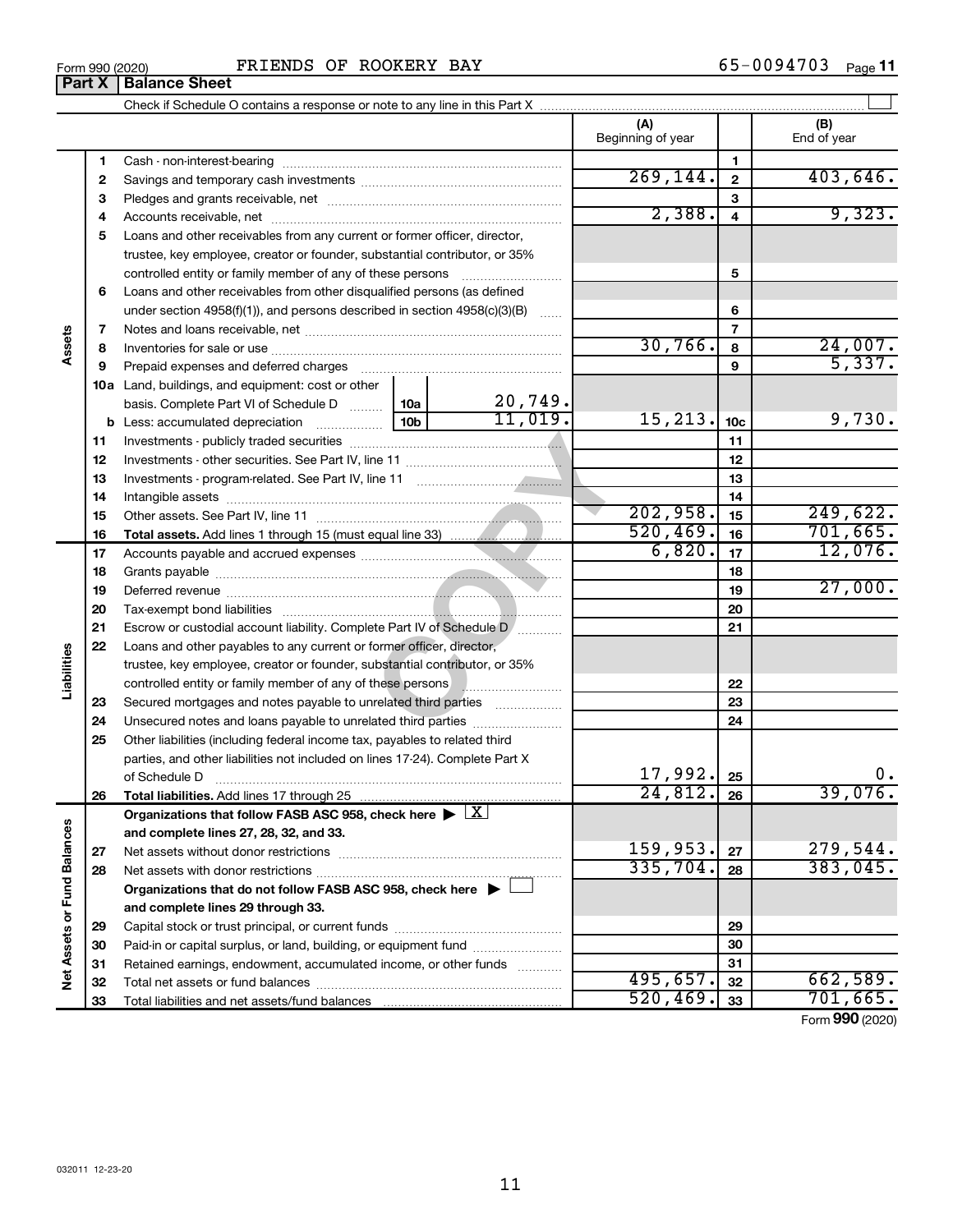|    | FRIENDS OF ROOKERY BAY<br>Form 990 (2020)                                                                                                                                                                                     |                         | 65-0094703     |            | Page 12                 |
|----|-------------------------------------------------------------------------------------------------------------------------------------------------------------------------------------------------------------------------------|-------------------------|----------------|------------|-------------------------|
|    | Part XI Reconciliation of Net Assets                                                                                                                                                                                          |                         |                |            |                         |
|    |                                                                                                                                                                                                                               |                         |                |            |                         |
|    |                                                                                                                                                                                                                               |                         |                |            |                         |
| 1  |                                                                                                                                                                                                                               | 1                       |                |            | 545,416.                |
| 2  |                                                                                                                                                                                                                               | $\mathbf{2}$            |                |            | 424, 443.               |
| 3  | Revenue less expenses. Subtract line 2 from line 1                                                                                                                                                                            | 3                       |                |            | 120,973.                |
| 4  |                                                                                                                                                                                                                               | $\overline{\mathbf{4}}$ |                |            | 495,657.                |
| 5  | Net unrealized gains (losses) on investments [11] matter in the content of the state of the state of the state of the state of the state of the state of the state of the state of the state of the state of the state of the | 5                       |                |            | 45,959.                 |
| 6  |                                                                                                                                                                                                                               | 6                       |                |            |                         |
| 7  | Investment expenses www.communication.com/www.communication.com/www.communication.com/www.com                                                                                                                                 | $\overline{7}$          |                |            |                         |
| 8  | Prior period adjustments www.communication.communication.communication.com                                                                                                                                                    | 8                       |                |            |                         |
| 9  | Other changes in net assets or fund balances (explain on Schedule O)                                                                                                                                                          | 9                       |                |            | $\overline{0}$ .        |
| 10 | Net assets or fund balances at end of year. Combine lines 3 through 9 (must equal Part X, line 32,                                                                                                                            |                         |                |            |                         |
|    |                                                                                                                                                                                                                               | 10                      |                |            | 662,589.                |
|    | Part XII Financial Statements and Reporting                                                                                                                                                                                   |                         |                |            |                         |
|    |                                                                                                                                                                                                                               |                         |                |            | $\overline{\mathbf{x}}$ |
|    |                                                                                                                                                                                                                               |                         |                | <b>Yes</b> | No                      |
| 1  | $\boxed{\text{X}}$ Accrual<br>Accounting method used to prepare the Form 990: $\Box$ Cash<br>Other                                                                                                                            |                         |                |            |                         |
|    | If the organization changed its method of accounting from a prior year or checked "Other," explain in Schedule O.                                                                                                             |                         |                |            |                         |
|    |                                                                                                                                                                                                                               |                         | 2a             |            | х                       |
|    | If "Yes," check a box below to indicate whether the financial statements for the year were compiled or reviewed on a                                                                                                          |                         |                |            |                         |
|    | separate basis, consolidated basis, or both:                                                                                                                                                                                  |                         |                |            |                         |
|    | Separate basis<br><b>Consolidated basis</b><br>Both consolidated and separate basis                                                                                                                                           |                         |                |            |                         |
|    |                                                                                                                                                                                                                               |                         | 2 <sub>b</sub> | x          |                         |
|    | If "Yes," check a box below to indicate whether the financial statements for the year were audited on a separate basis,                                                                                                       |                         |                |            |                         |
|    | consolidated basis, or both:                                                                                                                                                                                                  |                         |                |            |                         |
|    | $\boxed{\textbf{X}}$ Separate basis<br>Consolidated basis<br>Both consolidated and separate basis                                                                                                                             |                         |                |            |                         |
|    | c If "Yes" to line 2a or 2b, does the organization have a committee that assumes responsibility for oversight of the audit,                                                                                                   |                         |                |            |                         |
|    |                                                                                                                                                                                                                               |                         | 2c             | х          |                         |
|    | If the organization changed either its oversight process or selection process during the tax year, explain on Schedule O.                                                                                                     |                         |                |            |                         |
|    | 3a As a result of a federal award, was the organization required to undergo an audit or audits as set forth in the Single Audit                                                                                               |                         |                |            |                         |
|    |                                                                                                                                                                                                                               |                         | 3a             |            | X                       |
|    | b If "Yes," did the organization undergo the required audit or audits? If the organization did not undergo the required audit                                                                                                 |                         |                |            |                         |
|    |                                                                                                                                                                                                                               |                         | 3 <sub>b</sub> |            |                         |
|    |                                                                                                                                                                                                                               |                         |                |            | Form 990 (2020)         |
|    |                                                                                                                                                                                                                               |                         |                |            |                         |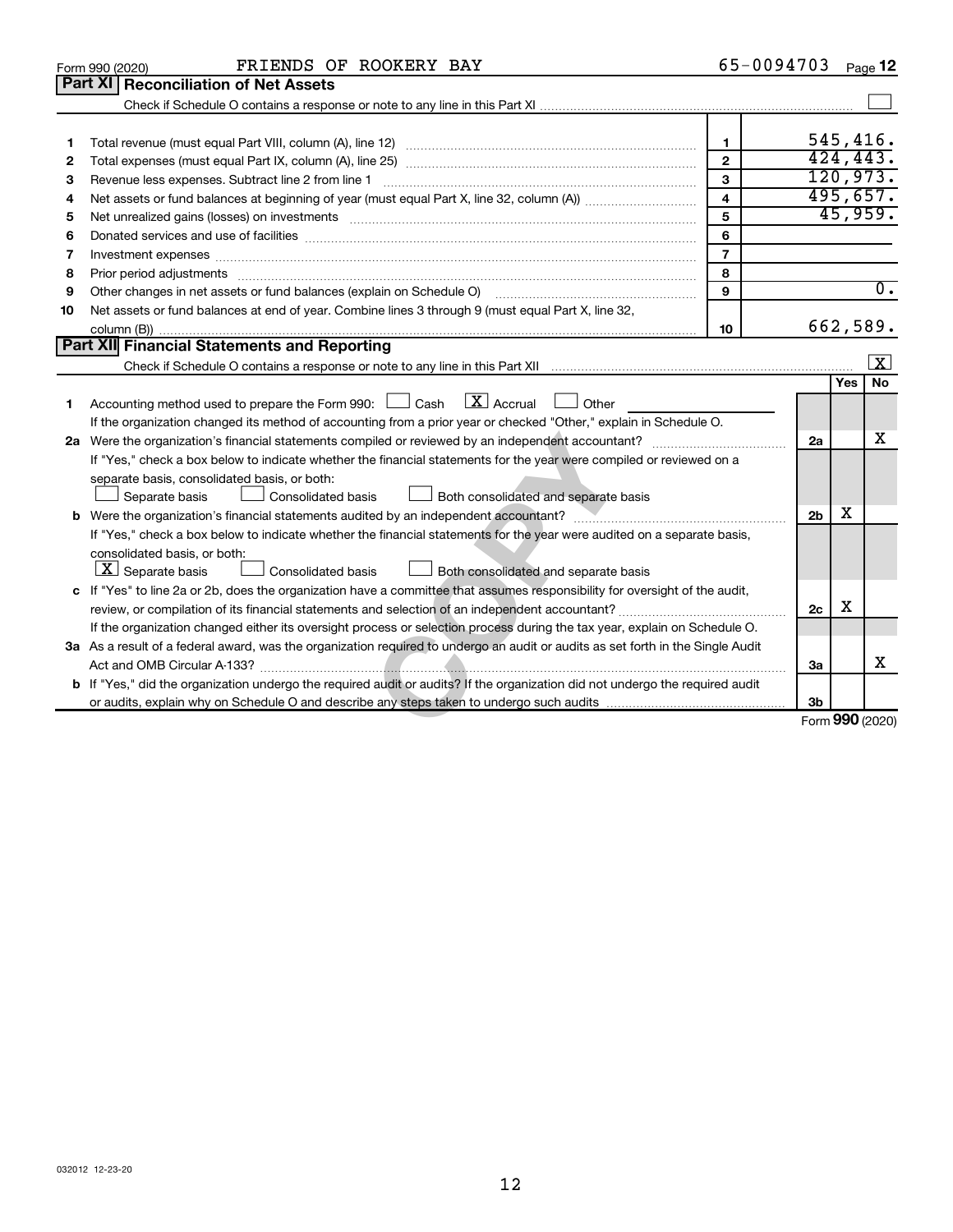**SCHEDULE A**

Department of the Treasury Internal Revenue Service

| (Form 990 or 990-EZ) |  |  |  |  |
|----------------------|--|--|--|--|
|----------------------|--|--|--|--|

# Form 990 or 990-EZ) **Public Charity Status and Public Support**<br>
Complete if the organization is a section 501(c)(3) organization or a section<br> **2020**

**4947(a)(1) nonexempt charitable trust.**

| Attach to Form 990 or Form 990-EZ.                                       |
|--------------------------------------------------------------------------|
| ► Go to www.irs.gov/Form990 for instructions and the latest information. |

| <b>Open to Public</b><br>Inspection |
|-------------------------------------|
|                                     |

OMB No. 1545-0047

|  | Name of the organization |
|--|--------------------------|
|  |                          |

| Name of the organization<br>FRIENDS OF ROOKERY BAY |        |                                                                                                                                                                                                                                                 |          |                            |                                 | <b>Employer identification number</b><br>65-0094703 |                                                      |  |                                                    |
|----------------------------------------------------|--------|-------------------------------------------------------------------------------------------------------------------------------------------------------------------------------------------------------------------------------------------------|----------|----------------------------|---------------------------------|-----------------------------------------------------|------------------------------------------------------|--|----------------------------------------------------|
|                                                    | Part I | Reason for Public Charity Status. (All organizations must complete this part.) See instructions.                                                                                                                                                |          |                            |                                 |                                                     |                                                      |  |                                                    |
|                                                    |        |                                                                                                                                                                                                                                                 |          |                            |                                 |                                                     |                                                      |  |                                                    |
| 1.                                                 |        | The organization is not a private foundation because it is: (For lines 1 through 12, check only one box.)                                                                                                                                       |          |                            |                                 |                                                     |                                                      |  |                                                    |
| 2                                                  |        | A church, convention of churches, or association of churches described in section 170(b)(1)(A)(i).<br>A school described in section 170(b)(1)(A)(ii). (Attach Schedule E (Form 990 or 990-EZ).)                                                 |          |                            |                                 |                                                     |                                                      |  |                                                    |
| з                                                  |        |                                                                                                                                                                                                                                                 |          |                            |                                 |                                                     |                                                      |  |                                                    |
| 4                                                  |        | A hospital or a cooperative hospital service organization described in section 170(b)(1)(A)(iii).<br>A medical research organization operated in conjunction with a hospital described in section 170(b)(1)(A)(iii). Enter the hospital's name, |          |                            |                                 |                                                     |                                                      |  |                                                    |
|                                                    |        | city, and state:                                                                                                                                                                                                                                |          |                            |                                 |                                                     |                                                      |  |                                                    |
| 5.                                                 |        | An organization operated for the benefit of a college or university owned or operated by a governmental unit described in                                                                                                                       |          |                            |                                 |                                                     |                                                      |  |                                                    |
|                                                    |        | section 170(b)(1)(A)(iv). (Complete Part II.)                                                                                                                                                                                                   |          |                            |                                 |                                                     |                                                      |  |                                                    |
| 6.                                                 |        | A federal, state, or local government or governmental unit described in section 170(b)(1)(A)(v).                                                                                                                                                |          |                            |                                 |                                                     |                                                      |  |                                                    |
|                                                    |        | 7 $ X $ An organization that normally receives a substantial part of its support from a governmental unit or from the general public described in                                                                                               |          |                            |                                 |                                                     |                                                      |  |                                                    |
|                                                    |        | section 170(b)(1)(A)(vi). (Complete Part II.)                                                                                                                                                                                                   |          |                            |                                 |                                                     |                                                      |  |                                                    |
| 8                                                  |        | A community trust described in section 170(b)(1)(A)(vi). (Complete Part II.)                                                                                                                                                                    |          |                            |                                 |                                                     |                                                      |  |                                                    |
| 9                                                  |        | An agricultural research organization described in section 170(b)(1)(A)(ix) operated in conjunction with a land-grant college                                                                                                                   |          |                            |                                 |                                                     |                                                      |  |                                                    |
|                                                    |        | or university or a non-land-grant college of agriculture (see instructions). Enter the name, city, and state of the college or                                                                                                                  |          |                            |                                 |                                                     |                                                      |  |                                                    |
|                                                    |        | university:                                                                                                                                                                                                                                     |          |                            |                                 |                                                     |                                                      |  |                                                    |
| 10                                                 |        | An organization that normally receives (1) more than 33 1/3% of its support from contributions, membership fees, and gross receipts from                                                                                                        |          |                            |                                 |                                                     |                                                      |  |                                                    |
|                                                    |        | activities related to its exempt functions, subject to certain exceptions; and (2) no more than 33 1/3% of its support from gross investment                                                                                                    |          |                            |                                 |                                                     |                                                      |  |                                                    |
|                                                    |        | income and unrelated business taxable income (less section 511 tax) from businesses acquired by the organization after June 30, 1975.                                                                                                           |          |                            |                                 |                                                     |                                                      |  |                                                    |
|                                                    |        | See section 509(a)(2). (Complete Part III.)                                                                                                                                                                                                     |          |                            |                                 |                                                     |                                                      |  |                                                    |
| 11                                                 |        | An organization organized and operated exclusively to test for public safety. See section 509(a)(4).                                                                                                                                            |          |                            |                                 |                                                     |                                                      |  |                                                    |
| 12                                                 |        | An organization organized and operated exclusively for the benefit of, to perform the functions of, or to carry out the purposes of one or                                                                                                      |          |                            |                                 |                                                     |                                                      |  |                                                    |
|                                                    |        | more publicly supported organizations described in section 509(a)(1) or section 509(a)(2). See section 509(a)(3). Check the box in                                                                                                              |          |                            |                                 |                                                     |                                                      |  |                                                    |
|                                                    |        | lines 12a through 12d that describes the type of supporting organization and complete lines 12e, 12f, and 12g.                                                                                                                                  |          |                            |                                 |                                                     |                                                      |  |                                                    |
| а                                                  |        | Type I. A supporting organization operated, supervised, or controlled by its supported organization(s), typically by giving                                                                                                                     |          |                            |                                 |                                                     |                                                      |  |                                                    |
|                                                    |        | the supported organization(s) the power to regularly appoint or elect a majority of the directors or trustees of the supporting                                                                                                                 |          |                            |                                 |                                                     |                                                      |  |                                                    |
|                                                    |        | organization. You must complete Part IV, Sections A and B.                                                                                                                                                                                      |          |                            |                                 |                                                     |                                                      |  |                                                    |
| b                                                  |        | Type II. A supporting organization supervised or controlled in connection with its supported organization(s), by having                                                                                                                         |          |                            |                                 |                                                     |                                                      |  |                                                    |
|                                                    |        | control or management of the supporting organization vested in the same persons that control or manage the supported                                                                                                                            |          |                            |                                 |                                                     |                                                      |  |                                                    |
|                                                    |        | organization(s). You must complete Part IV, Sections A and C.                                                                                                                                                                                   |          |                            |                                 |                                                     |                                                      |  |                                                    |
| с                                                  |        | Type III functionally integrated. A supporting organization operated in connection with, and functionally integrated with,                                                                                                                      |          |                            |                                 |                                                     |                                                      |  |                                                    |
|                                                    |        | its supported organization(s) (see instructions). You must complete Part IV, Sections A, D, and E.                                                                                                                                              |          |                            |                                 |                                                     |                                                      |  |                                                    |
| d                                                  |        | Type III non-functionally integrated. A supporting organization operated in connection with its supported organization(s)                                                                                                                       |          |                            |                                 |                                                     |                                                      |  |                                                    |
|                                                    |        | that is not functionally integrated. The organization generally must satisfy a distribution requirement and an attentiveness                                                                                                                    |          |                            |                                 |                                                     |                                                      |  |                                                    |
|                                                    |        | requirement (see instructions). You must complete Part IV, Sections A and D, and Part V.                                                                                                                                                        |          |                            |                                 |                                                     |                                                      |  |                                                    |
|                                                    |        | Check this box if the organization received a written determination from the IRS that it is a Type I, Type II, Type III                                                                                                                         |          |                            |                                 |                                                     |                                                      |  |                                                    |
|                                                    |        | functionally integrated, or Type III non-functionally integrated supporting organization.                                                                                                                                                       |          |                            |                                 |                                                     |                                                      |  |                                                    |
|                                                    |        | f Enter the number of supported organizations                                                                                                                                                                                                   |          |                            |                                 |                                                     |                                                      |  |                                                    |
|                                                    |        | g Provide the following information about the supported organization(s).                                                                                                                                                                        | (ii) EIN | (iii) Type of organization | (iv) Is the organization listed |                                                     |                                                      |  |                                                    |
|                                                    |        | (i) Name of supported<br>organization                                                                                                                                                                                                           |          | (described on lines 1-10   | in your governing document?     |                                                     | (v) Amount of monetary<br>support (see instructions) |  | (vi) Amount of other<br>support (see instructions) |
|                                                    |        |                                                                                                                                                                                                                                                 |          | above (see instructions))  | Yes                             | No                                                  |                                                      |  |                                                    |
|                                                    |        |                                                                                                                                                                                                                                                 |          |                            |                                 |                                                     |                                                      |  |                                                    |
|                                                    |        |                                                                                                                                                                                                                                                 |          |                            |                                 |                                                     |                                                      |  |                                                    |
|                                                    |        |                                                                                                                                                                                                                                                 |          |                            |                                 |                                                     |                                                      |  |                                                    |
|                                                    |        |                                                                                                                                                                                                                                                 |          |                            |                                 |                                                     |                                                      |  |                                                    |
|                                                    |        |                                                                                                                                                                                                                                                 |          |                            |                                 |                                                     |                                                      |  |                                                    |
|                                                    |        |                                                                                                                                                                                                                                                 |          |                            |                                 |                                                     |                                                      |  |                                                    |
|                                                    |        |                                                                                                                                                                                                                                                 |          |                            |                                 |                                                     |                                                      |  |                                                    |
|                                                    |        |                                                                                                                                                                                                                                                 |          |                            |                                 |                                                     |                                                      |  |                                                    |
|                                                    |        |                                                                                                                                                                                                                                                 |          |                            |                                 |                                                     |                                                      |  |                                                    |
| Total                                              |        |                                                                                                                                                                                                                                                 |          |                            |                                 |                                                     |                                                      |  |                                                    |
|                                                    |        |                                                                                                                                                                                                                                                 |          |                            |                                 |                                                     |                                                      |  |                                                    |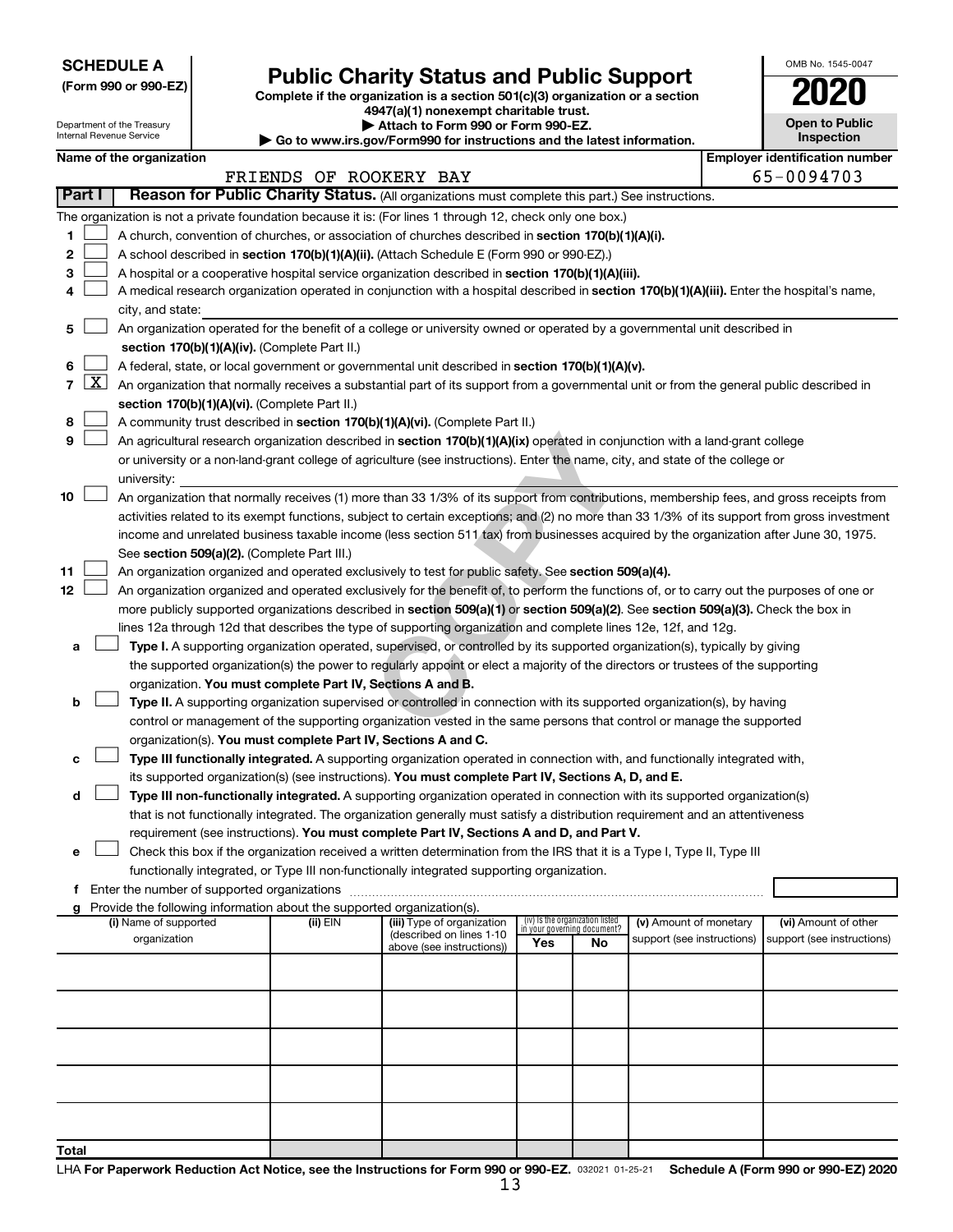### Schedule A (Form 990 or 990-EZ) 2020  $\texttt{FRIENDS}$  OF ROOKERY BAY 65-0094703 Page

## **Part II Support Schedule for Organizations Described in Sections 170(b)(1)(A)(iv) and 170(b)(1)(A)(vi)**

(Complete only if you checked the box on line 5, 7, or 8 of Part I or if the organization failed to qualify under Part III. If the organization fails to qualify under the tests listed below, please complete Part III.)

|    | <b>Section A. Public Support</b>                                                                                                           |          |                      |            |            |          |                                          |
|----|--------------------------------------------------------------------------------------------------------------------------------------------|----------|----------------------|------------|------------|----------|------------------------------------------|
|    | Calendar year (or fiscal year beginning in)                                                                                                | (a) 2016 | (b) 2017             | $(c)$ 2018 | $(d)$ 2019 | (e) 2020 | (f) Total                                |
|    | 1 Gifts, grants, contributions, and                                                                                                        |          |                      |            |            |          |                                          |
|    | membership fees received. (Do not                                                                                                          |          |                      |            |            |          |                                          |
|    | include any "unusual grants.")                                                                                                             | 464,048. | 218,909.             | 461,631.   | 297,905.   | 315,886. | 1758379.                                 |
|    | 2 Tax revenues levied for the organ-                                                                                                       |          |                      |            |            |          |                                          |
|    | ization's benefit and either paid to                                                                                                       |          |                      |            |            |          |                                          |
|    | or expended on its behalf                                                                                                                  |          |                      |            |            |          |                                          |
|    | 3 The value of services or facilities                                                                                                      |          |                      |            |            |          |                                          |
|    | furnished by a governmental unit to                                                                                                        |          |                      |            |            |          |                                          |
|    | the organization without charge                                                                                                            |          |                      |            |            |          |                                          |
|    |                                                                                                                                            | 464,048. | 218,909.             | 461,631.   | 297,905.   | 315,886. | 1758379.                                 |
|    | 4 Total. Add lines 1 through 3                                                                                                             |          |                      |            |            |          |                                          |
|    | 5 The portion of total contributions                                                                                                       |          |                      |            |            |          |                                          |
|    | by each person (other than a                                                                                                               |          |                      |            |            |          |                                          |
|    | governmental unit or publicly                                                                                                              |          |                      |            |            |          |                                          |
|    | supported organization) included                                                                                                           |          |                      |            |            |          |                                          |
|    | on line 1 that exceeds 2% of the                                                                                                           |          |                      |            |            |          |                                          |
|    | amount shown on line 11,                                                                                                                   |          |                      |            |            |          |                                          |
|    | column (f)                                                                                                                                 |          |                      |            |            |          |                                          |
|    | 6 Public support. Subtract line 5 from line 4.                                                                                             |          |                      |            |            |          | 1758379.                                 |
|    | <b>Section B. Total Support</b>                                                                                                            |          |                      |            |            |          |                                          |
|    | Calendar year (or fiscal year beginning in)                                                                                                | (a) 2016 | (b) 2017             | $(c)$ 2018 | $(d)$ 2019 | (e) 2020 | (f) Total                                |
|    | <b>7</b> Amounts from line 4                                                                                                               | 464,048. | $\overline{218,909}$ | 461,631.   | 297,905.   | 315,886. | 1758379.                                 |
|    | 8 Gross income from interest,                                                                                                              |          |                      |            |            |          |                                          |
|    | dividends, payments received on                                                                                                            |          |                      |            |            |          |                                          |
|    | securities loans, rents, royalties,                                                                                                        |          |                      |            |            |          |                                          |
|    | and income from similar sources                                                                                                            | 514.     | 3,654.               | 13,372.    | 4,772.     | 332.     | 22,644.                                  |
|    | 9 Net income from unrelated business                                                                                                       |          |                      |            |            |          |                                          |
|    | activities, whether or not the                                                                                                             |          |                      |            |            |          |                                          |
|    | business is regularly carried on                                                                                                           |          |                      |            |            |          |                                          |
|    | 10 Other income. Do not include gain                                                                                                       |          |                      |            |            |          |                                          |
|    | or loss from the sale of capital                                                                                                           |          |                      |            |            |          |                                          |
|    | assets (Explain in Part VI.)                                                                                                               |          | $106, 623.$ 133,063. | 99,104.    | 27,225.    |          | $1,860$ . 367,875.                       |
|    | 11 Total support. Add lines 7 through 10                                                                                                   |          |                      |            |            |          | 2148898.                                 |
|    | <b>12</b> Gross receipts from related activities, etc. (see instructions)                                                                  |          |                      |            |            | 12       | 208,938.                                 |
|    | 13 First 5 years. If the Form 990 is for the organization's first, second, third, fourth, or fifth tax year as a section 501(c)(3)         |          |                      |            |            |          |                                          |
|    | organization, check this box and stop here                                                                                                 |          |                      |            |            |          |                                          |
|    | <b>Section C. Computation of Public Support Percentage</b>                                                                                 |          |                      |            |            |          |                                          |
|    |                                                                                                                                            |          |                      |            |            | 14       | 81.83<br>%                               |
|    |                                                                                                                                            |          |                      |            |            | 15       | 81.11<br>$\%$                            |
|    | 16a 33 1/3% support test - 2020. If the organization did not check the box on line 13, and line 14 is 33 1/3% or more, check this box and  |          |                      |            |            |          |                                          |
|    | stop here. The organization qualifies as a publicly supported organization                                                                 |          |                      |            |            |          | $\blacktriangleright$ $\boxed{\text{X}}$ |
|    | b 33 1/3% support test - 2019. If the organization did not check a box on line 13 or 16a, and line 15 is 33 1/3% or more, check this box   |          |                      |            |            |          |                                          |
|    |                                                                                                                                            |          |                      |            |            |          |                                          |
|    | 17a 10% -facts-and-circumstances test - 2020. If the organization did not check a box on line 13, 16a, or 16b, and line 14 is 10% or more, |          |                      |            |            |          |                                          |
|    | and if the organization meets the facts-and-circumstances test, check this box and stop here. Explain in Part VI how the organization      |          |                      |            |            |          |                                          |
|    |                                                                                                                                            |          |                      |            |            |          |                                          |
|    | meets the facts-and-circumstances test. The organization qualifies as a publicly supported organization                                    |          |                      |            |            |          |                                          |
|    | b 10% -facts-and-circumstances test - 2019. If the organization did not check a box on line 13, 16a, 16b, or 17a, and line 15 is 10% or    |          |                      |            |            |          |                                          |
|    | more, and if the organization meets the facts-and-circumstances test, check this box and stop here. Explain in Part VI how the             |          |                      |            |            |          |                                          |
|    | organization meets the facts-and-circumstances test. The organization qualifies as a publicly supported organization                       |          |                      |            |            |          |                                          |
| 18 | Private foundation. If the organization did not check a box on line 13, 16a, 16b, 17a, or 17b, check this box and see instructions         |          |                      |            |            |          |                                          |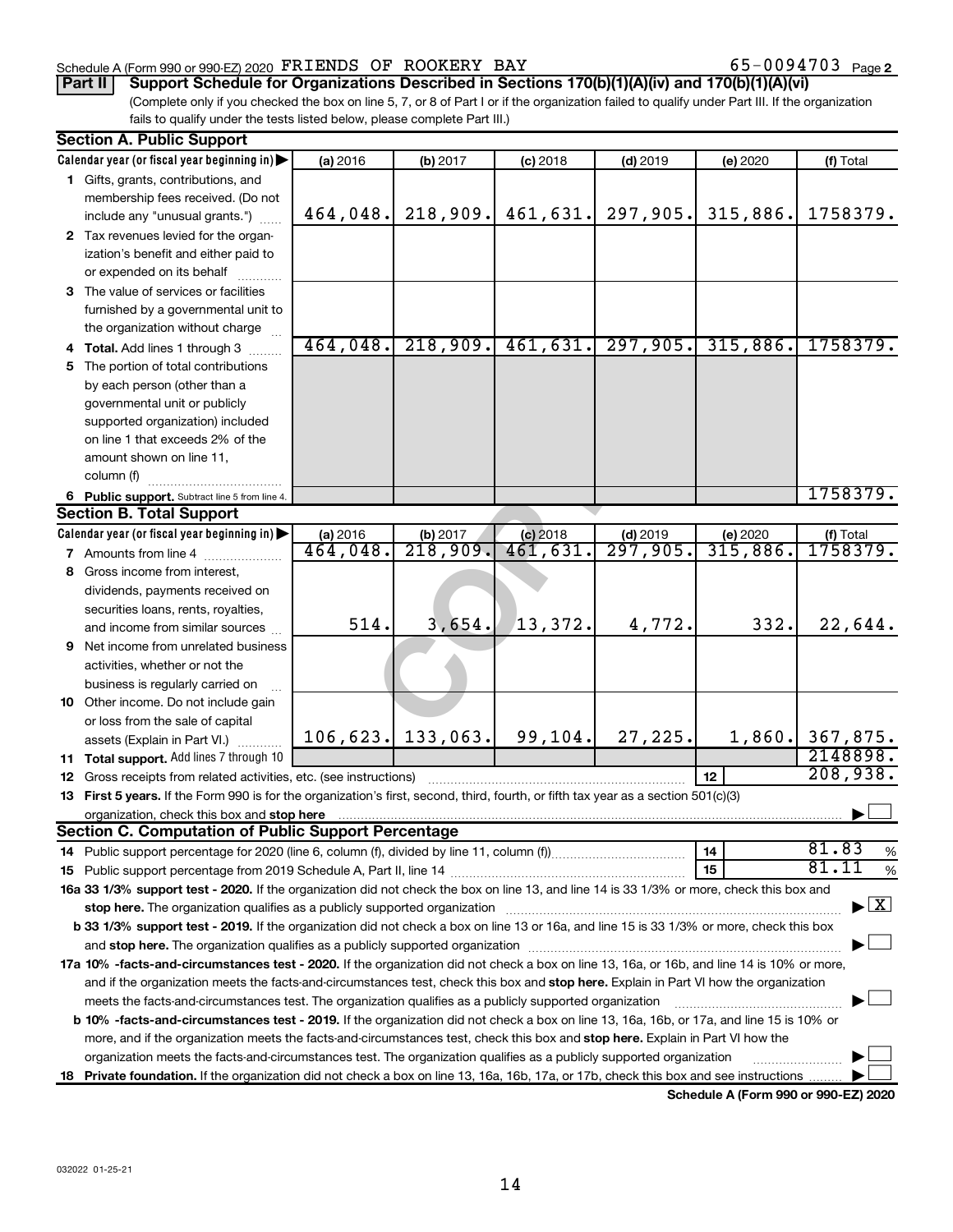### Schedule A (Form 990 or 990-EZ) 2020  $\texttt{FRIENDS}$  OF ROOKERY BAY 65-0094703 Page

**Part III Support Schedule for Organizations Described in Section 509(a)(2)** 

(Complete only if you checked the box on line 10 of Part I or if the organization failed to qualify under Part II. If the organization fails to qualify under the tests listed below, please complete Part II.)

|   | <b>Section A. Public Support</b>                                                                                                                                                                                              |          |          |            |            |          |                                      |
|---|-------------------------------------------------------------------------------------------------------------------------------------------------------------------------------------------------------------------------------|----------|----------|------------|------------|----------|--------------------------------------|
|   | Calendar year (or fiscal year beginning in)                                                                                                                                                                                   | (a) 2016 | (b) 2017 | $(c)$ 2018 | $(d)$ 2019 | (e) 2020 | (f) Total                            |
|   | 1 Gifts, grants, contributions, and                                                                                                                                                                                           |          |          |            |            |          |                                      |
|   | membership fees received. (Do not                                                                                                                                                                                             |          |          |            |            |          |                                      |
|   | include any "unusual grants.")                                                                                                                                                                                                |          |          |            |            |          |                                      |
|   | <b>2</b> Gross receipts from admissions,<br>merchandise sold or services per-<br>formed, or facilities furnished in<br>any activity that is related to the<br>organization's tax-exempt purpose                               |          |          |            |            |          |                                      |
|   | 3 Gross receipts from activities that                                                                                                                                                                                         |          |          |            |            |          |                                      |
|   | are not an unrelated trade or bus-<br>iness under section 513                                                                                                                                                                 |          |          |            |            |          |                                      |
| 4 | Tax revenues levied for the organ-                                                                                                                                                                                            |          |          |            |            |          |                                      |
|   | ization's benefit and either paid to                                                                                                                                                                                          |          |          |            |            |          |                                      |
|   | or expended on its behalf                                                                                                                                                                                                     |          |          |            |            |          |                                      |
|   | 5 The value of services or facilities                                                                                                                                                                                         |          |          |            |            |          |                                      |
|   | furnished by a governmental unit to                                                                                                                                                                                           |          |          |            |            |          |                                      |
|   | the organization without charge                                                                                                                                                                                               |          |          |            |            |          |                                      |
|   | <b>6 Total.</b> Add lines 1 through 5                                                                                                                                                                                         |          |          |            |            |          |                                      |
|   | 7a Amounts included on lines 1, 2, and                                                                                                                                                                                        |          |          |            |            |          |                                      |
|   | 3 received from disqualified persons                                                                                                                                                                                          |          |          |            |            |          |                                      |
|   | <b>b</b> Amounts included on lines 2 and 3 received<br>from other than disqualified persons that<br>exceed the greater of \$5,000 or 1% of the<br>amount on line 13 for the year                                              |          |          |            |            |          |                                      |
|   | c Add lines 7a and 7b                                                                                                                                                                                                         |          |          |            |            |          |                                      |
|   | 8 Public support. (Subtract line 7c from line 6.)                                                                                                                                                                             |          |          |            |            |          |                                      |
|   | <b>Section B. Total Support</b>                                                                                                                                                                                               |          |          |            |            |          |                                      |
|   | Calendar year (or fiscal year beginning in) $\blacktriangleright$                                                                                                                                                             | (a) 2016 | (b) 2017 | $(c)$ 2018 | $(d)$ 2019 | (e) 2020 | (f) Total                            |
|   | <b>9</b> Amounts from line 6                                                                                                                                                                                                  |          |          |            |            |          |                                      |
|   | <b>10a</b> Gross income from interest,<br>dividends, payments received on<br>securities loans, rents, royalties,<br>and income from similar sources                                                                           |          |          |            |            |          |                                      |
|   | <b>b</b> Unrelated business taxable income                                                                                                                                                                                    |          |          |            |            |          |                                      |
|   | (less section 511 taxes) from businesses<br>acquired after June 30, 1975<br>1.1.1.1.1.1.1.1.1                                                                                                                                 |          |          |            |            |          |                                      |
|   | c Add lines 10a and 10b                                                                                                                                                                                                       |          |          |            |            |          |                                      |
|   | <b>11</b> Net income from unrelated business<br>activities not included in line 10b.<br>whether or not the business is<br>regularly carried on                                                                                |          |          |            |            |          |                                      |
|   | <b>12</b> Other income. Do not include gain<br>or loss from the sale of capital<br>assets (Explain in Part VI.)                                                                                                               |          |          |            |            |          |                                      |
|   | <b>13</b> Total support. (Add lines 9, 10c, 11, and 12.)                                                                                                                                                                      |          |          |            |            |          |                                      |
|   | 14 First 5 years. If the Form 990 is for the organization's first, second, third, fourth, or fifth tax year as a section 501(c)(3) organization,                                                                              |          |          |            |            |          |                                      |
|   | check this box and stop here manufactured and stop here and stop here are manufactured and stop here and stop here and stop here and stop here and stop here and stop here and stop here and stop here and stop here and stop |          |          |            |            |          |                                      |
|   | Section C. Computation of Public Support Percentage                                                                                                                                                                           |          |          |            |            |          |                                      |
|   |                                                                                                                                                                                                                               |          |          |            |            | 15       | %                                    |
|   | 16 Public support percentage from 2019 Schedule A, Part III, line 15                                                                                                                                                          |          |          |            |            | 16       | %                                    |
|   | Section D. Computation of Investment Income Percentage                                                                                                                                                                        |          |          |            |            |          |                                      |
|   |                                                                                                                                                                                                                               |          |          |            |            | 17       | %                                    |
|   | 18 Investment income percentage from 2019 Schedule A, Part III, line 17                                                                                                                                                       |          |          |            |            | 18       | %                                    |
|   | 19a 33 1/3% support tests - 2020. If the organization did not check the box on line 14, and line 15 is more than 33 1/3%, and line 17 is not                                                                                  |          |          |            |            |          |                                      |
|   | more than 33 1/3%, check this box and stop here. The organization qualifies as a publicly supported organization                                                                                                              |          |          |            |            |          |                                      |
|   | <b>b 33 1/3% support tests - 2019.</b> If the organization did not check a box on line 14 or line 19a, and line 16 is more than 33 1/3%, and                                                                                  |          |          |            |            |          |                                      |
|   | line 18 is not more than 33 1/3%, check this box and stop here. The organization qualifies as a publicly supported organization <i>manner</i>                                                                                 |          |          |            |            |          |                                      |
|   |                                                                                                                                                                                                                               |          |          |            |            |          |                                      |
|   | 032023 01-25-21                                                                                                                                                                                                               |          |          |            |            |          | Schedule A (Form 990 or 990-EZ) 2020 |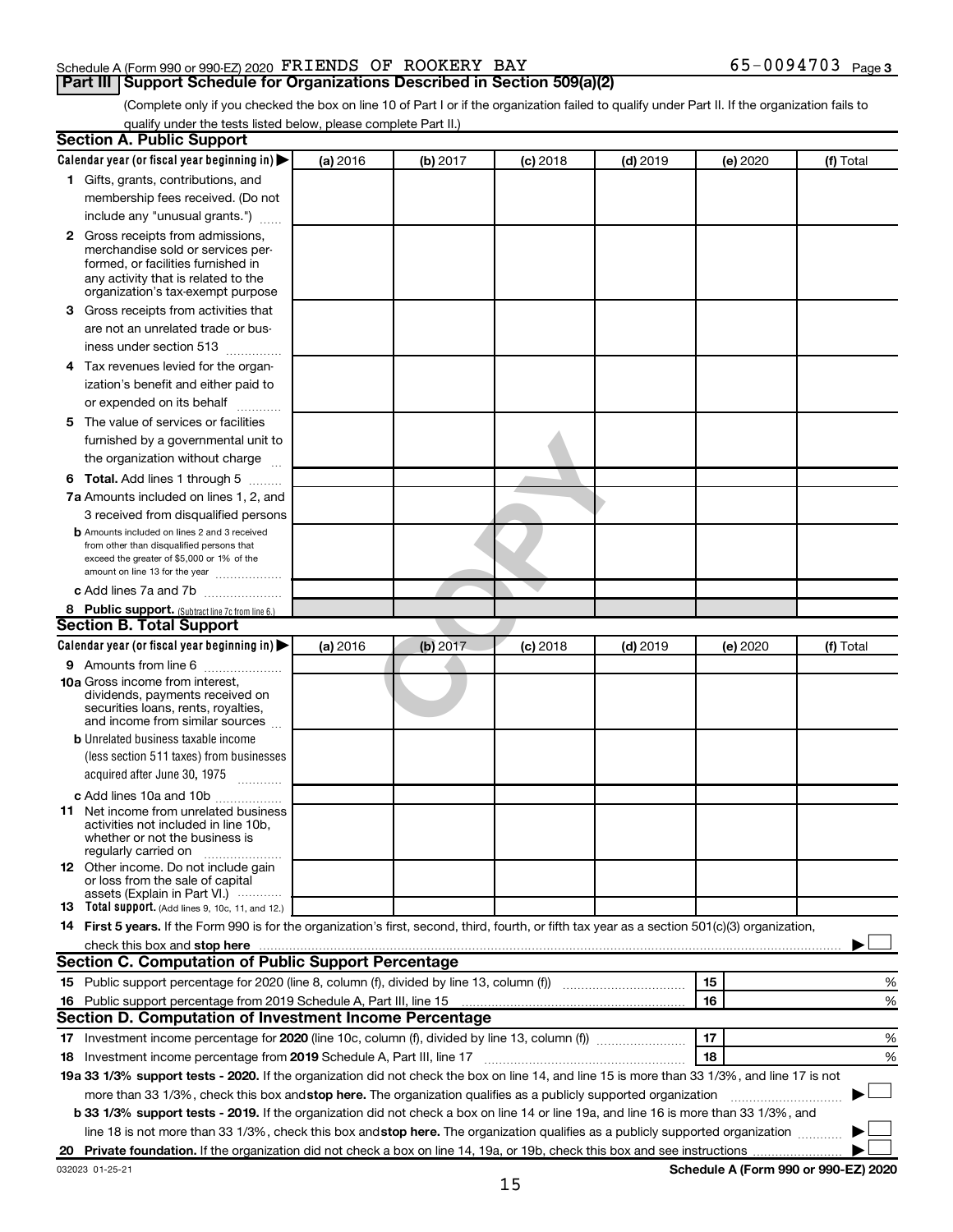**Yes No**

### **Part IV Supporting Organizations**

(Complete only if you checked a box in line 12 on Part I. If you checked box 12a, Part I, complete Sections A and B. If you checked box 12b, Part I, complete Sections A and C. If you checked box 12c, Part I, complete Sections A, D, and E. If you checked box 12d, Part I, complete Sections A and D, and complete Part V.)

### **Section A. All Supporting Organizations**

- **1** Are all of the organization's supported organizations listed by name in the organization's governing documents? If "No," describe in Part VI how the supported organizations are designated. If designated by *class or purpose, describe the designation. If historic and continuing relationship, explain.*
- **2** Did the organization have any supported organization that does not have an IRS determination of status under section 509(a)(1) or (2)? If "Yes," explain in Part **VI** how the organization determined that the supported *organization was described in section 509(a)(1) or (2).*
- **3a** Did the organization have a supported organization described in section 501(c)(4), (5), or (6)? If "Yes," answer *lines 3b and 3c below.*
- **b** Did the organization confirm that each supported organization qualified under section 501(c)(4), (5), or (6) and satisfied the public support tests under section 509(a)(2)? If "Yes," describe in Part VI when and how the *organization made the determination.*
- **c** Did the organization ensure that all support to such organizations was used exclusively for section 170(c)(2)(B) purposes? If "Yes," explain in Part VI what controls the organization put in place to ensure such use.
- **4 a** *If* Was any supported organization not organized in the United States ("foreign supported organization")? *"Yes," and if you checked box 12a or 12b in Part I, answer lines 4b and 4c below.*
- **b** Did the organization have ultimate control and discretion in deciding whether to make grants to the foreign supported organization? If "Yes," describe in Part VI how the organization had such control and discretion *despite being controlled or supervised by or in connection with its supported organizations.*
- **c** Did the organization support any foreign supported organization that does not have an IRS determination under sections 501(c)(3) and 509(a)(1) or (2)? If "Yes," explain in Part VI what controls the organization used *to ensure that all support to the foreign supported organization was used exclusively for section 170(c)(2)(B) purposes.*
- the United States ("foreign supported organization")? *l*<br>answer lines 4b and 4c below.<br>Consider the foreign supported organization")? *l*<br>answer lines 4b and 4c below.<br>**VI** how the organization had such control and discre **5a** Did the organization add, substitute, or remove any supported organizations during the tax year? If "Yes," answer lines 5b and 5c below (if applicable). Also, provide detail in **Part VI,** including (i) the names and EIN *numbers of the supported organizations added, substituted, or removed; (ii) the reasons for each such action; (iii) the authority under the organization's organizing document authorizing such action; and (iv) how the action was accomplished (such as by amendment to the organizing document).*
- **b Type I or Type II only.** Was any added or substituted supported organization part of a class already designated in the organization's organizing document?
- **c Substitutions only.**  Was the substitution the result of an event beyond the organization's control?
- **6** Did the organization provide support (whether in the form of grants or the provision of services or facilities) to **Part VI.** support or benefit one or more of the filing organization's supported organizations? If "Yes," provide detail in anyone other than (i) its supported organizations, (ii) individuals that are part of the charitable class benefited by one or more of its supported organizations, or (iii) other supporting organizations that also
- **7** Did the organization provide a grant, loan, compensation, or other similar payment to a substantial contributor regard to a substantial contributor? If "Yes," complete Part I of Schedule L (Form 990 or 990-EZ). (as defined in section 4958(c)(3)(C)), a family member of a substantial contributor, or a 35% controlled entity with
- **8** Did the organization make a loan to a disqualified person (as defined in section 4958) not described in line 7? *If "Yes," complete Part I of Schedule L (Form 990 or 990-EZ).*
- **9 a** Was the organization controlled directly or indirectly at any time during the tax year by one or more in section 509(a)(1) or (2))? If "Yes," provide detail in **Part VI.** disqualified persons, as defined in section 4946 (other than foundation managers and organizations described
- **b** Did one or more disqualified persons (as defined in line 9a) hold a controlling interest in any entity in which the supporting organization had an interest? If "Yes," provide detail in Part VI.
- **c** Did a disqualified person (as defined in line 9a) have an ownership interest in, or derive any personal benefit from, assets in which the supporting organization also had an interest? If "Yes," provide detail in Part VI.
- **10 a** Was the organization subject to the excess business holdings rules of section 4943 because of section supporting organizations)? If "Yes," answer line 10b below. 4943(f) (regarding certain Type II supporting organizations, and all Type III non-functionally integrated
	- **b** Did the organization have any excess business holdings in the tax year? (Use Schedule C, Form 4720, to *determine whether the organization had excess business holdings.)*

**1 2 3a 3b 3c 4a 4b 4c 5a 5b 5c 6 7 8 9a 9b 9c 10a**

**10b**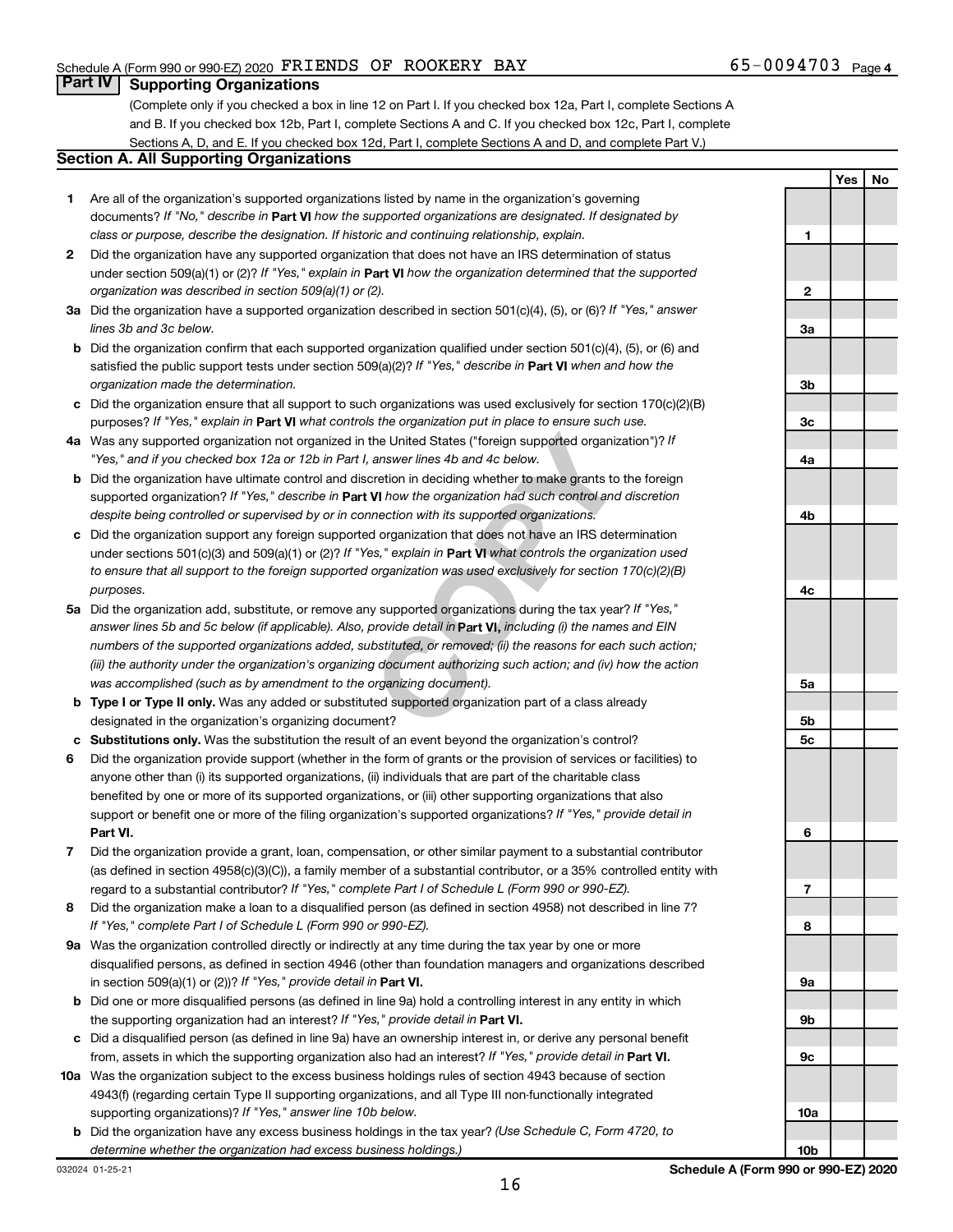|     |                                                                                                                                                                                                                                                            |              | Yes | No |
|-----|------------------------------------------------------------------------------------------------------------------------------------------------------------------------------------------------------------------------------------------------------------|--------------|-----|----|
| 11. | Has the organization accepted a gift or contribution from any of the following persons?                                                                                                                                                                    |              |     |    |
|     | a A person who directly or indirectly controls, either alone or together with persons described in lines 11b and                                                                                                                                           |              |     |    |
|     | 11c below, the governing body of a supported organization?                                                                                                                                                                                                 | 11a          |     |    |
|     | <b>b</b> A family member of a person described in line 11a above?                                                                                                                                                                                          | 11b          |     |    |
|     | c A 35% controlled entity of a person described in line 11a or 11b above? If "Yes" to line 11a, 11b, or 11c, provide                                                                                                                                       |              |     |    |
|     | detail in <b>Part VI.</b>                                                                                                                                                                                                                                  | 11c          |     |    |
|     | <b>Section B. Type I Supporting Organizations</b>                                                                                                                                                                                                          |              |     |    |
|     |                                                                                                                                                                                                                                                            |              | Yes | No |
| 1   | Did the governing body, members of the governing body, officers acting in their official capacity, or membership of one or                                                                                                                                 |              |     |    |
|     | more supported organizations have the power to regularly appoint or elect at least a majority of the organization's officers,                                                                                                                              |              |     |    |
|     | directors, or trustees at all times during the tax year? If "No," describe in Part VI how the supported organization(s)                                                                                                                                    |              |     |    |
|     | effectively operated, supervised, or controlled the organization's activities. If the organization had more than one supported<br>organization, describe how the powers to appoint and/or remove officers, directors, or trustees were allocated among the |              |     |    |
|     | supported organizations and what conditions or restrictions, if any, applied to such powers during the tax year.                                                                                                                                           | 1            |     |    |
| 2   | Did the organization operate for the benefit of any supported organization other than the supported                                                                                                                                                        |              |     |    |
|     | organization(s) that operated, supervised, or controlled the supporting organization? If "Yes," explain in                                                                                                                                                 |              |     |    |
|     | Part VI how providing such benefit carried out the purposes of the supported organization(s) that operated,                                                                                                                                                |              |     |    |
|     | supervised, or controlled the supporting organization.                                                                                                                                                                                                     | $\mathbf{2}$ |     |    |
|     | <b>Section C. Type II Supporting Organizations</b>                                                                                                                                                                                                         |              |     |    |
|     |                                                                                                                                                                                                                                                            |              | Yes | No |
| 1   | Were a majority of the organization's directors or trustees during the tax year also a majority of the directors                                                                                                                                           |              |     |    |
|     | or trustees of each of the organization's supported organization(s)? If "No," describe in Part VI how control                                                                                                                                              |              |     |    |
|     | or management of the supporting organization was vested in the same persons that controlled or managed                                                                                                                                                     |              |     |    |
|     | the supported organization(s).                                                                                                                                                                                                                             | 1            |     |    |
|     | Section D. All Type III Supporting Organizations                                                                                                                                                                                                           |              |     |    |
|     |                                                                                                                                                                                                                                                            |              | Yes | No |
| 1   | Did the organization provide to each of its supported organizations, by the last day of the fifth month of the                                                                                                                                             |              |     |    |
|     | organization's tax year, (i) a written notice describing the type and amount of support provided during the prior tax                                                                                                                                      |              |     |    |
|     | year, (ii) a copy of the Form 990 that was most recently filed as of the date of notification, and (iii) copies of the                                                                                                                                     |              |     |    |
|     | organization's governing documents in effect on the date of notification, to the extent not previously provided?                                                                                                                                           | 1            |     |    |
| 2   | Were any of the organization's officers, directors, or trustees either (i) appointed or elected by the supported                                                                                                                                           |              |     |    |
|     | organization(s) or (ii) serving on the governing body of a supported organization? If "No," explain in Part VI how                                                                                                                                         |              |     |    |
|     | the organization maintained a close and continuous working relationship with the supported organization(s).                                                                                                                                                | $\mathbf{2}$ |     |    |
| 3   | By reason of the relationship described in line 2, above, did the organization's supported organizations have a                                                                                                                                            |              |     |    |
|     | significant voice in the organization's investment policies and in directing the use of the organization's                                                                                                                                                 |              |     |    |
|     | income or assets at all times during the tax year? If "Yes," describe in Part VI the role the organization's                                                                                                                                               |              |     |    |
|     | supported organizations played in this regard.                                                                                                                                                                                                             | 3            |     |    |
|     | Section E. Type III Functionally Integrated Supporting Organizations                                                                                                                                                                                       |              |     |    |
| 1   | Check the box next to the method that the organization used to satisfy the Integral Part Test during the yealsee instructions).                                                                                                                            |              |     |    |
| а   | The organization satisfied the Activities Test. Complete line 2 below.                                                                                                                                                                                     |              |     |    |
| b   | The organization is the parent of each of its supported organizations. Complete line 3 below.                                                                                                                                                              |              |     |    |
| c   | The organization supported a governmental entity. Describe in Part VI how you supported a governmental entity (see instructions).                                                                                                                          |              |     |    |
| 2   | Activities Test. Answer lines 2a and 2b below.                                                                                                                                                                                                             |              | Yes | No |
| а   | Did substantially all of the organization's activities during the tax year directly further the exempt purposes of                                                                                                                                         |              |     |    |
|     | the supported organization(s) to which the organization was responsive? If "Yes," then in Part VI identify                                                                                                                                                 |              |     |    |
|     | those supported organizations and explain how these activities directly furthered their exempt purposes,                                                                                                                                                   |              |     |    |
|     | how the organization was responsive to those supported organizations, and how the organization determined                                                                                                                                                  |              |     |    |
|     | that these activities constituted substantially all of its activities.                                                                                                                                                                                     | 2a           |     |    |
| b   | Did the activities described in line 2a, above, constitute activities that, but for the organization's involvement,                                                                                                                                        |              |     |    |
|     | one or more of the organization's supported organization(s) would have been engaged in? If "Yes," explain in                                                                                                                                               |              |     |    |
|     | <b>Part VI</b> the reasons for the organization's position that its supported organization(s) would have engaged in                                                                                                                                        |              |     |    |
|     | these activities but for the organization's involvement.                                                                                                                                                                                                   | 2b           |     |    |
| З   | Parent of Supported Organizations. Answer lines 3a and 3b below.                                                                                                                                                                                           |              |     |    |
| а   | Did the organization have the power to regularly appoint or elect a majority of the officers, directors, or                                                                                                                                                |              |     |    |
|     | trustees of each of the supported organizations? If "Yes" or "No" provide details in Part VI.                                                                                                                                                              | За           |     |    |
| b   | Did the organization exercise a substantial degree of direction over the policies, programs, and activities of each                                                                                                                                        |              |     |    |
|     | of its supported organizations? If "Yes," describe in Part VI the role played by the organization in this regard.                                                                                                                                          | 3b           |     |    |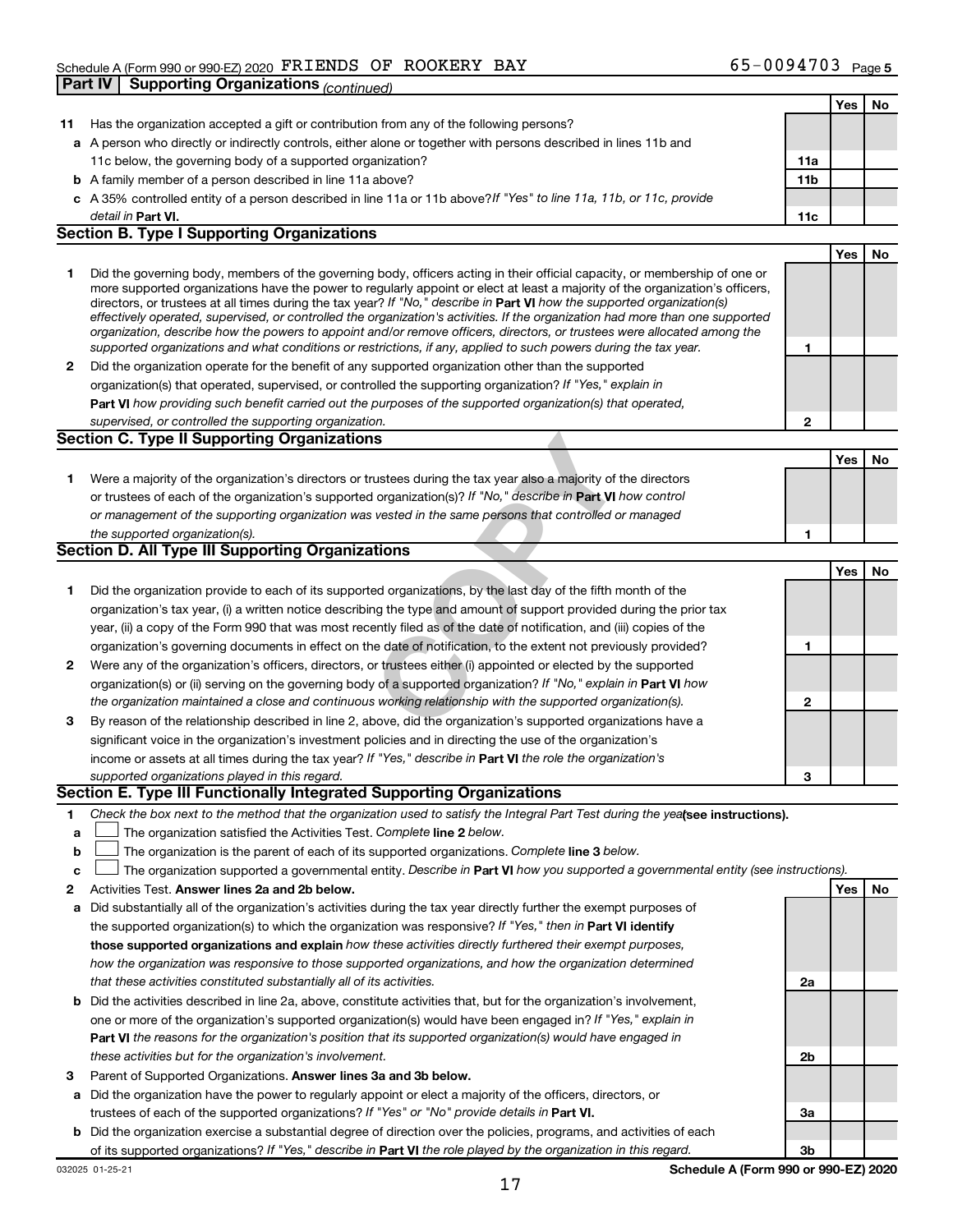### Schedule A (Form 990 or 990-EZ) 2020  $\texttt{FRIENDS}$  OF ROOKERY BAY 65-0094703 Page **Part V Type III Non-Functionally Integrated 509(a)(3) Supporting Organizations**

1 **Letter See instructions.** Check here if the organization satisfied the Integral Part Test as a qualifying trust on Nov. 20, 1970 (*explain in* Part **VI**). See instructions. All other Type III non-functionally integrated supporting organizations must complete Sections A through E.

|              | Section A - Adjusted Net Income                                             |                | (A) Prior Year | (B) Current Year<br>(optional) |
|--------------|-----------------------------------------------------------------------------|----------------|----------------|--------------------------------|
| 1            | Net short-term capital gain                                                 | 1              |                |                                |
| 2            | Recoveries of prior-year distributions                                      | $\mathbf{2}$   |                |                                |
| 3            | Other gross income (see instructions)                                       | 3              |                |                                |
| 4            | Add lines 1 through 3.                                                      | 4              |                |                                |
| 5            | Depreciation and depletion                                                  | 5              |                |                                |
| 6            | Portion of operating expenses paid or incurred for production or            |                |                |                                |
|              | collection of gross income or for management, conservation, or              |                |                |                                |
|              | maintenance of property held for production of income (see instructions)    | 6              |                |                                |
| 7            | Other expenses (see instructions)                                           | $\overline{7}$ |                |                                |
| 8            | Adjusted Net Income (subtract lines 5, 6, and 7 from line 4)                | 8              |                |                                |
|              | <b>Section B - Minimum Asset Amount</b>                                     |                | (A) Prior Year | (B) Current Year<br>(optional) |
| 1.           | Aggregate fair market value of all non-exempt-use assets (see               |                |                |                                |
|              | instructions for short tax year or assets held for part of year):           |                |                |                                |
|              | a Average monthly value of securities                                       | 1a             |                |                                |
|              | <b>b</b> Average monthly cash balances                                      | 1 <sub>b</sub> |                |                                |
|              | c Fair market value of other non-exempt-use assets                          | 1 <sub>c</sub> |                |                                |
|              | d Total (add lines 1a, 1b, and 1c)                                          | 1 <sub>d</sub> |                |                                |
|              | <b>e</b> Discount claimed for blockage or other factors                     |                |                |                                |
|              | (explain in detail in Part VI):                                             |                |                |                                |
| 2            | Acquisition indebtedness applicable to non-exempt-use assets                | $\mathbf{2}$   |                |                                |
| 3            | Subtract line 2 from line 1d.                                               | 3              |                |                                |
| 4            | Cash deemed held for exempt use. Enter 0.015 of line 3 (for greater amount, |                |                |                                |
|              | see instructions).                                                          | 4              |                |                                |
| 5            | Net value of non-exempt-use assets (subtract line 4 from line 3)            | 5              |                |                                |
| 6            | Multiply line 5 by 0.035.                                                   | 6              |                |                                |
| 7            | Recoveries of prior-year distributions                                      | $\overline{7}$ |                |                                |
| 8            | Minimum Asset Amount (add line 7 to line 6)                                 | 8              |                |                                |
|              | <b>Section C - Distributable Amount</b>                                     |                |                | <b>Current Year</b>            |
| 1            | Adjusted net income for prior year (from Section A, line 8, column A)       | 1              |                |                                |
| $\mathbf{2}$ | Enter 0.85 of line 1.                                                       | $\mathbf{2}$   |                |                                |
| З            | Minimum asset amount for prior year (from Section B, line 8, column A)      | 3              |                |                                |
| 4            | Enter greater of line 2 or line 3.                                          | 4              |                |                                |
| 5            | Income tax imposed in prior year                                            | 5              |                |                                |
| 6            | <b>Distributable Amount.</b> Subtract line 5 from line 4, unless subject to |                |                |                                |
|              | emergency temporary reduction (see instructions).                           | 6              |                |                                |
|              |                                                                             |                |                |                                |

**7** Check here if the current year is the organization's first as a non-functionally integrated Type III supporting organization (see † instructions).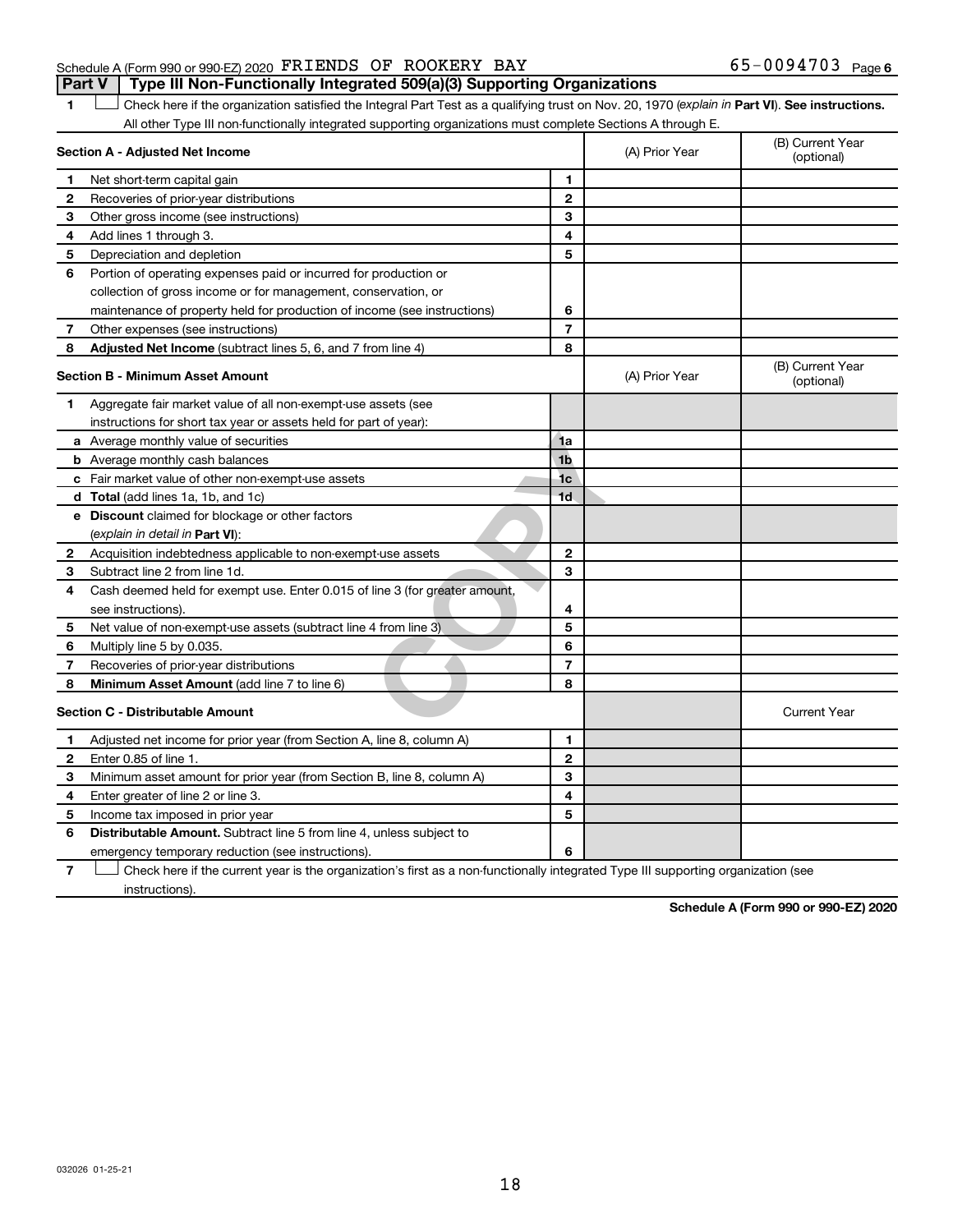#### Schedule A (Form 990 or 990-EZ) 2020 Page FRIENDS OF ROOKERY BAY 65-0094703

|    | Type III Non-Functionally Integrated 509(a)(3) Supporting Organizations (continued)<br>∣ Part V |                                    |                                               |                                                  |  |  |  |
|----|-------------------------------------------------------------------------------------------------|------------------------------------|-----------------------------------------------|--------------------------------------------------|--|--|--|
|    | Section D - Distributions                                                                       |                                    |                                               | <b>Current Year</b>                              |  |  |  |
| 1  | Amounts paid to supported organizations to accomplish exempt purposes                           | 1                                  |                                               |                                                  |  |  |  |
| 2  | Amounts paid to perform activity that directly furthers exempt purposes of supported            |                                    |                                               |                                                  |  |  |  |
|    | organizations, in excess of income from activity                                                | 2                                  |                                               |                                                  |  |  |  |
| 3  | Administrative expenses paid to accomplish exempt purposes of supported organizations           |                                    | 3                                             |                                                  |  |  |  |
| 4  | Amounts paid to acquire exempt-use assets                                                       |                                    | 4                                             |                                                  |  |  |  |
| 5  | Qualified set-aside amounts (prior IRS approval required - provide details in Part VI)          |                                    | 5                                             |                                                  |  |  |  |
| 6  | Other distributions (describe in Part VI). See instructions.                                    |                                    | 6                                             |                                                  |  |  |  |
| 7  | Total annual distributions. Add lines 1 through 6.                                              |                                    | 7                                             |                                                  |  |  |  |
| 8  | Distributions to attentive supported organizations to which the organization is responsive      |                                    |                                               |                                                  |  |  |  |
|    | (provide details in Part VI). See instructions.                                                 |                                    | 8                                             |                                                  |  |  |  |
| 9  | Distributable amount for 2020 from Section C, line 6                                            |                                    | 9                                             |                                                  |  |  |  |
| 10 | Line 8 amount divided by line 9 amount                                                          |                                    | 10                                            |                                                  |  |  |  |
|    | <b>Section E - Distribution Allocations (see instructions)</b>                                  | (i)<br><b>Excess Distributions</b> | (ii)<br><b>Underdistributions</b><br>Pre-2020 | (iii)<br><b>Distributable</b><br>Amount for 2020 |  |  |  |
| 1  | Distributable amount for 2020 from Section C, line 6                                            |                                    |                                               |                                                  |  |  |  |
| 2  | Underdistributions, if any, for years prior to 2020 (reason-                                    |                                    |                                               |                                                  |  |  |  |
|    | able cause required - explain in Part VI). See instructions.                                    |                                    |                                               |                                                  |  |  |  |
| 3  | Excess distributions carryover, if any, to 2020                                                 |                                    |                                               |                                                  |  |  |  |
|    | a From 2015                                                                                     |                                    |                                               |                                                  |  |  |  |
|    | <b>b</b> From 2016                                                                              |                                    |                                               |                                                  |  |  |  |
|    | c From 2017                                                                                     |                                    |                                               |                                                  |  |  |  |
|    | <b>d</b> From 2018                                                                              |                                    |                                               |                                                  |  |  |  |
|    | e From 2019                                                                                     |                                    |                                               |                                                  |  |  |  |
|    | f Total of lines 3a through 3e                                                                  |                                    |                                               |                                                  |  |  |  |
|    | g Applied to underdistributions of prior years                                                  |                                    |                                               |                                                  |  |  |  |
|    | h Applied to 2020 distributable amount                                                          |                                    |                                               |                                                  |  |  |  |
| Ť. | Carryover from 2015 not applied (see instructions)                                              |                                    |                                               |                                                  |  |  |  |
|    | Remainder. Subtract lines 3g, 3h, and 3i from line 3f.                                          |                                    |                                               |                                                  |  |  |  |
| 4  | Distributions for 2020 from Section D,                                                          |                                    |                                               |                                                  |  |  |  |
|    | line $7:$                                                                                       |                                    |                                               |                                                  |  |  |  |
|    | a Applied to underdistributions of prior years                                                  |                                    |                                               |                                                  |  |  |  |
|    | <b>b</b> Applied to 2020 distributable amount                                                   |                                    |                                               |                                                  |  |  |  |
| c  | Remainder. Subtract lines 4a and 4b from line 4.                                                |                                    |                                               |                                                  |  |  |  |
| 5  | Remaining underdistributions for years prior to 2020, if                                        |                                    |                                               |                                                  |  |  |  |
|    | any. Subtract lines 3g and 4a from line 2. For result greater                                   |                                    |                                               |                                                  |  |  |  |
|    | than zero, explain in Part VI. See instructions.                                                |                                    |                                               |                                                  |  |  |  |
| 6  | Remaining underdistributions for 2020. Subtract lines 3h                                        |                                    |                                               |                                                  |  |  |  |
|    | and 4b from line 1. For result greater than zero, explain in                                    |                                    |                                               |                                                  |  |  |  |
|    | <b>Part VI.</b> See instructions.                                                               |                                    |                                               |                                                  |  |  |  |
| 7  | Excess distributions carryover to 2021. Add lines 3j                                            |                                    |                                               |                                                  |  |  |  |
|    | and 4c.                                                                                         |                                    |                                               |                                                  |  |  |  |
| 8  | Breakdown of line 7:                                                                            |                                    |                                               |                                                  |  |  |  |
|    | a Excess from 2016                                                                              |                                    |                                               |                                                  |  |  |  |
|    | <b>b</b> Excess from 2017                                                                       |                                    |                                               |                                                  |  |  |  |
|    | c Excess from 2018                                                                              |                                    |                                               |                                                  |  |  |  |
|    | d Excess from 2019                                                                              |                                    |                                               |                                                  |  |  |  |
|    | e Excess from 2020                                                                              |                                    |                                               |                                                  |  |  |  |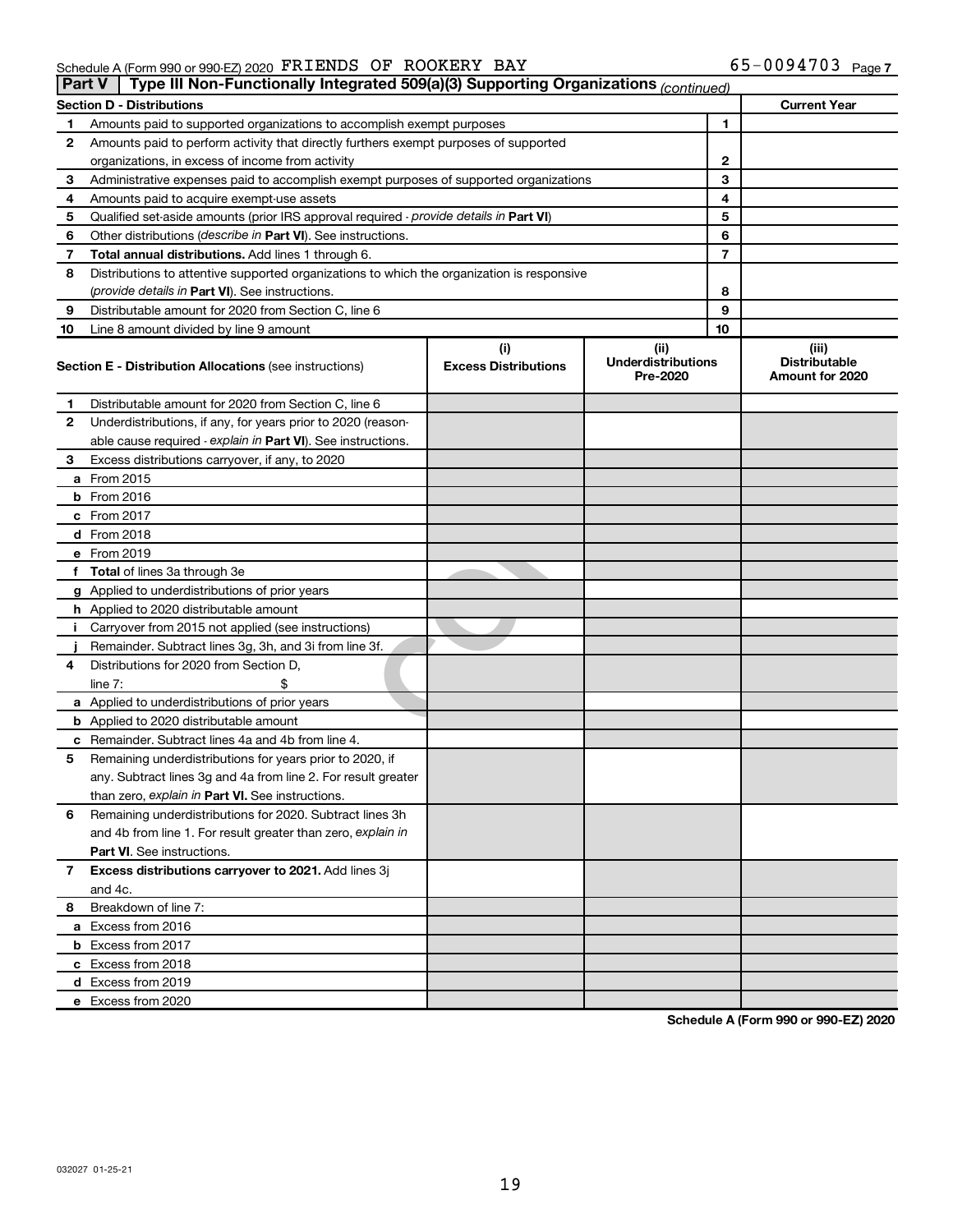|                | Schedule A (Form 990 or 990-EZ) 2020 FRIENDS OF ROOKERY BAY                                                                                                                                                                                                                                                                                                                                                                                                                                                                                                                                 | $65 - 0094703$ Page 8 |  |
|----------------|---------------------------------------------------------------------------------------------------------------------------------------------------------------------------------------------------------------------------------------------------------------------------------------------------------------------------------------------------------------------------------------------------------------------------------------------------------------------------------------------------------------------------------------------------------------------------------------------|-----------------------|--|
| <b>Part VI</b> | Supplemental Information. Provide the explanations required by Part II, line 10; Part II, line 17a or 17b; Part III, line 12;<br>Part IV, Section A, lines 1, 2, 3b, 3c, 4b, 4c, 5a, 6, 9a, 9b, 9c, 11a, 11b, and 11c; Part IV, Section B, lines 1 and 2; Part IV, Section C,<br>line 1; Part IV, Section D, lines 2 and 3; Part IV, Section E, lines 1c, 2a, 2b, 3a, and 3b; Part V, line 1; Part V, Section B, line 1e; Part V,<br>Section D, lines 5, 6, and 8; and Part V, Section E, lines 2, 5, and 6. Also complete this part for any additional information.<br>(See instructions.) |                       |  |
|                |                                                                                                                                                                                                                                                                                                                                                                                                                                                                                                                                                                                             |                       |  |
|                |                                                                                                                                                                                                                                                                                                                                                                                                                                                                                                                                                                                             |                       |  |
|                |                                                                                                                                                                                                                                                                                                                                                                                                                                                                                                                                                                                             |                       |  |
|                |                                                                                                                                                                                                                                                                                                                                                                                                                                                                                                                                                                                             |                       |  |
|                |                                                                                                                                                                                                                                                                                                                                                                                                                                                                                                                                                                                             |                       |  |
|                |                                                                                                                                                                                                                                                                                                                                                                                                                                                                                                                                                                                             |                       |  |
|                |                                                                                                                                                                                                                                                                                                                                                                                                                                                                                                                                                                                             |                       |  |
|                |                                                                                                                                                                                                                                                                                                                                                                                                                                                                                                                                                                                             |                       |  |
|                |                                                                                                                                                                                                                                                                                                                                                                                                                                                                                                                                                                                             |                       |  |
|                |                                                                                                                                                                                                                                                                                                                                                                                                                                                                                                                                                                                             |                       |  |
|                |                                                                                                                                                                                                                                                                                                                                                                                                                                                                                                                                                                                             |                       |  |
|                |                                                                                                                                                                                                                                                                                                                                                                                                                                                                                                                                                                                             |                       |  |
|                |                                                                                                                                                                                                                                                                                                                                                                                                                                                                                                                                                                                             |                       |  |
|                |                                                                                                                                                                                                                                                                                                                                                                                                                                                                                                                                                                                             |                       |  |
|                |                                                                                                                                                                                                                                                                                                                                                                                                                                                                                                                                                                                             |                       |  |
|                |                                                                                                                                                                                                                                                                                                                                                                                                                                                                                                                                                                                             |                       |  |
|                |                                                                                                                                                                                                                                                                                                                                                                                                                                                                                                                                                                                             |                       |  |
|                |                                                                                                                                                                                                                                                                                                                                                                                                                                                                                                                                                                                             |                       |  |
|                |                                                                                                                                                                                                                                                                                                                                                                                                                                                                                                                                                                                             |                       |  |
|                |                                                                                                                                                                                                                                                                                                                                                                                                                                                                                                                                                                                             |                       |  |
|                |                                                                                                                                                                                                                                                                                                                                                                                                                                                                                                                                                                                             |                       |  |
|                |                                                                                                                                                                                                                                                                                                                                                                                                                                                                                                                                                                                             |                       |  |
|                |                                                                                                                                                                                                                                                                                                                                                                                                                                                                                                                                                                                             |                       |  |
|                |                                                                                                                                                                                                                                                                                                                                                                                                                                                                                                                                                                                             |                       |  |
|                |                                                                                                                                                                                                                                                                                                                                                                                                                                                                                                                                                                                             |                       |  |
|                |                                                                                                                                                                                                                                                                                                                                                                                                                                                                                                                                                                                             |                       |  |
|                |                                                                                                                                                                                                                                                                                                                                                                                                                                                                                                                                                                                             |                       |  |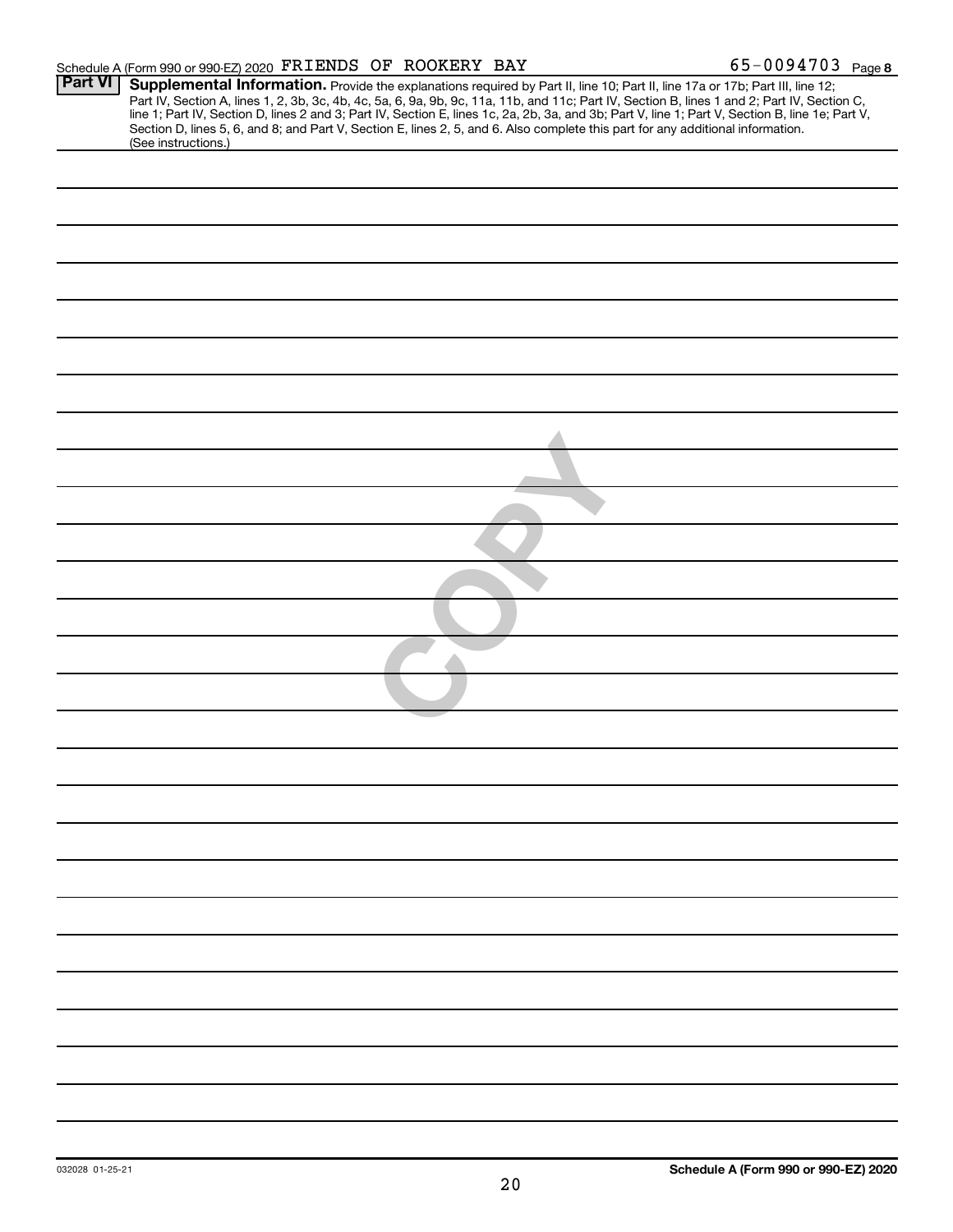Department of the Treasury Internal Revenue Service

## **Schedule B Schedule of Contributors**

**or 990-PF) | Attach to Form 990, Form 990-EZ, or Form 990-PF. | Go to www.irs.gov/Form990 for the latest information.** OMB No. 1545-0047

**2020**

**Employer identification number**

|  | FRIENDS OF ROOKERY BAY | $165 - 0094703$ |
|--|------------------------|-----------------|
|  |                        |                 |

|  | Name of the organization |  |
|--|--------------------------|--|
|  |                          |  |

| <b>Organization type</b> (check one): |                                                                                                                                                                                                                                                                  |
|---------------------------------------|------------------------------------------------------------------------------------------------------------------------------------------------------------------------------------------------------------------------------------------------------------------|
| Filers of:                            | Section:                                                                                                                                                                                                                                                         |
| Form 990 or 990-EZ                    | $\lfloor x \rfloor$ 501(c)( 3) (enter number) organization                                                                                                                                                                                                       |
|                                       | $4947(a)(1)$ nonexempt charitable trust not treated as a private foundation                                                                                                                                                                                      |
|                                       | 527 political organization                                                                                                                                                                                                                                       |
| Form 990-PF                           | 501(c)(3) exempt private foundation                                                                                                                                                                                                                              |
|                                       | 4947(a)(1) nonexempt charitable trust treated as a private foundation                                                                                                                                                                                            |
|                                       | 501(c)(3) taxable private foundation                                                                                                                                                                                                                             |
|                                       | Check if your organization is covered by the General Rule or a Special Rule.<br>Note: Only a section 501(c)(7), (8), or (10) organization can check boxes for both the General Rule and a Special Rule. See instructio                                           |
|                                       |                                                                                                                                                                                                                                                                  |
| <b>General Rule</b>                   |                                                                                                                                                                                                                                                                  |
| $\lfloor x \rfloor$                   | For an organization filing Form 990, 990-EZ, or 990-PF that received, during the year, contributions totaling \$5,000 or more<br>property) from any one contributor. Complete Parts I and II. See instructions for determining a contributor's total contributio |
| <b>Special Rules</b>                  |                                                                                                                                                                                                                                                                  |
|                                       | For an organization described in section 501(c)(3) filing Form 990 or 990-EZ that met the 33 1/3% support test of the regula<br>sections 509(a)(1) and 170(b)(1)(A)(vi), that checked Schedule A (Form 990 or 990-EZ), Part II, line 13, 16a, or 16b, and that   |

#### **General Rule**

[X] For an organization filing Form 990, 990-EZ, or 990-PF that received, during the year, contributions totaling \$5,000 or more (in money or property) from any one contributor. Complete Parts I and II. See instructions for determining a contributor's total contributions.

#### **Special Rules**

 $\Box$ 

any one contributor, during the year, total contributions of the greater of (1) \$5,000; or (2) 2% of the amount on (i) Form 990, Part VIII, line 1h; For an organization described in section 501(c)(3) filing Form 990 or 990-EZ that met the 33 1/3% support test of the regulations under sections 509(a)(1) and 170(b)(1)(A)(vi), that checked Schedule A (Form 990 or 990-EZ), Part II, line 13, 16a, or 16b, and that received from or (ii) Form 990-EZ, line 1. Complete Parts I and II.  $\Box$ 

For an organization described in section 501(c)(7), (8), or (10) filing Form 990 or 990-EZ that received from any one contributor, during the year, total contributions of more than \$1,000 exclusively for religious, charitable, scientific, literary, or educational purposes, or for the prevention of cruelty to children or animals. Complete Parts I (entering "N/A" in column (b) instead of the contributor name and address), II, and III.  $\Box$ 

purpose. Don't complete any of the parts unless the General Rule applies to this organization because it received nonexclusively year, contributions exclusively for religious, charitable, etc., purposes, but no such contributions totaled more than \$1,000. If this box is checked, enter here the total contributions that were received during the year for an exclusively religious, charitable, etc., For an organization described in section 501(c)(7), (8), or (10) filing Form 990 or 990-EZ that received from any one contributor, during the religious, charitable, etc., contributions totaling \$5,000 or more during the year  $~\ldots\ldots\ldots\ldots\ldots\ldots\ldots\ldots\blacktriangleright~$ \$

**Caution:**  An organization that isn't covered by the General Rule and/or the Special Rules doesn't file Schedule B (Form 990, 990-EZ, or 990-PF),  **must** but it answer "No" on Part IV, line 2, of its Form 990; or check the box on line H of its Form 990-EZ or on its Form 990-PF, Part I, line 2, to certify that it doesn't meet the filing requirements of Schedule B (Form 990, 990-EZ, or 990-PF).

**For Paperwork Reduction Act Notice, see the instructions for Form 990, 990-EZ, or 990-PF. Schedule B (Form 990, 990-EZ, or 990-PF) (2020)** LHA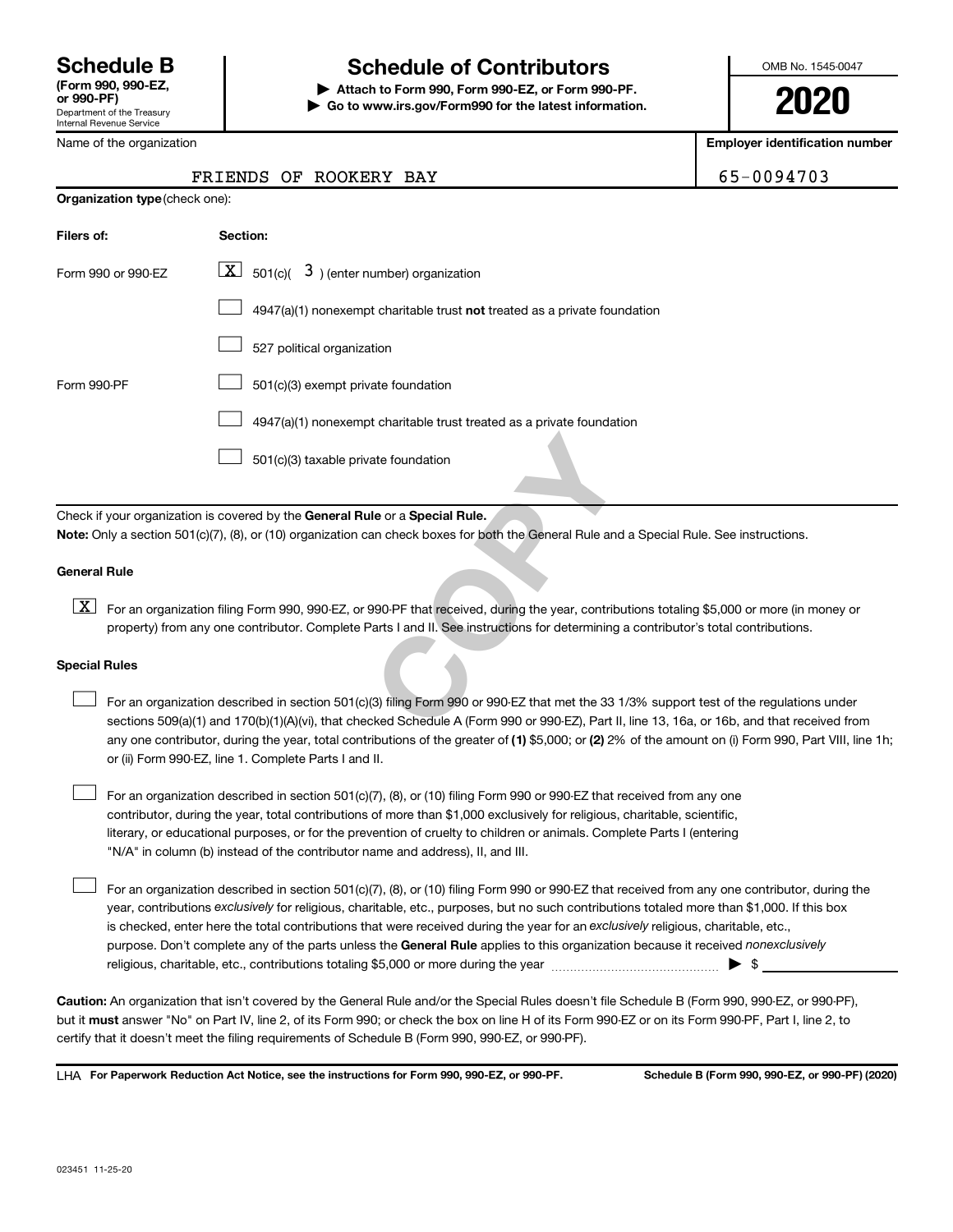### Schedule B (Form 990, 990-EZ, or 990-PF) (2020)

Name of organization

### FRIENDS OF ROOKERY BAY 65-0094703

| Part I     | <b>Contributors</b> (see instructions). Use duplicate copies of Part I if additional space is needed. |                                   |                                                                                                                  |
|------------|-------------------------------------------------------------------------------------------------------|-----------------------------------|------------------------------------------------------------------------------------------------------------------|
| (a)<br>No. | (b)<br>Name, address, and ZIP + 4                                                                     | (c)<br><b>Total contributions</b> | (d)<br>Type of contribution                                                                                      |
| 1          | MITCH AND JULIE MCLEOD<br>411 GULF SHORE BLVD SOUTH<br>NAPLES, FL 34102                               | 16,000.<br>\$                     | $\overline{\mathbf{X}}$<br>Person<br>Payroll<br>Noncash<br>(Complete Part II for<br>noncash contributions.)      |
| (a)<br>No. | (b)<br>Name, address, and ZIP + 4                                                                     | (c)<br><b>Total contributions</b> | (d)<br>Type of contribution                                                                                      |
| 2          | COMMUNITY FOUNDATION OF COLLIER COUNTY<br>1110 PINE RIDGE ROAD, SUITE 200<br>NAPLES, FL 34108         | 15,000.<br>\$                     | $\overline{\text{X}}$<br>Person<br>Payroll<br>Noncash<br>(Complete Part II for<br>noncash contributions.)        |
| (a)<br>No. | (b)<br>Name, address, and ZIP + 4                                                                     | (c)<br><b>Total contributions</b> | (d)<br>Type of contribution                                                                                      |
| 3          | JW MARRIOTT MARCO ISLAND<br>400 SOUTH COLLIER BLVD<br>MARCO ISLAND, FL 34145                          | 10,000.<br>\$                     | $\overline{\text{X}}$<br>Person<br>Payroll<br><b>Noncash</b><br>(Complete Part II for<br>noncash contributions.) |
| (a)<br>No. | (b)<br>Name, address, and ZIP + 4                                                                     | (c)<br><b>Total contributions</b> | (d)<br>Type of contribution                                                                                      |
| 4          | KIM AND PHIL COLLINS<br>PO BOX 797<br>NAPLES, FL 34106                                                | 6,000.<br>\$                      | $\overline{\text{X}}$<br>Person<br>Payroll<br><b>Noncash</b><br>(Complete Part II for<br>noncash contributions.) |
| (a)<br>No. | (b)<br>Name, address, and $ZIP + 4$                                                                   | (c)<br><b>Total contributions</b> | (d)<br>Type of contribution                                                                                      |
| 5          | REBECCA GRACE<br>7900 WEST LAYTON AVE, UNIT 827<br>DENVER, CO 80123-1320                              | 5,853.<br>\$                      | $\overline{\text{X}}$<br>Person<br>Payroll<br>Noncash<br>(Complete Part II for<br>noncash contributions.)        |
| (a)<br>No. | (b)<br>Name, address, and $ZIP + 4$                                                                   | (c)<br><b>Total contributions</b> | (d)<br>Type of contribution                                                                                      |
| 6          | PEACHES AND BRUCE CONLEY<br>5085 SEAHORSE AVE<br>NAPLES, FL 34103                                     | 5,000.<br>\$                      | $\overline{\text{X}}$<br>Person<br>Payroll<br>Noncash<br>(Complete Part II for<br>noncash contributions.)        |

023452 11-25-20 **Schedule B (Form 990, 990-EZ, or 990-PF) (2020)**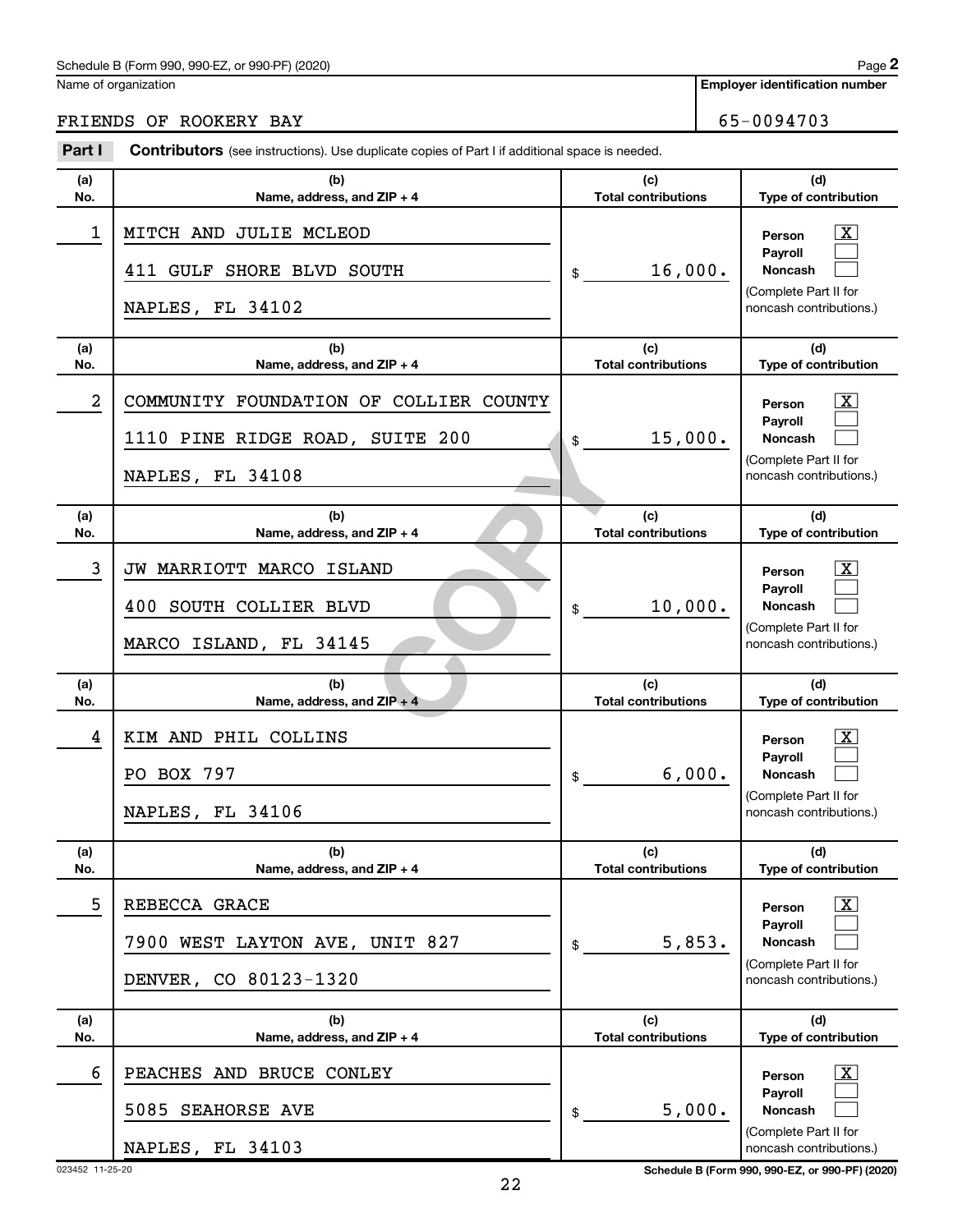Name of organization

**Employer identification number**

FRIENDS OF ROOKERY BAY **65-0094703** 

#### 12P + 4<br>
12P + 4<br>
12P + 4<br>
12P + 4<br>
Total contribution **(a) No. (b) Name, address, and ZIP + 4 (c) Total contributions (d) Type of contribution Person Payroll Noncash (a) No. (b) Name, address, and ZIP + 4 (c) Total contributions (d) Type of contribution Person Payroll Noncash (a) No. (b) Name, address, and ZIP + 4 (c) Total contributions (d) Type of contribution Person Payroll Noncash (a) No. (b) Name, address, and ZIP + 4 (c) Total contributions (d) Type of contribution Person Payroll Noncash (a) No. (b) Name, address, and ZIP + 4 (c) Total contributions (d) Type of contribution Person Payroll Noncash (a) No. (b) Name, address, and ZIP + 4 (c) Total contributions (d) Type of contribution Person Payroll Noncash Part I** Contributors (see instructions). Use duplicate copies of Part I if additional space is needed. \$ (Complete Part II for noncash contributions.) \$ (Complete Part II for noncash contributions.) \$ (Complete Part II for noncash contributions.) \$ (Complete Part II for noncash contributions.) \$ (Complete Part II for noncash contributions.) \$ (Complete Part II for noncash contributions.) †  $\Box$  $\Box$  $\overline{\mathbf{X}}$  $\Box$  $\Box$  $\Box$  $\Box$  $\Box$  $\Box$  $\Box$  $\Box$  $\Box$  $\Box$  $\Box$  $\Box$  $\Box$  $\Box$ 7 | THERESE AND LARRY SCHMIDT 940 CAPE MARCO DR, UNIT  $1902$   $| \text{ } \text{ }$  5,000. MARCO ISLAND, FL 34145 8 | MARTI MORFITT 2804 SILVERLEAF LANE 5,000. NAPLES, FL 34105

023452 11-25-20 **Schedule B (Form 990, 990-EZ, or 990-PF) (2020)**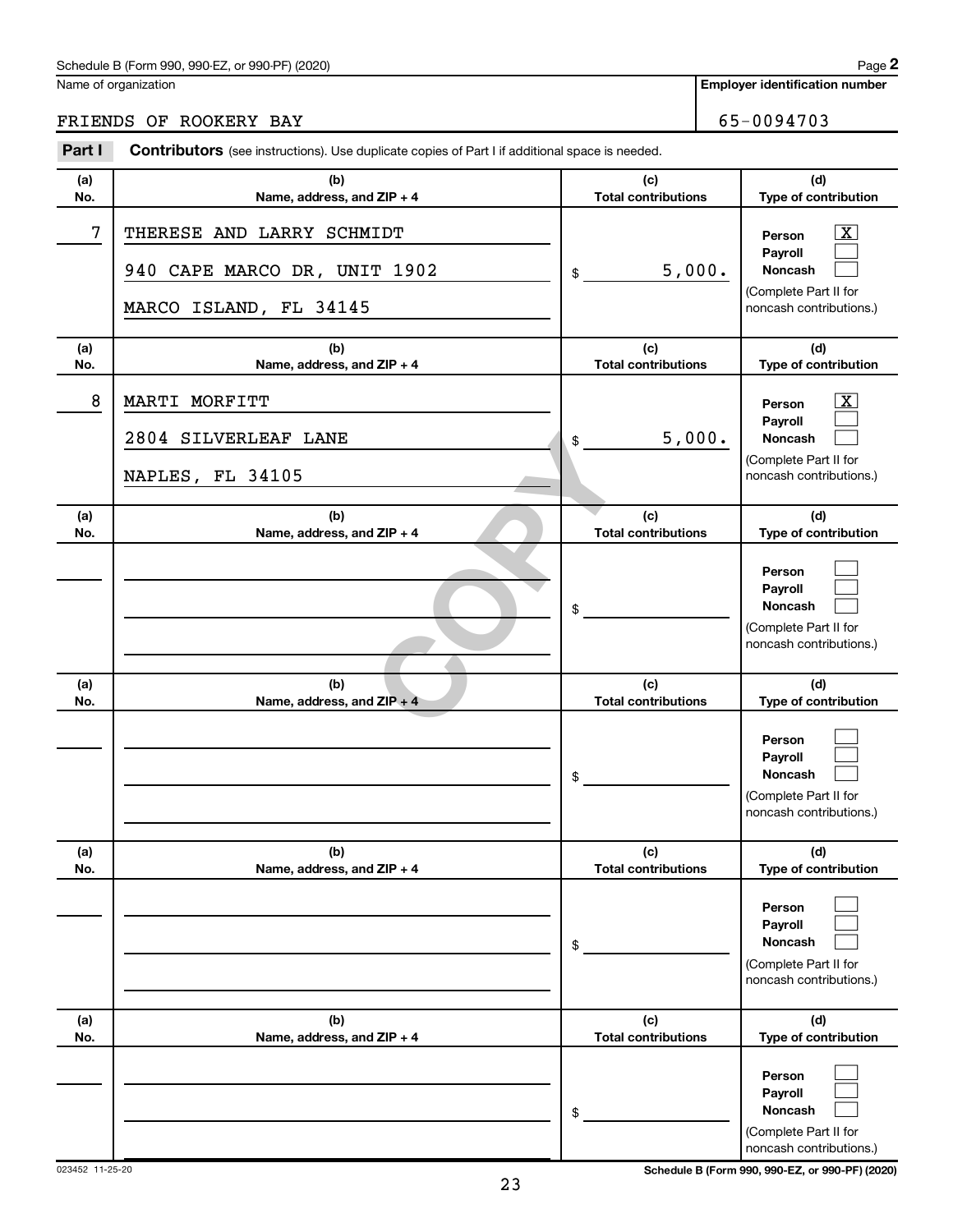Name of organization

### FRIENDS OF ROOKERY BAY 65-0094703

Part II Noncash Property (see instructions). Use duplicate copies of Part II if additional space is needed.

| (a)<br>No.<br>from<br>Part I | (b)<br>Description of noncash property given | (c)<br>FMV (or estimate)<br>(See instructions.) | (d)<br>Date received                            |
|------------------------------|----------------------------------------------|-------------------------------------------------|-------------------------------------------------|
|                              |                                              | \$                                              |                                                 |
| (a)<br>No.<br>from<br>Part I | (b)<br>Description of noncash property given | (c)<br>FMV (or estimate)<br>(See instructions.) | (d)<br>Date received                            |
|                              |                                              | \$                                              |                                                 |
| (a)<br>No.<br>from<br>Part I | (b)<br>Description of noncash property given | (c)<br>FMV (or estimate)<br>(See instructions.) | (d)<br>Date received                            |
|                              |                                              | \$                                              |                                                 |
| (a)<br>No.<br>from<br>Part I | (b)<br>Description of noncash property given | (c)<br>FMV (or estimate)<br>(See instructions.) | (d)<br>Date received                            |
|                              |                                              | $\$$                                            |                                                 |
| (a)<br>No.<br>from<br>Part I | (b)<br>Description of noncash property given | (c)<br>FMV (or estimate)<br>(See instructions.) | (d)<br>Date received                            |
|                              |                                              | $\,$                                            |                                                 |
| (a)<br>No.<br>from<br>Part I | (b)<br>Description of noncash property given | (c)<br>FMV (or estimate)<br>(See instructions.) | (d)<br>Date received                            |
|                              |                                              | \$                                              |                                                 |
| 023453 11-25-20              |                                              |                                                 | Schedule B (Form 990, 990-EZ, or 990-PF) (2020) |

**3**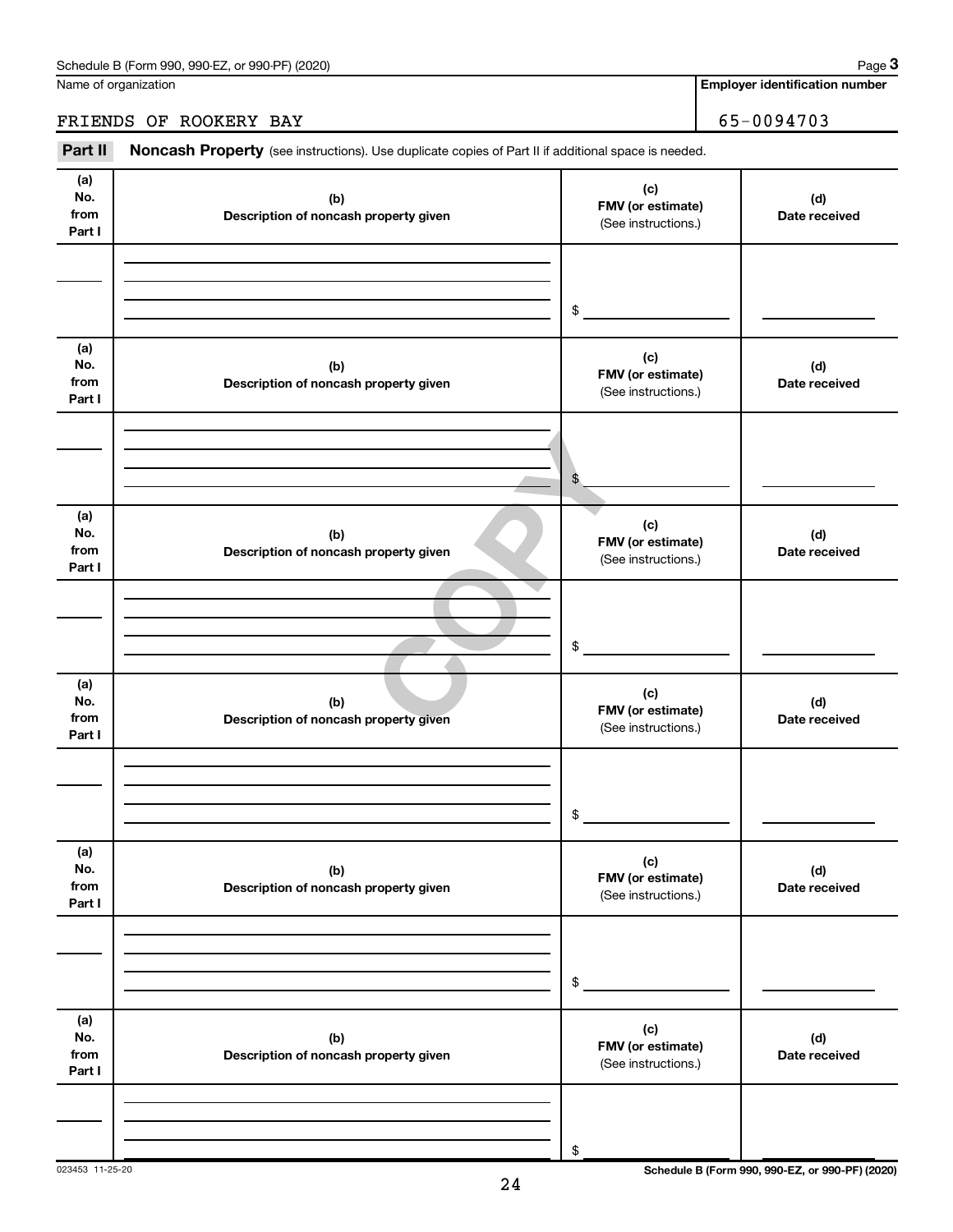| Name of organization      |                                                                                                                                                                                                                                                                                                                                           | <b>Employer identification number</b> |                                                                                                                                                                |
|---------------------------|-------------------------------------------------------------------------------------------------------------------------------------------------------------------------------------------------------------------------------------------------------------------------------------------------------------------------------------------|---------------------------------------|----------------------------------------------------------------------------------------------------------------------------------------------------------------|
|                           | FRIENDS OF ROOKERY BAY                                                                                                                                                                                                                                                                                                                    |                                       | 65-0094703                                                                                                                                                     |
| Part III                  | from any one contributor. Complete columns (a) through (e) and the following line entry. For organizations<br>completing Part III, enter the total of exclusively religious, charitable, etc., contributions of \$1,000 or less for the year. (Enter this info. once.)<br>Use duplicate copies of Part III if additional space is needed. |                                       | Exclusively religious, charitable, etc., contributions to organizations described in section 501(c)(7), (8), or (10) that total more than \$1,000 for the year |
| (a) No.<br>from<br>Part I | (b) Purpose of gift                                                                                                                                                                                                                                                                                                                       | (c) Use of gift                       | (d) Description of how gift is held                                                                                                                            |
|                           |                                                                                                                                                                                                                                                                                                                                           | (e) Transfer of gift                  |                                                                                                                                                                |
|                           | Transferee's name, address, and ZIP + 4                                                                                                                                                                                                                                                                                                   |                                       | Relationship of transferor to transferee                                                                                                                       |
| (a) No.<br>from<br>Part I | (b) Purpose of gift                                                                                                                                                                                                                                                                                                                       | (c) Use of gift                       | (d) Description of how gift is held                                                                                                                            |
|                           | Transferee's name, address, and ZIP + 4                                                                                                                                                                                                                                                                                                   | (e) Transfer of gift                  | Relationship of transferor to transferee                                                                                                                       |
| (a) No.<br>from<br>Part I | (b) Purpose of gift                                                                                                                                                                                                                                                                                                                       | (c) Use of gift                       | (d) Description of how gift is held                                                                                                                            |
|                           | Transferee's name, address, and ZIP + 4                                                                                                                                                                                                                                                                                                   | (e) Transfer of gift                  | Relationship of transferor to transferee                                                                                                                       |
| (a) No.<br>from<br>Part I | (b) Purpose of gift                                                                                                                                                                                                                                                                                                                       | (c) Use of gift                       | (d) Description of how gift is held                                                                                                                            |
|                           |                                                                                                                                                                                                                                                                                                                                           |                                       |                                                                                                                                                                |
|                           | Transferee's name, address, and ZIP + 4                                                                                                                                                                                                                                                                                                   | (e) Transfer of gift                  | Relationship of transferor to transferee                                                                                                                       |
|                           |                                                                                                                                                                                                                                                                                                                                           |                                       |                                                                                                                                                                |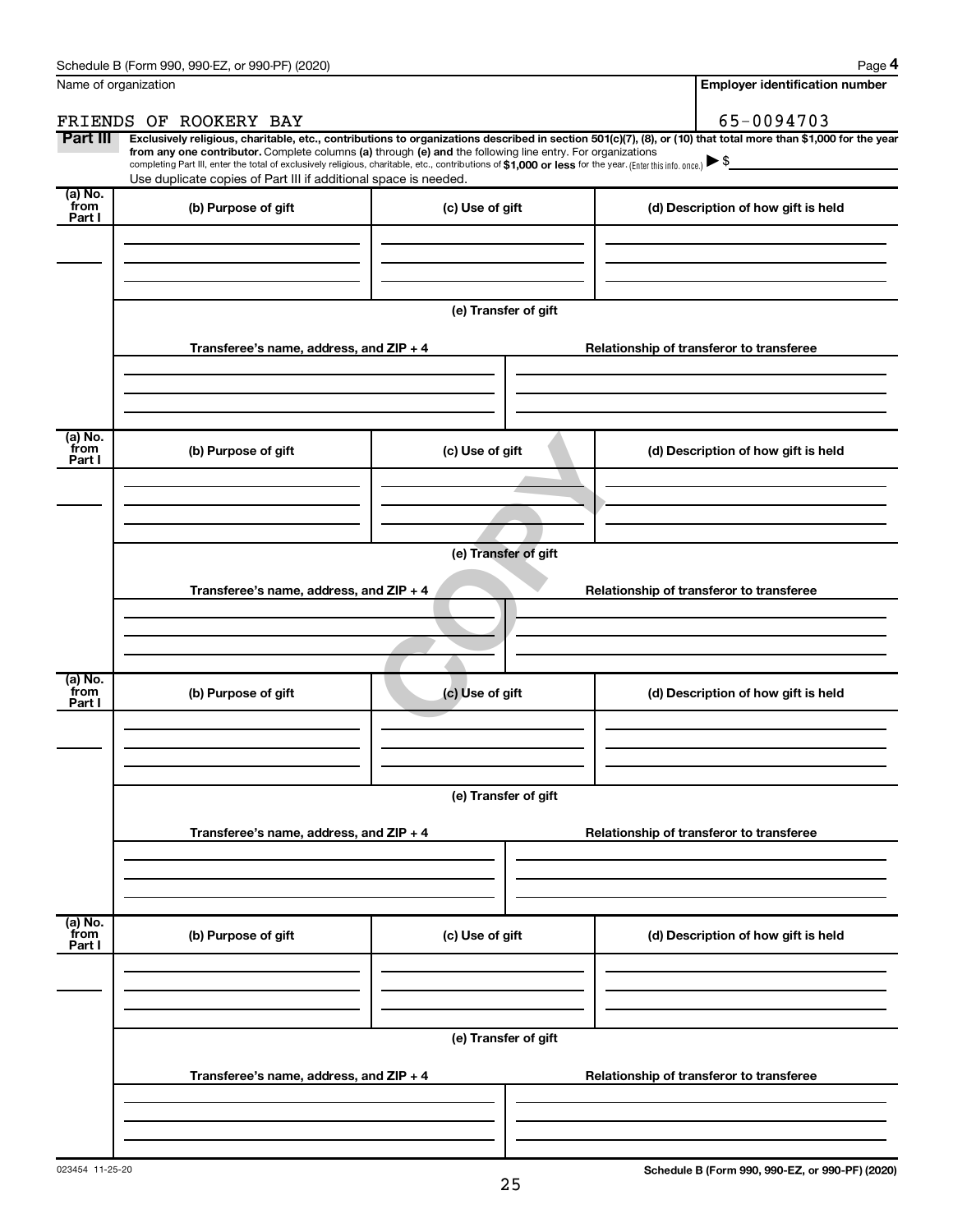| (Form 990) |  |
|------------|--|
|------------|--|

# **SCHEDULE D Supplemental Financial Statements**<br> **Form 990 2020**<br> **Part IV** line 6.7.8.9.10, 11a, 11b, 11d, 11d, 11d, 11d, 11d, 12a, 0r, 12b

**(Form 990) | Complete if the organization answered "Yes" on Form 990, Part IV, line 6, 7, 8, 9, 10, 11a, 11b, 11c, 11d, 11e, 11f, 12a, or 12b.**

**| Attach to Form 990. |Go to www.irs.gov/Form990 for instructions and the latest information.**



Department of the Treasury Internal Revenue Service

| Name of the organization |                        | <b>Employer identification number</b> |
|--------------------------|------------------------|---------------------------------------|
|                          | FRIENDS OF POOFFRY BAY | $65 - 0091703$                        |

|         | FRIENDS OF ROOKERY BAY                                                                                                                         | 65-0094703                                         |
|---------|------------------------------------------------------------------------------------------------------------------------------------------------|----------------------------------------------------|
| Part I  | Organizations Maintaining Donor Advised Funds or Other Similar Funds or Accounts. Complete if the                                              |                                                    |
|         | organization answered "Yes" on Form 990, Part IV, line 6.                                                                                      |                                                    |
|         | (a) Donor advised funds                                                                                                                        | (b) Funds and other accounts                       |
| 1       |                                                                                                                                                |                                                    |
| 2       | Aggregate value of contributions to (during year)                                                                                              |                                                    |
| З       | Aggregate value of grants from (during year)                                                                                                   |                                                    |
| 4       |                                                                                                                                                |                                                    |
| 5       | Did the organization inform all donors and donor advisors in writing that the assets held in donor advised funds                               |                                                    |
|         |                                                                                                                                                | Yes<br>No                                          |
| 6       | Did the organization inform all grantees, donors, and donor advisors in writing that grant funds can be used only                              |                                                    |
|         | for charitable purposes and not for the benefit of the donor or donor advisor, or for any other purpose conferring                             |                                                    |
|         |                                                                                                                                                | Yes<br>No                                          |
| Part II | Conservation Easements. Complete if the organization answered "Yes" on Form 990, Part IV, line 7.                                              |                                                    |
| 1       | Purpose(s) of conservation easements held by the organization (check all that apply).                                                          |                                                    |
|         | Preservation of land for public use (for example, recreation or education)                                                                     | Preservation of a historically important land area |
|         | Protection of natural habitat                                                                                                                  | Preservation of a certified historic structure     |
|         | Preservation of open space                                                                                                                     |                                                    |
|         |                                                                                                                                                |                                                    |
| 2       | Complete lines 2a through 2d if the organization held a qualified conservation contribution in the form of a conservation easement on the last | Held at the End of the Tax Year                    |
|         | day of the tax year.                                                                                                                           |                                                    |
|         |                                                                                                                                                | 2a                                                 |
| b       | Total acreage restricted by conservation easements                                                                                             | 2b                                                 |
|         |                                                                                                                                                | 2c                                                 |
| d       | Number of conservation easements included in (c) acquired after 7/25/06, and not on a historic structure                                       |                                                    |
|         |                                                                                                                                                | 2d                                                 |
| 3       | Number of conservation easements modified, transferred, released, extinguished, or terminated by the organization during the tax               |                                                    |
|         | $year \triangleright$                                                                                                                          |                                                    |
| 4       | Number of states where property subject to conservation easement is located >                                                                  |                                                    |
| 5       | Does the organization have a written policy regarding the periodic monitoring, inspection, handling of                                         |                                                    |
|         | violations, and enforcement of the conservation easements it holds?                                                                            | Yes<br>No                                          |
| 6       | Staff and volunteer hours devoted to monitoring, inspecting, handling of violations, and enforcing conservation easements during the year      |                                                    |
|         |                                                                                                                                                |                                                    |
| 7       | Amount of expenses incurred in monitoring, inspecting, handling of violations, and enforcing conservation easements during the year            |                                                    |
|         | $\blacktriangleright$ \$                                                                                                                       |                                                    |
| 8       | Does each conservation easement reported on line 2(d) above satisfy the requirements of section 170(h)(4)(B)(i)                                |                                                    |
|         |                                                                                                                                                | Yes<br>No                                          |
| 9       | In Part XIII, describe how the organization reports conservation easements in its revenue and expense statement and                            |                                                    |
|         | balance sheet, and include, if applicable, the text of the footnote to the organization's financial statements that describes the              |                                                    |
|         | organization's accounting for conservation easements.                                                                                          |                                                    |
|         | Organizations Maintaining Collections of Art, Historical Treasures, or Other Similar Assets.<br>Part III                                       |                                                    |
|         | Complete if the organization answered "Yes" on Form 990, Part IV, line 8.                                                                      |                                                    |
|         | 1a If the organization elected, as permitted under FASB ASC 958, not to report in its revenue statement and balance sheet works                |                                                    |
|         | of art, historical treasures, or other similar assets held for public exhibition, education, or research in furtherance of public              |                                                    |
|         | service, provide in Part XIII the text of the footnote to its financial statements that describes these items.                                 |                                                    |
|         | b If the organization elected, as permitted under FASB ASC 958, to report in its revenue statement and balance sheet works of                  |                                                    |
|         | art, historical treasures, or other similar assets held for public exhibition, education, or research in furtherance of public service,        |                                                    |
|         | provide the following amounts relating to these items:                                                                                         |                                                    |
|         | (i)                                                                                                                                            | - \$                                               |
|         | (ii) Assets included in Form 990, Part X                                                                                                       | $\blacktriangleright$ \$                           |
| 2       | If the organization received or held works of art, historical treasures, or other similar assets for financial gain, provide                   |                                                    |
|         | the following amounts required to be reported under FASB ASC 958 relating to these items:                                                      |                                                    |
|         |                                                                                                                                                | -\$                                                |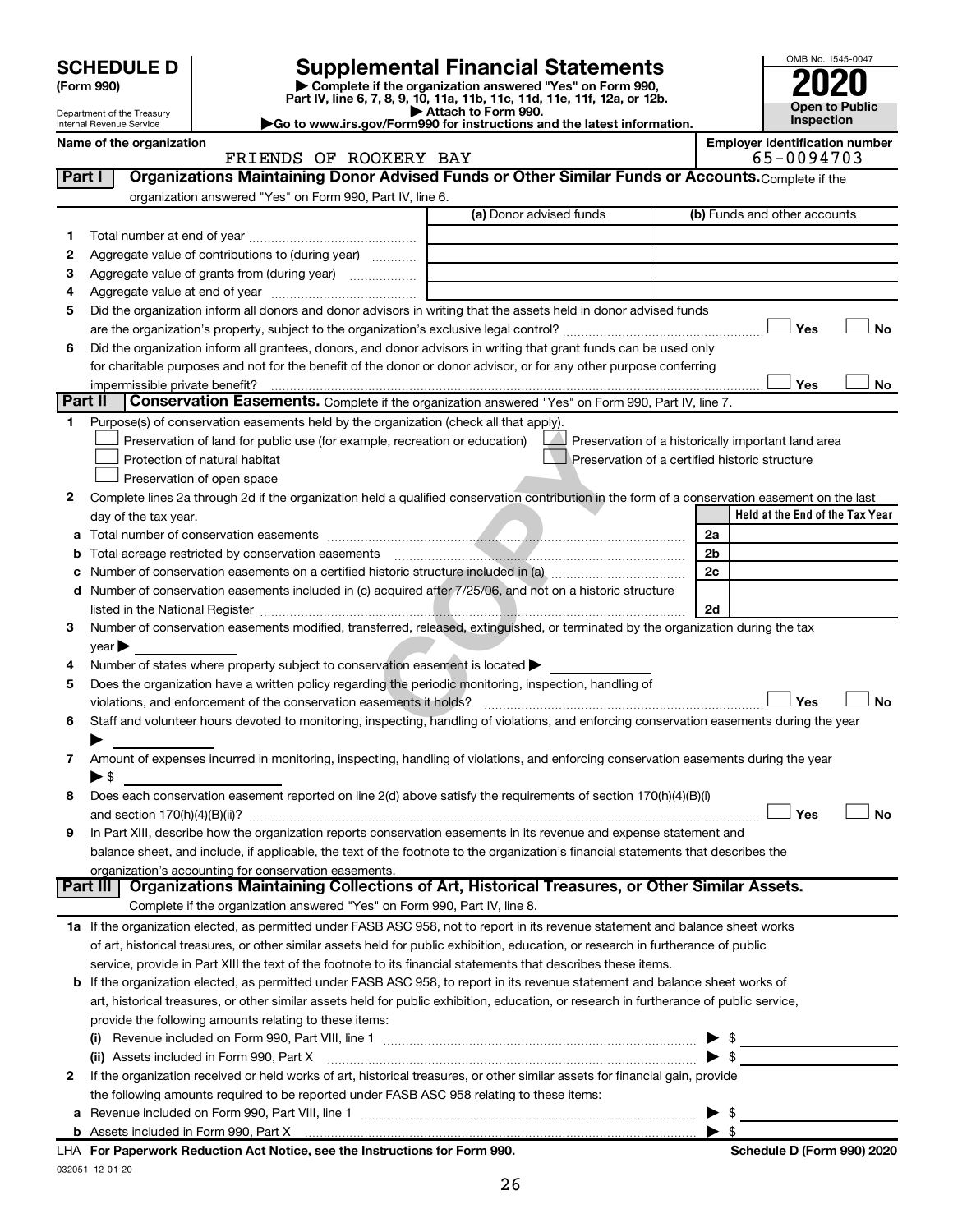|               | Schedule D (Form 990) 2020                                                                                                                                                                                                     | FRIENDS OF ROOKERY BAY       |                            |                                                                                                                                                                                                                                |          |                 |         |                | 65-0094703 Page 2 |
|---------------|--------------------------------------------------------------------------------------------------------------------------------------------------------------------------------------------------------------------------------|------------------------------|----------------------------|--------------------------------------------------------------------------------------------------------------------------------------------------------------------------------------------------------------------------------|----------|-----------------|---------|----------------|-------------------|
|               | Part III<br>Organizations Maintaining Collections of Art, Historical Treasures, or Other Similar Assets (continued)                                                                                                            |                              |                            |                                                                                                                                                                                                                                |          |                 |         |                |                   |
| 3             | Using the organization's acquisition, accession, and other records, check any of the following that make significant use of its                                                                                                |                              |                            |                                                                                                                                                                                                                                |          |                 |         |                |                   |
|               | collection items (check all that apply):                                                                                                                                                                                       |                              |                            |                                                                                                                                                                                                                                |          |                 |         |                |                   |
| a             | Public exhibition                                                                                                                                                                                                              |                              |                            | Loan or exchange program                                                                                                                                                                                                       |          |                 |         |                |                   |
| b             | Scholarly research                                                                                                                                                                                                             |                              |                            | Other the contract of the contract of the contract of the contract of the contract of the contract of the contract of the contract of the contract of the contract of the contract of the contract of the contract of the cont |          |                 |         |                |                   |
| с             | Preservation for future generations                                                                                                                                                                                            |                              |                            |                                                                                                                                                                                                                                |          |                 |         |                |                   |
| 4             | Provide a description of the organization's collections and explain how they further the organization's exempt purpose in Part XIII.                                                                                           |                              |                            |                                                                                                                                                                                                                                |          |                 |         |                |                   |
| 5             | During the year, did the organization solicit or receive donations of art, historical treasures, or other similar assets                                                                                                       |                              |                            |                                                                                                                                                                                                                                |          |                 |         |                |                   |
|               |                                                                                                                                                                                                                                |                              |                            |                                                                                                                                                                                                                                |          |                 |         | Yes            | No                |
|               | Part IV<br><b>Escrow and Custodial Arrangements.</b> Complete if the organization answered "Yes" on Form 990, Part IV, line 9, or                                                                                              |                              |                            |                                                                                                                                                                                                                                |          |                 |         |                |                   |
|               | reported an amount on Form 990, Part X, line 21.                                                                                                                                                                               |                              |                            |                                                                                                                                                                                                                                |          |                 |         |                |                   |
|               | 1a Is the organization an agent, trustee, custodian or other intermediary for contributions or other assets not included                                                                                                       |                              |                            |                                                                                                                                                                                                                                |          |                 |         |                |                   |
|               |                                                                                                                                                                                                                                |                              |                            |                                                                                                                                                                                                                                |          |                 |         | Yes            | <b>No</b>         |
|               | b If "Yes," explain the arrangement in Part XIII and complete the following table:                                                                                                                                             |                              |                            |                                                                                                                                                                                                                                |          |                 |         |                |                   |
|               |                                                                                                                                                                                                                                |                              |                            |                                                                                                                                                                                                                                |          |                 |         | Amount         |                   |
|               | c Beginning balance measurements and the contract of the contract of the contract of the contract of the contract of the contract of the contract of the contract of the contract of the contract of the contract of the contr |                              |                            |                                                                                                                                                                                                                                |          | 1c              |         |                |                   |
|               |                                                                                                                                                                                                                                |                              |                            |                                                                                                                                                                                                                                |          | 1d              |         |                |                   |
|               | e Distributions during the year manufactured and continuum and contact the year manufactured and contact the year manufactured and contact the year manufactured and contact the year manufactured and contact the year manufa |                              |                            |                                                                                                                                                                                                                                |          | 1e              |         |                |                   |
|               |                                                                                                                                                                                                                                |                              |                            |                                                                                                                                                                                                                                |          | 1f              |         |                |                   |
|               | 2a Did the organization include an amount on Form 990, Part X, line 21, for escrow or custodial account liability?                                                                                                             |                              |                            |                                                                                                                                                                                                                                |          |                 |         | Yes            | No                |
| <b>Part V</b> | <b>b</b> If "Yes," explain the arrangement in Part XIII. Check here if the explanation has been provided on Part XIII<br>Endowment Funds. Complete if the organization answered "Yes" on Form 990, Part IV, line 10.           |                              |                            |                                                                                                                                                                                                                                |          |                 |         |                |                   |
|               |                                                                                                                                                                                                                                |                              |                            |                                                                                                                                                                                                                                |          |                 |         |                |                   |
|               |                                                                                                                                                                                                                                | (a) Current year<br>187,958. | (b) Prior year<br>168,168. | (c) Two years back $\vert$ (d) Three years back $\vert$ (e) Four years back                                                                                                                                                    | 14,830.  |                 | 12,500. |                | 12,500.           |
|               | 1a Beginning of year balance                                                                                                                                                                                                   | 11,708.                      | 25,210.                    |                                                                                                                                                                                                                                | 150,000. |                 |         |                |                   |
| b             |                                                                                                                                                                                                                                | 56,558.                      | $-3,470.$                  |                                                                                                                                                                                                                                | 3,777.   |                 | 2,330.  |                |                   |
|               | Net investment earnings, gains, and losses                                                                                                                                                                                     |                              |                            |                                                                                                                                                                                                                                |          |                 |         |                |                   |
|               | d Grants or scholarships                                                                                                                                                                                                       |                              |                            |                                                                                                                                                                                                                                |          |                 |         |                |                   |
|               | e Other expenditures for facilities                                                                                                                                                                                            | 4,454.                       |                            |                                                                                                                                                                                                                                |          |                 |         |                |                   |
|               | and programs                                                                                                                                                                                                                   | 2,148.                       | 1,950.                     |                                                                                                                                                                                                                                | 439.     |                 |         |                |                   |
|               |                                                                                                                                                                                                                                | 249,622.                     | 187,958.                   |                                                                                                                                                                                                                                | 168,168. |                 | 14,830. |                | 12,500.           |
| g<br>2        | Provide the estimated percentage of the current year end balance (line 1g, column (a)) held as:                                                                                                                                |                              |                            |                                                                                                                                                                                                                                |          |                 |         |                |                   |
| а             | Board designated or quasi-endowment >                                                                                                                                                                                          |                              | %                          |                                                                                                                                                                                                                                |          |                 |         |                |                   |
| b             | Permanent endowment                                                                                                                                                                                                            | %                            |                            |                                                                                                                                                                                                                                |          |                 |         |                |                   |
|               | $\mathbf c$ Term endowment $\blacktriangleright$                                                                                                                                                                               | %                            |                            |                                                                                                                                                                                                                                |          |                 |         |                |                   |
|               | The percentages on lines 2a, 2b, and 2c should equal 100%.                                                                                                                                                                     |                              |                            |                                                                                                                                                                                                                                |          |                 |         |                |                   |
|               | 3a Are there endowment funds not in the possession of the organization that are held and administered for the organization                                                                                                     |                              |                            |                                                                                                                                                                                                                                |          |                 |         |                |                   |
|               | by:                                                                                                                                                                                                                            |                              |                            |                                                                                                                                                                                                                                |          |                 |         |                | Yes<br>No         |
|               | (i)                                                                                                                                                                                                                            |                              |                            |                                                                                                                                                                                                                                |          |                 |         | 3a(i)          | X                 |
|               | (ii) Related organizations [11] Related organizations [11] Maximum material contract to the contract of the contract of the contract of the contract of the contract of the contract of the contract of the contract of the co |                              |                            |                                                                                                                                                                                                                                |          |                 |         | 3a(ii)         | X                 |
|               |                                                                                                                                                                                                                                |                              |                            |                                                                                                                                                                                                                                |          |                 |         | 3b             |                   |
| 4             | Describe in Part XIII the intended uses of the organization's endowment funds.                                                                                                                                                 |                              |                            |                                                                                                                                                                                                                                |          |                 |         |                |                   |
|               | <b>Part VI</b><br>Land, Buildings, and Equipment.                                                                                                                                                                              |                              |                            |                                                                                                                                                                                                                                |          |                 |         |                |                   |
|               | Complete if the organization answered "Yes" on Form 990, Part IV, line 11a. See Form 990, Part X, line 10.                                                                                                                     |                              |                            |                                                                                                                                                                                                                                |          |                 |         |                |                   |
|               | Description of property                                                                                                                                                                                                        | (a) Cost or other            |                            | (b) Cost or other                                                                                                                                                                                                              |          | (c) Accumulated |         | (d) Book value |                   |
|               |                                                                                                                                                                                                                                | basis (investment)           |                            | basis (other)                                                                                                                                                                                                                  |          | depreciation    |         |                |                   |
|               |                                                                                                                                                                                                                                |                              |                            |                                                                                                                                                                                                                                |          |                 |         |                |                   |
| b             |                                                                                                                                                                                                                                |                              |                            |                                                                                                                                                                                                                                |          |                 |         |                |                   |
| с             | Leasehold improvements                                                                                                                                                                                                         |                              |                            |                                                                                                                                                                                                                                |          |                 |         |                |                   |
|               |                                                                                                                                                                                                                                |                              |                            | 20,749.                                                                                                                                                                                                                        |          | 11,019.         |         |                | 9,730.            |
|               |                                                                                                                                                                                                                                |                              |                            |                                                                                                                                                                                                                                |          |                 |         |                |                   |
|               | Total. Add lines 1a through 1e. (Column (d) must equal Form 990, Part X, column (B), line 10c.)                                                                                                                                |                              |                            |                                                                                                                                                                                                                                |          |                 |         |                | 9,730.            |

**Schedule D (Form 990) 2020**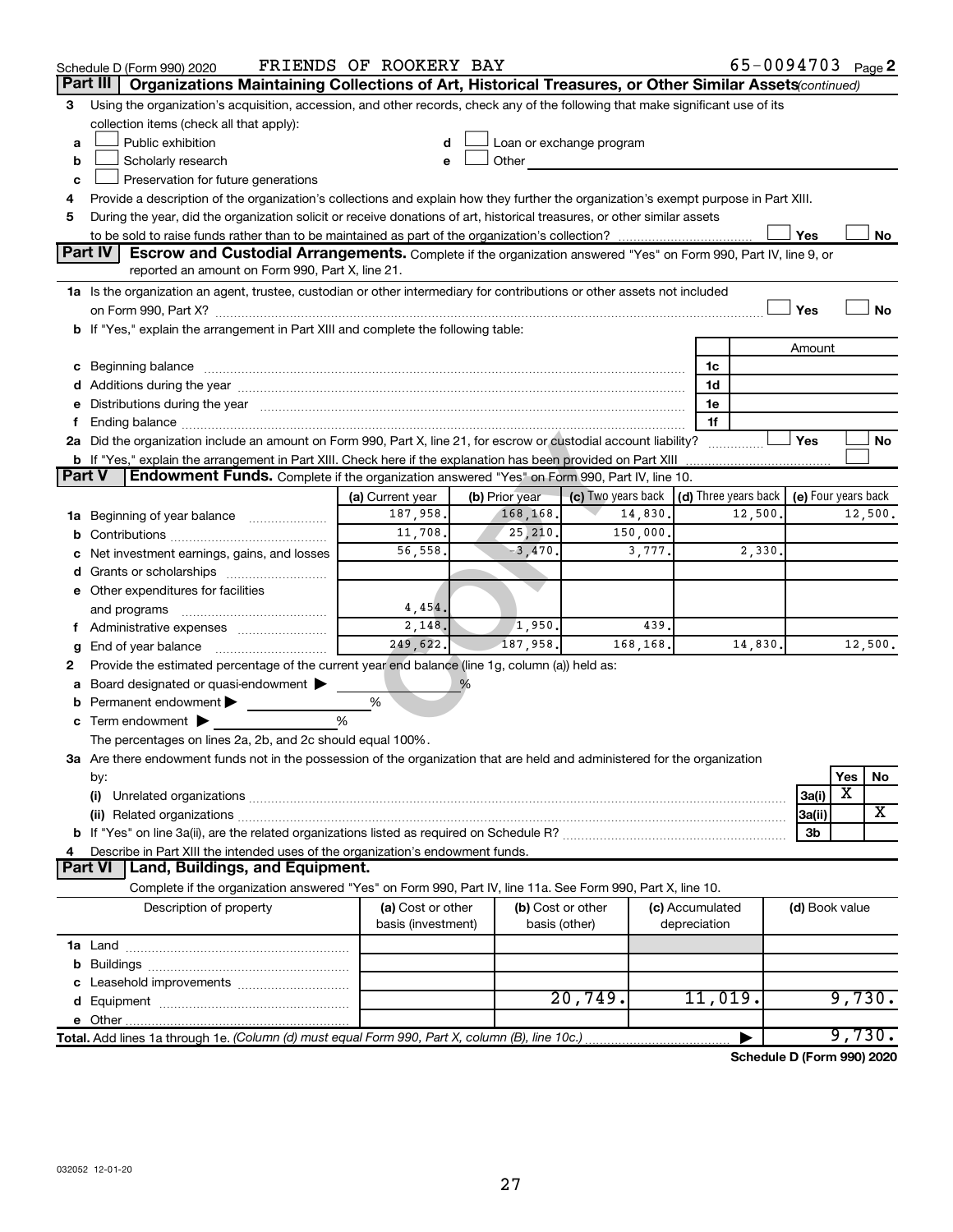| (a) Description of security or category (including name of security)                                              | (b) Book value  | Complete if the organization answered "Yes" on Form 990, Part IV, line 11b. See Form 990, Part X, line 12.<br>(c) Method of valuation: Cost or end-of-year market value |                      |
|-------------------------------------------------------------------------------------------------------------------|-----------------|-------------------------------------------------------------------------------------------------------------------------------------------------------------------------|----------------------|
| (1) Financial derivatives                                                                                         |                 |                                                                                                                                                                         |                      |
|                                                                                                                   |                 |                                                                                                                                                                         |                      |
| (3) Other                                                                                                         |                 |                                                                                                                                                                         |                      |
| (A)                                                                                                               |                 |                                                                                                                                                                         |                      |
| (B)                                                                                                               |                 |                                                                                                                                                                         |                      |
|                                                                                                                   |                 |                                                                                                                                                                         |                      |
| (C)                                                                                                               |                 |                                                                                                                                                                         |                      |
| (D)                                                                                                               |                 |                                                                                                                                                                         |                      |
| (E)                                                                                                               |                 |                                                                                                                                                                         |                      |
| (F)                                                                                                               |                 |                                                                                                                                                                         |                      |
| (G)                                                                                                               |                 |                                                                                                                                                                         |                      |
| (H)                                                                                                               |                 |                                                                                                                                                                         |                      |
| <b>Total.</b> (Col. (b) must equal Form 990, Part X, col. (B) line 12.) $\blacktriangleright$                     |                 |                                                                                                                                                                         |                      |
| Part VIII Investments - Program Related.                                                                          |                 |                                                                                                                                                                         |                      |
| Complete if the organization answered "Yes" on Form 990, Part IV, line 11c. See Form 990, Part X, line 13.        |                 |                                                                                                                                                                         |                      |
| (a) Description of investment                                                                                     | (b) Book value  | (c) Method of valuation: Cost or end-of-year market value                                                                                                               |                      |
| (1)                                                                                                               |                 |                                                                                                                                                                         |                      |
| (2)                                                                                                               |                 |                                                                                                                                                                         |                      |
| (3)                                                                                                               |                 |                                                                                                                                                                         |                      |
| (4)                                                                                                               |                 |                                                                                                                                                                         |                      |
|                                                                                                                   |                 |                                                                                                                                                                         |                      |
| (5)                                                                                                               |                 |                                                                                                                                                                         |                      |
| (6)                                                                                                               |                 |                                                                                                                                                                         |                      |
| (7)                                                                                                               |                 |                                                                                                                                                                         |                      |
| (8)                                                                                                               |                 |                                                                                                                                                                         |                      |
| (9)                                                                                                               |                 |                                                                                                                                                                         |                      |
|                                                                                                                   |                 |                                                                                                                                                                         |                      |
| <b>Total.</b> (Col. (b) must equal Form 990, Part X, col. (B) line 13.)                                           |                 |                                                                                                                                                                         |                      |
| <b>Other Assets.</b><br>Part IX                                                                                   |                 |                                                                                                                                                                         |                      |
| Complete if the organization answered "Yes" on Form 990, Part IV, line 11d. See Form 990, Part X, line 15.        |                 |                                                                                                                                                                         |                      |
|                                                                                                                   | (a) Description |                                                                                                                                                                         | (b) Book value       |
| BENEFICIAL INTEREST IN ASSETS HELD BY OTHERS<br>(1)                                                               |                 |                                                                                                                                                                         |                      |
| (2)                                                                                                               |                 |                                                                                                                                                                         |                      |
|                                                                                                                   |                 |                                                                                                                                                                         |                      |
| (3)                                                                                                               |                 |                                                                                                                                                                         |                      |
| (4)                                                                                                               |                 |                                                                                                                                                                         |                      |
| (5)                                                                                                               |                 |                                                                                                                                                                         |                      |
| (6)                                                                                                               |                 |                                                                                                                                                                         |                      |
| (7)                                                                                                               |                 |                                                                                                                                                                         |                      |
| (8)                                                                                                               |                 |                                                                                                                                                                         |                      |
| (9)                                                                                                               |                 |                                                                                                                                                                         |                      |
| Total. (Column (b) must equal Form 990, Part X, col. (B) line 15.)                                                |                 |                                                                                                                                                                         | 249,622.<br>249,622. |
| <b>Other Liabilities.</b><br>Part X                                                                               |                 |                                                                                                                                                                         |                      |
| Complete if the organization answered "Yes" on Form 990, Part IV, line 11e or 11f. See Form 990, Part X, line 25. |                 |                                                                                                                                                                         |                      |
| (a) Description of liability                                                                                      |                 |                                                                                                                                                                         | (b) Book value       |
| Federal income taxes<br>(1)                                                                                       |                 |                                                                                                                                                                         |                      |
| (2)                                                                                                               |                 |                                                                                                                                                                         |                      |
|                                                                                                                   |                 |                                                                                                                                                                         |                      |
| (3)                                                                                                               |                 |                                                                                                                                                                         |                      |
| (4)                                                                                                               |                 |                                                                                                                                                                         |                      |
| (5)                                                                                                               |                 |                                                                                                                                                                         |                      |
| (6)                                                                                                               |                 |                                                                                                                                                                         |                      |
| 1.<br>(7)                                                                                                         |                 |                                                                                                                                                                         |                      |
| (8)<br>(9)                                                                                                        |                 |                                                                                                                                                                         |                      |

**2.** Liability for uncertain tax positions. In Part XIII, provide the text of the footnote to the organization's financial statements that reports the organization's liability for uncertain tax positions under FASB ASC 740. Check here if the text of the footnote has been provided in Part XIII ...  $\fbox{\bf X}$ 

**Schedule D (Form 990) 2020**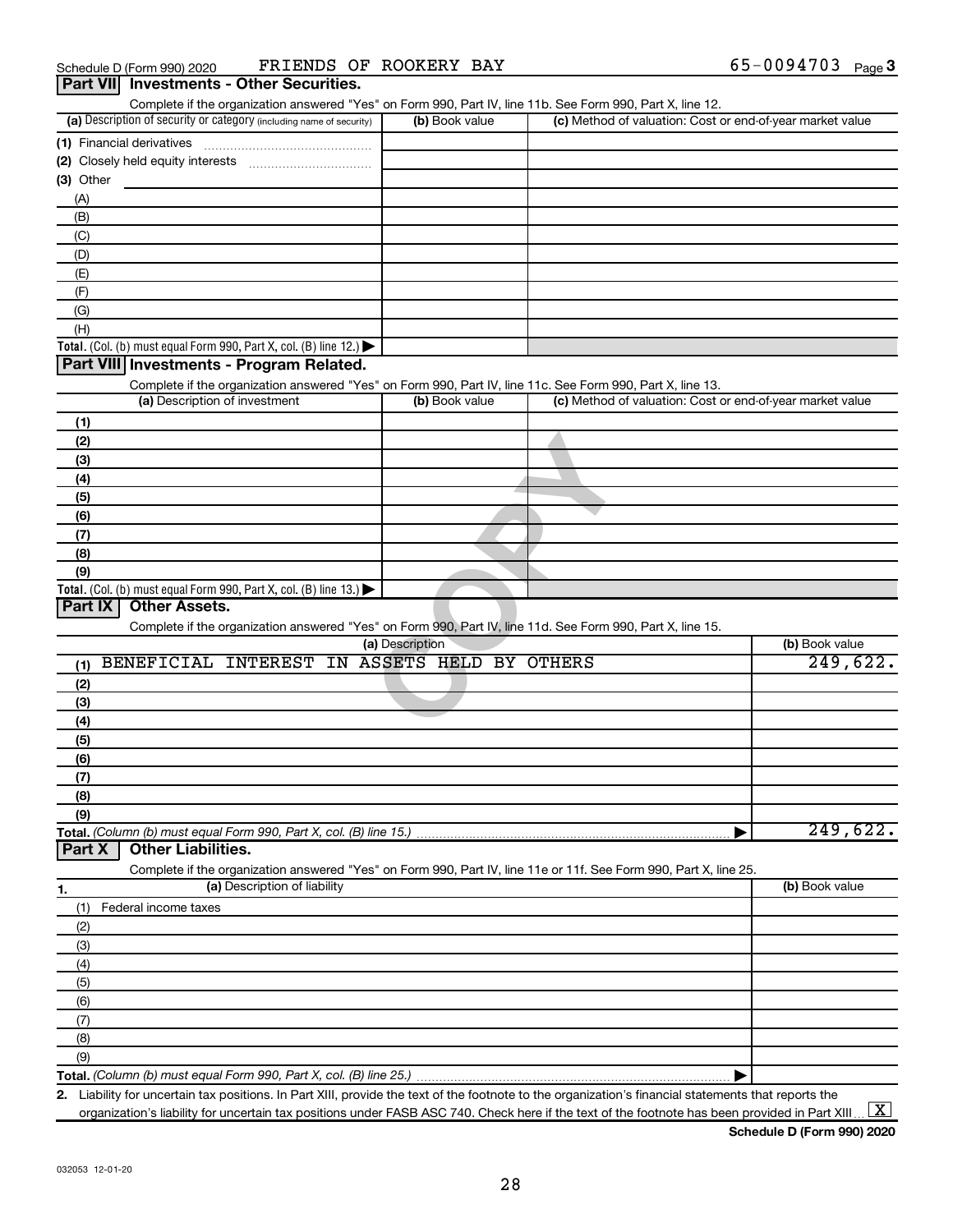|                | FRIENDS OF ROOKERY BAY<br>Schedule D (Form 990) 2020                                                                                                           |                | 65-0094703 Page 4   |
|----------------|----------------------------------------------------------------------------------------------------------------------------------------------------------------|----------------|---------------------|
| <b>Part XI</b> | Reconciliation of Revenue per Audited Financial Statements With Revenue per Return.                                                                            |                |                     |
|                | Complete if the organization answered "Yes" on Form 990, Part IV, line 12a.                                                                                    |                |                     |
| 1              | Total revenue, gains, and other support per audited financial statements                                                                                       | $\blacksquare$ | 636,835.            |
| $\mathbf{2}$   | Amounts included on line 1 but not on Form 990, Part VIII, line 12:                                                                                            |                |                     |
| a              | 45,959.<br>2a                                                                                                                                                  |                |                     |
| b              | 2 <sub>b</sub>                                                                                                                                                 |                |                     |
| c              | 2c                                                                                                                                                             |                |                     |
| d              | 45,460.<br>2d                                                                                                                                                  |                |                     |
| e              | Add lines 2a through 2d                                                                                                                                        | 2е             | 91,419.<br>545,416. |
| З              |                                                                                                                                                                | $\mathbf{a}$   |                     |
| 4              | Amounts included on Form 990, Part VIII, line 12, but not on line 1:                                                                                           |                |                     |
| a              | 4a                                                                                                                                                             |                |                     |
| b              | 4b<br>Other (Describe in Part XIII.)                                                                                                                           |                |                     |
| C              | Add lines 4a and 4b                                                                                                                                            | 4c             | ο.                  |
| 5              |                                                                                                                                                                | 5              | 545, 416.           |
|                | Part XII   Reconciliation of Expenses per Audited Financial Statements With Expenses per Return.                                                               |                |                     |
|                | Complete if the organization answered "Yes" on Form 990, Part IV, line 12a.                                                                                    |                |                     |
| 1              |                                                                                                                                                                | 1.             | 469,903.            |
| 2              | Amounts included on line 1 but not on Form 990, Part IX, line 25:                                                                                              |                |                     |
| a              | 2a                                                                                                                                                             |                |                     |
| b              | 2 <sub>b</sub><br>Prior year adjustments <i>www.www.www.www.www.www.www.www.www.</i> ww.                                                                       |                |                     |
|                | 2c                                                                                                                                                             |                |                     |
| d              | 45,460.<br>2d                                                                                                                                                  |                |                     |
| е              | Add lines 2a through 2d                                                                                                                                        | 2е             | $45,460$ .          |
| 3              |                                                                                                                                                                | 3              | 424,443.            |
| 4              | Amounts included on Form 990, Part IX, line 25, but not on line 1:                                                                                             |                |                     |
|                | 4а                                                                                                                                                             |                |                     |
|                | 4 <sub>b</sub>                                                                                                                                                 |                |                     |
|                | Add lines 4a and 4b                                                                                                                                            | 4с             | О.                  |
| 5.             |                                                                                                                                                                | 5              | 424,443.            |
|                | Part XIII Supplemental Information.                                                                                                                            |                |                     |
|                | Provide the descriptions required for Part II, lines 3, 5, and 9; Part III, lines 1a and 4; Part IV, lines 1b and 2b; Part V, line 4; Part X, line 2; Part XI, |                |                     |
|                | lines 2d and 4b; and Part XII, lines 2d and 4b. Also complete this part to provide any additional information.                                                 |                |                     |
|                |                                                                                                                                                                |                |                     |
|                |                                                                                                                                                                |                |                     |

PART X, LINE 2:

| THE ORGANIZATION HAS EVALUATED ITS TAX POSITION AND CONCLUDED THAT THE     |  |
|----------------------------------------------------------------------------|--|
| ORGANIZATION HAS TAKEN NO UNCERTAIN TAX POSITIONS THAT REQUIRE ADJUSTMENT  |  |
| TO THE FINANCIAL STATEMENTS TO COMPLY WITH THE PROVISION OF THE ACCOUNTING |  |
| GUIDANCE FOR UNCERTAINTY IN INCOME TAXES WITHIN THE INCOME TAXES TOPIC OF  |  |
| THE FASB ACCOUNTING STANDARDS CODIFICATION.                                |  |
|                                                                            |  |
| PART XI, LINE 2D - OTHER ADJUSTMENTS:                                      |  |
| COST OF GOODS SOLD<br>10,844.                                              |  |
| 34,616.<br>BATFISH BASH AND SPECIAL EVENTS                                 |  |

TOTAL TO SCHEDULE D, PART XI, LINE 2D 45,460.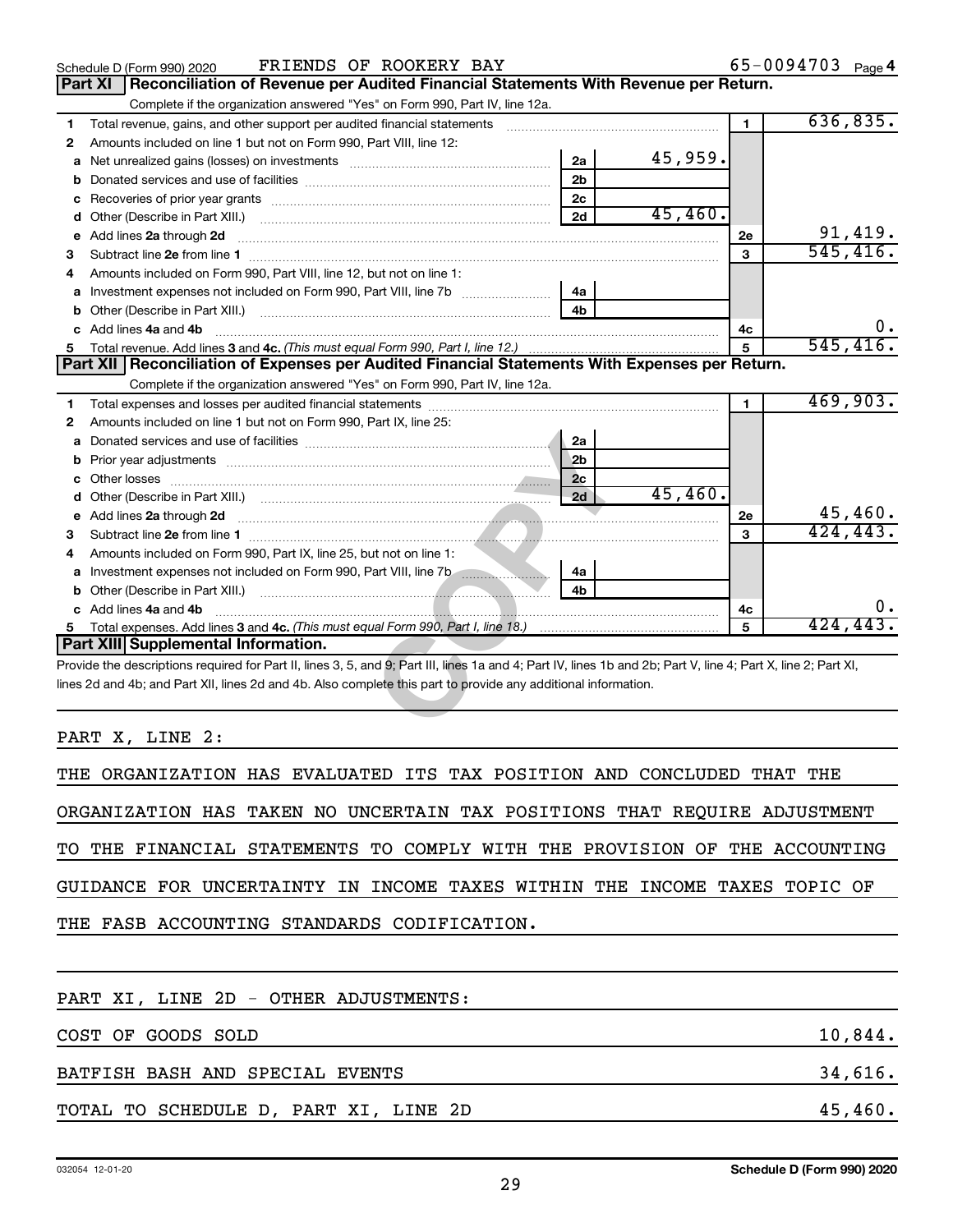| FRIENDS OF ROOKERY BAY<br>Schedule D (Form 990) 2020 FRIENDS OF<br><b>Part XIII Supplemental Information</b> (continued) | $65 - 0094703$ Page 5 |
|--------------------------------------------------------------------------------------------------------------------------|-----------------------|
|                                                                                                                          |                       |
| PART XII, LINE 2D - OTHER ADJUSTMENTS:                                                                                   |                       |
| COST OF GOODS SOLD                                                                                                       | 10,844.               |
| BATFISH BASH AND SPECIAL EVENTS                                                                                          | 34,616.               |
| TOTAL TO SCHEDULE D, PART XII, LINE 2D                                                                                   | 45,460.               |
|                                                                                                                          |                       |
|                                                                                                                          |                       |
|                                                                                                                          |                       |
|                                                                                                                          |                       |
|                                                                                                                          |                       |
|                                                                                                                          |                       |
|                                                                                                                          |                       |
|                                                                                                                          |                       |
|                                                                                                                          |                       |
|                                                                                                                          |                       |
|                                                                                                                          |                       |
|                                                                                                                          |                       |
|                                                                                                                          |                       |
|                                                                                                                          |                       |
|                                                                                                                          |                       |
|                                                                                                                          |                       |
|                                                                                                                          |                       |
|                                                                                                                          |                       |
|                                                                                                                          |                       |
|                                                                                                                          |                       |
|                                                                                                                          |                       |
|                                                                                                                          |                       |
|                                                                                                                          |                       |
|                                                                                                                          |                       |
|                                                                                                                          |                       |
|                                                                                                                          |                       |
|                                                                                                                          |                       |
|                                                                                                                          |                       |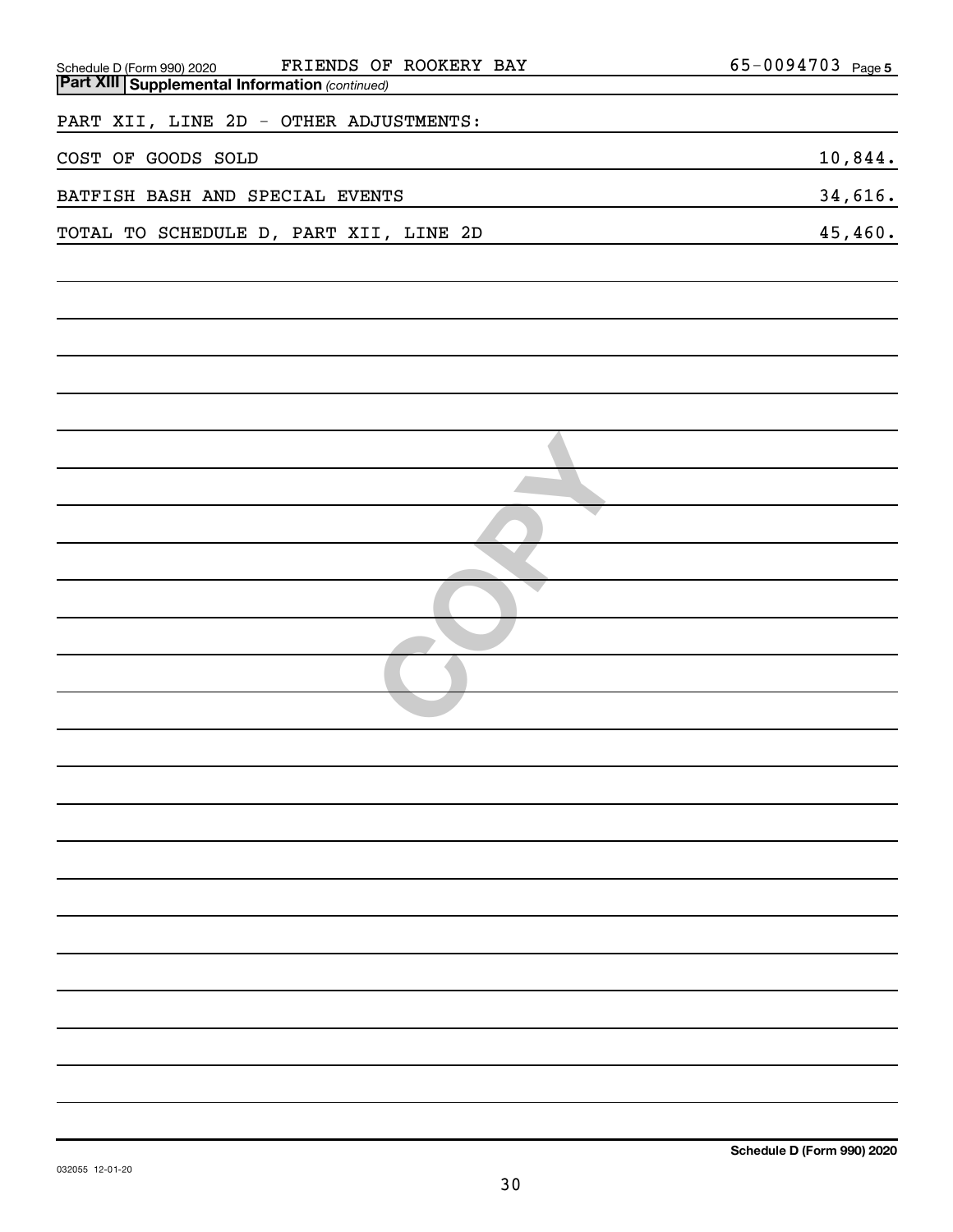| <b>Supplemental Information Regarding Fundraising or Gaming Activities</b><br><b>SCHEDULE G</b> |                                                                                                                                                                     |                                                                                                                                                                                                                                           |      |                                         |                                                              |  | OMB No. 1545-0047                |                                         |  |
|-------------------------------------------------------------------------------------------------|---------------------------------------------------------------------------------------------------------------------------------------------------------------------|-------------------------------------------------------------------------------------------------------------------------------------------------------------------------------------------------------------------------------------------|------|-----------------------------------------|--------------------------------------------------------------|--|----------------------------------|-----------------------------------------|--|
| (Form 990 or 990-EZ)                                                                            | Complete if the organization answered "Yes" on Form 990, Part IV, line 17, 18, or 19, or if the<br>organization entered more than \$15,000 on Form 990-EZ, line 6a. |                                                                                                                                                                                                                                           |      |                                         |                                                              |  |                                  |                                         |  |
| Department of the Treasury                                                                      | Attach to Form 990 or Form 990-EZ.                                                                                                                                  |                                                                                                                                                                                                                                           |      |                                         |                                                              |  |                                  | <b>Open to Public</b>                   |  |
| Internal Revenue Service                                                                        | Go to www.irs.gov/Form990 for instructions and the latest information.                                                                                              |                                                                                                                                                                                                                                           |      |                                         |                                                              |  |                                  | Inspection                              |  |
| Name of the organization                                                                        | 65-0094703<br>FRIENDS OF ROOKERY BAY                                                                                                                                |                                                                                                                                                                                                                                           |      |                                         |                                                              |  |                                  | <b>Employer identification number</b>   |  |
| Part I                                                                                          | Fundraising Activities. Complete if the organization answered "Yes" on Form 990, Part IV, line 17. Form 990-EZ filers are not                                       |                                                                                                                                                                                                                                           |      |                                         |                                                              |  |                                  |                                         |  |
|                                                                                                 | required to complete this part.                                                                                                                                     | 1 Indicate whether the organization raised funds through any of the following activities. Check all that apply.                                                                                                                           |      |                                         |                                                              |  |                                  |                                         |  |
| $X$ Mail solicitations<br>a                                                                     |                                                                                                                                                                     |                                                                                                                                                                                                                                           |      |                                         | $e$ $\boxed{\text{X}}$ Solicitation of non-government grants |  |                                  |                                         |  |
| <u>x</u><br>b                                                                                   | Internet and email solicitations                                                                                                                                    | f                                                                                                                                                                                                                                         |      |                                         | Solicitation of government grants                            |  |                                  |                                         |  |
| $X$ Phone solicitations<br>C                                                                    |                                                                                                                                                                     | $g\left[\frac{\textbf{X}}{\textbf{X}}\right]$ Special fundraising events                                                                                                                                                                  |      |                                         |                                                              |  |                                  |                                         |  |
| $\mathbf{X}$ In-person solicitations<br>d                                                       |                                                                                                                                                                     |                                                                                                                                                                                                                                           |      |                                         |                                                              |  |                                  |                                         |  |
|                                                                                                 |                                                                                                                                                                     | 2 a Did the organization have a written or oral agreement with any individual (including officers, directors, trustees, or<br>key employees listed in Form 990, Part VII) or entity in connection with professional fundraising services? |      |                                         |                                                              |  | Yes                              | $\overline{X}$ No                       |  |
|                                                                                                 |                                                                                                                                                                     | b If "Yes," list the 10 highest paid individuals or entities (fundraisers) pursuant to agreements under which the fundraiser is to be                                                                                                     |      |                                         |                                                              |  |                                  |                                         |  |
| compensated at least \$5,000 by the organization.                                               |                                                                                                                                                                     |                                                                                                                                                                                                                                           |      |                                         |                                                              |  |                                  |                                         |  |
|                                                                                                 |                                                                                                                                                                     |                                                                                                                                                                                                                                           |      |                                         |                                                              |  | (v) Amount paid                  |                                         |  |
| (i) Name and address of individual                                                              |                                                                                                                                                                     | (ii) Activity                                                                                                                                                                                                                             |      | (iii) Did<br>fundraiser<br>have custody | (iv) Gross receipts                                          |  | to (or retained by)              | (vi) Amount paid<br>to (or retained by) |  |
| or entity (fundraiser)                                                                          |                                                                                                                                                                     |                                                                                                                                                                                                                                           |      | or control of<br>contributions?         | from activity                                                |  | fundraiser<br>listed in col. (i) | organization                            |  |
|                                                                                                 |                                                                                                                                                                     |                                                                                                                                                                                                                                           | Yes. | No                                      |                                                              |  |                                  |                                         |  |
|                                                                                                 |                                                                                                                                                                     |                                                                                                                                                                                                                                           |      |                                         |                                                              |  |                                  |                                         |  |
|                                                                                                 |                                                                                                                                                                     |                                                                                                                                                                                                                                           |      |                                         |                                                              |  |                                  |                                         |  |
|                                                                                                 |                                                                                                                                                                     |                                                                                                                                                                                                                                           |      |                                         |                                                              |  |                                  |                                         |  |
|                                                                                                 |                                                                                                                                                                     |                                                                                                                                                                                                                                           |      |                                         |                                                              |  |                                  |                                         |  |
|                                                                                                 |                                                                                                                                                                     |                                                                                                                                                                                                                                           |      |                                         |                                                              |  |                                  |                                         |  |
|                                                                                                 |                                                                                                                                                                     |                                                                                                                                                                                                                                           |      |                                         |                                                              |  |                                  |                                         |  |
|                                                                                                 |                                                                                                                                                                     |                                                                                                                                                                                                                                           |      |                                         |                                                              |  |                                  |                                         |  |
|                                                                                                 |                                                                                                                                                                     |                                                                                                                                                                                                                                           |      |                                         |                                                              |  |                                  |                                         |  |
|                                                                                                 |                                                                                                                                                                     |                                                                                                                                                                                                                                           |      |                                         |                                                              |  |                                  |                                         |  |
|                                                                                                 |                                                                                                                                                                     |                                                                                                                                                                                                                                           |      |                                         |                                                              |  |                                  |                                         |  |
|                                                                                                 |                                                                                                                                                                     |                                                                                                                                                                                                                                           |      |                                         |                                                              |  |                                  |                                         |  |
| Total                                                                                           |                                                                                                                                                                     | 3 List all states in which the organization is registered or licensed to solicit contributions or has been notified it is exempt from registration                                                                                        |      |                                         |                                                              |  |                                  |                                         |  |
| or licensing<br>FL                                                                              |                                                                                                                                                                     |                                                                                                                                                                                                                                           |      |                                         |                                                              |  |                                  |                                         |  |
|                                                                                                 |                                                                                                                                                                     |                                                                                                                                                                                                                                           |      |                                         |                                                              |  |                                  |                                         |  |
|                                                                                                 |                                                                                                                                                                     |                                                                                                                                                                                                                                           |      |                                         |                                                              |  |                                  |                                         |  |
|                                                                                                 |                                                                                                                                                                     |                                                                                                                                                                                                                                           |      |                                         |                                                              |  |                                  |                                         |  |
|                                                                                                 |                                                                                                                                                                     |                                                                                                                                                                                                                                           |      |                                         |                                                              |  |                                  |                                         |  |
|                                                                                                 |                                                                                                                                                                     |                                                                                                                                                                                                                                           |      |                                         |                                                              |  |                                  |                                         |  |
|                                                                                                 |                                                                                                                                                                     |                                                                                                                                                                                                                                           |      |                                         |                                                              |  |                                  |                                         |  |
|                                                                                                 |                                                                                                                                                                     |                                                                                                                                                                                                                                           |      |                                         |                                                              |  |                                  |                                         |  |
|                                                                                                 |                                                                                                                                                                     |                                                                                                                                                                                                                                           |      |                                         |                                                              |  |                                  |                                         |  |
|                                                                                                 |                                                                                                                                                                     |                                                                                                                                                                                                                                           |      |                                         |                                                              |  |                                  |                                         |  |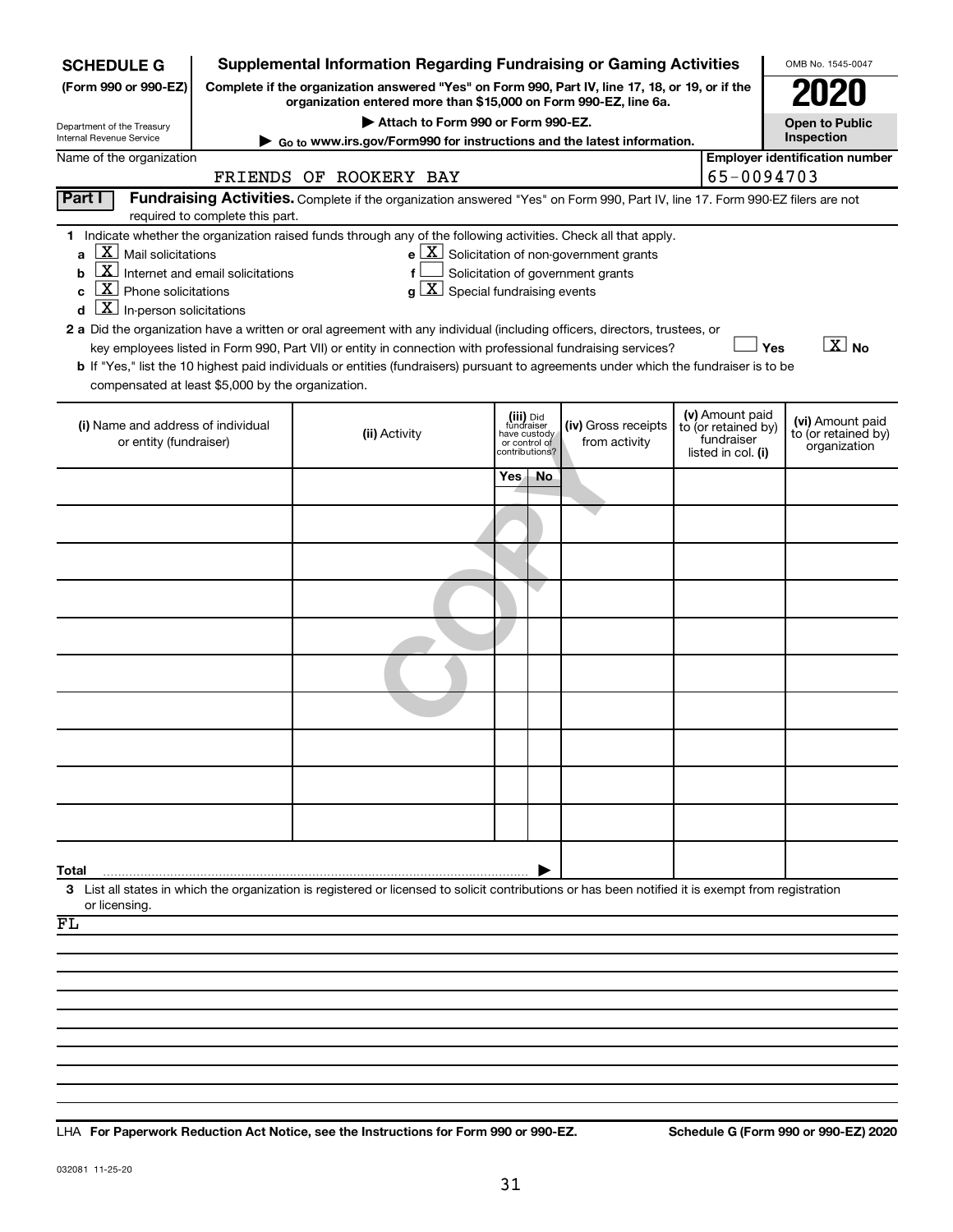### Schedule G (Form 990 or 990-EZ) 2020  $\texttt{FRIENDS}$  OF ROOKERY BAY  $65-0094703$  Page

65-0094703 Page 2

Part II | Fundraising Events. Complete if the organization answered "Yes" on Form 990, Part IV, line 18, or reported more than \$15,000 of fundraising event contributions and gross income on Form 990-EZ, lines 1 and 6b. List events with gross receipts greater than \$5,000.

|                 |                                                                          |                                                                                                                                                                                                                                                             | (a) Event $#1$                       | (b) Event #2            | (c) Other events         | (d) Total events           |  |  |  |
|-----------------|--------------------------------------------------------------------------|-------------------------------------------------------------------------------------------------------------------------------------------------------------------------------------------------------------------------------------------------------------|--------------------------------------|-------------------------|--------------------------|----------------------------|--|--|--|
| Revenue         |                                                                          |                                                                                                                                                                                                                                                             |                                      |                         |                          | (add col. (a) through      |  |  |  |
|                 |                                                                          |                                                                                                                                                                                                                                                             | <b>BATFISH BASH</b>                  |                         | 2                        | col. (c)                   |  |  |  |
|                 |                                                                          |                                                                                                                                                                                                                                                             | (event type)                         | (event type)            | (total number)           |                            |  |  |  |
|                 | 1.                                                                       |                                                                                                                                                                                                                                                             | 107,845.                             |                         | 17,629.                  | 125,474.                   |  |  |  |
|                 | 2                                                                        |                                                                                                                                                                                                                                                             | 92,219.                              |                         |                          | 92, 219.                   |  |  |  |
|                 | 3                                                                        | Gross income (line 1 minus line 2)                                                                                                                                                                                                                          | 15,626.                              |                         | 17,629.                  | 33, 255.                   |  |  |  |
|                 |                                                                          |                                                                                                                                                                                                                                                             |                                      |                         |                          |                            |  |  |  |
|                 | 5                                                                        |                                                                                                                                                                                                                                                             |                                      |                         |                          |                            |  |  |  |
| Direct Expenses | 6                                                                        |                                                                                                                                                                                                                                                             |                                      |                         |                          |                            |  |  |  |
|                 | $\mathbf{7}$                                                             |                                                                                                                                                                                                                                                             |                                      |                         |                          |                            |  |  |  |
|                 | 8                                                                        |                                                                                                                                                                                                                                                             |                                      |                         |                          |                            |  |  |  |
|                 | 9                                                                        |                                                                                                                                                                                                                                                             | 31,030.                              |                         | 3,585.                   | 34,615.                    |  |  |  |
|                 | 10                                                                       | Direct expense summary. Add lines 4 through 9 in column (d)                                                                                                                                                                                                 |                                      | $\blacksquare$          |                          | 34,615.                    |  |  |  |
|                 |                                                                          | 11 Net income summary. Subtract line 10 from line 3, column (d)                                                                                                                                                                                             |                                      |                         |                          | $-1,360.$                  |  |  |  |
| <b>Part III</b> |                                                                          | Gaming. Complete if the organization answered "Yes" on Form 990, Part IV, line 19, or reported more than                                                                                                                                                    |                                      |                         |                          |                            |  |  |  |
|                 |                                                                          | \$15,000 on Form 990-EZ, line 6a.                                                                                                                                                                                                                           |                                      | (b) Pull tabs/instant   |                          | (d) Total gaming (add      |  |  |  |
|                 |                                                                          |                                                                                                                                                                                                                                                             | (a) Bingo                            | bingo/progressive bingo | (c) Other gaming         | col. (a) through col. (c)) |  |  |  |
| Revenue         | 1.                                                                       |                                                                                                                                                                                                                                                             |                                      |                         |                          |                            |  |  |  |
|                 | 2                                                                        |                                                                                                                                                                                                                                                             |                                      |                         |                          |                            |  |  |  |
| Direct Expenses | 3                                                                        |                                                                                                                                                                                                                                                             |                                      |                         |                          |                            |  |  |  |
|                 | 4                                                                        |                                                                                                                                                                                                                                                             |                                      |                         |                          |                            |  |  |  |
|                 | 5.                                                                       |                                                                                                                                                                                                                                                             |                                      |                         |                          |                            |  |  |  |
|                 | 6                                                                        |                                                                                                                                                                                                                                                             | $\sqrt{1 + 2 \cdot 1}$<br>$\%$<br>No | $\prod$ Yes<br>%<br>No  | $\rfloor$ Yes<br>%<br>No |                            |  |  |  |
|                 | 7                                                                        |                                                                                                                                                                                                                                                             |                                      |                         |                          |                            |  |  |  |
|                 | 8                                                                        |                                                                                                                                                                                                                                                             |                                      |                         |                          |                            |  |  |  |
|                 |                                                                          |                                                                                                                                                                                                                                                             |                                      |                         |                          |                            |  |  |  |
| 9               | Enter the state(s) in which the organization conducts gaming activities: |                                                                                                                                                                                                                                                             |                                      |                         |                          |                            |  |  |  |
|                 | Yes<br>No                                                                |                                                                                                                                                                                                                                                             |                                      |                         |                          |                            |  |  |  |
|                 |                                                                          | <b>b</b> If "No," explain:<br>the control of the control of the control of the control of the control of the control of the control of the control of the control of the control of the control of the control of the control of the control of the control |                                      |                         |                          |                            |  |  |  |
|                 |                                                                          |                                                                                                                                                                                                                                                             |                                      |                         |                          |                            |  |  |  |
|                 | Yes<br>No<br><b>b</b> If "Yes," explain:                                 |                                                                                                                                                                                                                                                             |                                      |                         |                          |                            |  |  |  |
|                 |                                                                          |                                                                                                                                                                                                                                                             |                                      |                         |                          |                            |  |  |  |

032082 11-25-20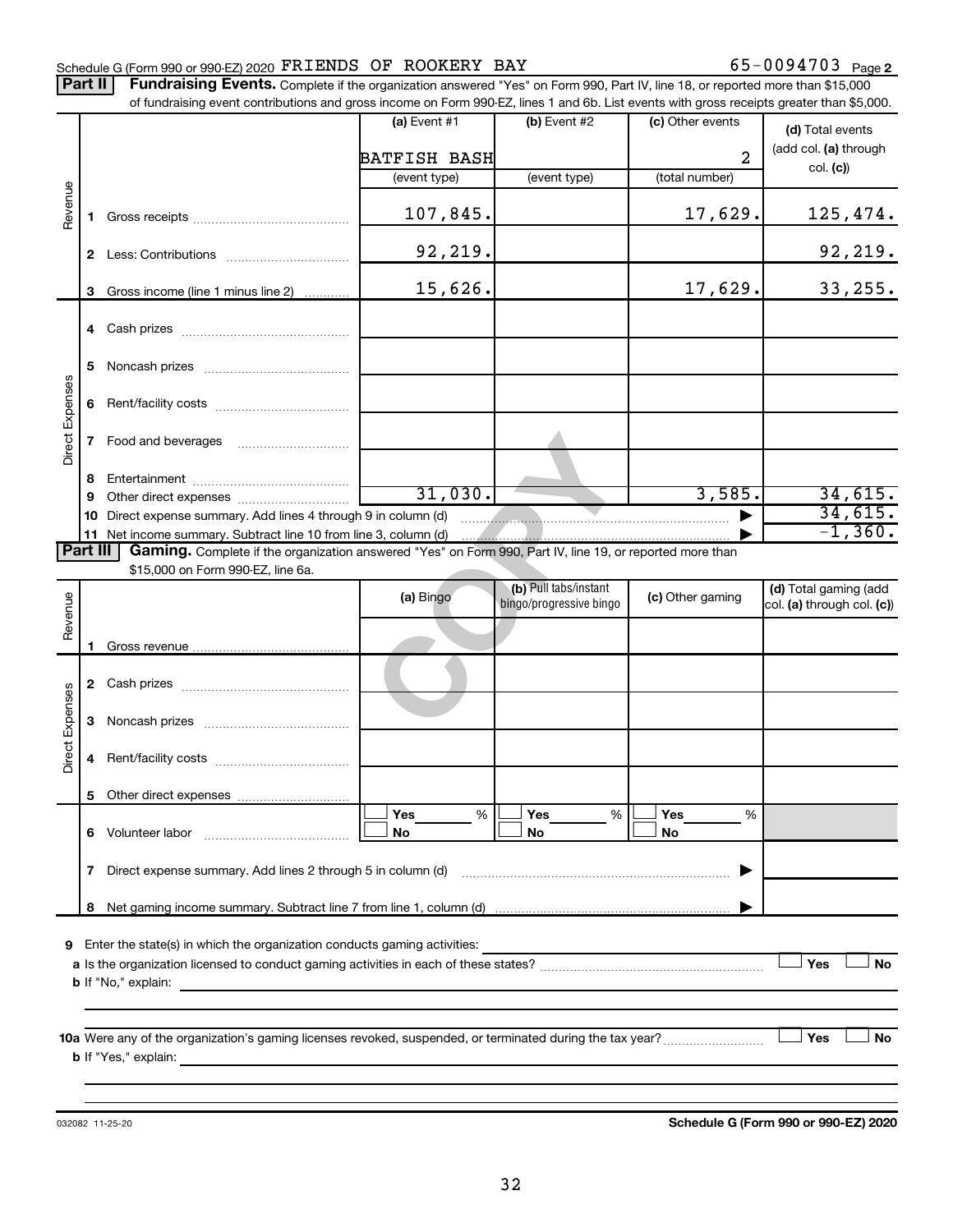| Schedule G (Form 990 or 990-EZ) 2020 FRIENDS OF ROOKERY BAY                                                                                                                                                                                                        | 65-0094703             |     | Page 3               |
|--------------------------------------------------------------------------------------------------------------------------------------------------------------------------------------------------------------------------------------------------------------------|------------------------|-----|----------------------|
| 11.                                                                                                                                                                                                                                                                |                        | Yes | No                   |
| 12 Is the organization a grantor, beneficiary or trustee of a trust, or a member of a partnership or other entity formed                                                                                                                                           |                        |     |                      |
|                                                                                                                                                                                                                                                                    |                        | Yes | <b>No</b>            |
| 13 Indicate the percentage of gaming activity conducted in:                                                                                                                                                                                                        |                        |     |                      |
|                                                                                                                                                                                                                                                                    |                        |     | %                    |
|                                                                                                                                                                                                                                                                    | 13a<br>13 <sub>b</sub> |     | %                    |
|                                                                                                                                                                                                                                                                    |                        |     |                      |
| 14 Enter the name and address of the person who prepares the organization's gaming/special events books and records:                                                                                                                                               |                        |     |                      |
| Name $\blacktriangleright$<br><u>and the contract of the contract of the contract of the contract of the contract of the contract of</u>                                                                                                                           |                        |     |                      |
|                                                                                                                                                                                                                                                                    |                        |     |                      |
|                                                                                                                                                                                                                                                                    |                        | Yes | <b>No</b>            |
|                                                                                                                                                                                                                                                                    |                        |     |                      |
| of gaming revenue retained by the third party $\triangleright$ \$                                                                                                                                                                                                  |                        |     |                      |
|                                                                                                                                                                                                                                                                    |                        |     |                      |
| c If "Yes," enter name and address of the third party:                                                                                                                                                                                                             |                        |     |                      |
| Name $\blacktriangleright$<br><u>and the state of the state of the state of the state of the state of the state of the state of the state of the state of the state of the state of the state of the state of the state of the state of the state of the state</u> |                        |     |                      |
|                                                                                                                                                                                                                                                                    |                        |     |                      |
|                                                                                                                                                                                                                                                                    |                        |     |                      |
|                                                                                                                                                                                                                                                                    |                        |     |                      |
| Gaming manager information:<br>16                                                                                                                                                                                                                                  |                        |     |                      |
|                                                                                                                                                                                                                                                                    |                        |     |                      |
| Name $\blacktriangleright$                                                                                                                                                                                                                                         |                        |     |                      |
|                                                                                                                                                                                                                                                                    |                        |     |                      |
| Gaming manager compensation > \$                                                                                                                                                                                                                                   |                        |     |                      |
|                                                                                                                                                                                                                                                                    |                        |     |                      |
| Description of services provided >                                                                                                                                                                                                                                 |                        |     |                      |
|                                                                                                                                                                                                                                                                    |                        |     |                      |
|                                                                                                                                                                                                                                                                    |                        |     |                      |
|                                                                                                                                                                                                                                                                    |                        |     |                      |
| Director/officer<br>Employee<br>Independent contractor                                                                                                                                                                                                             |                        |     |                      |
|                                                                                                                                                                                                                                                                    |                        |     |                      |
| <b>17</b> Mandatory distributions:                                                                                                                                                                                                                                 |                        |     |                      |
| <b>a</b> Is the organization required under state law to make charitable distributions from the gaming proceeds to                                                                                                                                                 |                        |     |                      |
|                                                                                                                                                                                                                                                                    |                        |     | $\Box$ Yes $\Box$ No |
| <b>b</b> Enter the amount of distributions required under state law to be distributed to other exempt organizations or spent in the                                                                                                                                |                        |     |                      |
| organization's own exempt activities during the tax year $\triangleright$ \$                                                                                                                                                                                       |                        |     |                      |
| <b>Part IV</b><br>Supplemental Information. Provide the explanations required by Part I, line 2b, columns (iii) and (v); and Part III, lines 9, 9b, 10b,                                                                                                           |                        |     |                      |
| 15b, 15c, 16, and 17b, as applicable. Also provide any additional information. See instructions.                                                                                                                                                                   |                        |     |                      |
|                                                                                                                                                                                                                                                                    |                        |     |                      |
|                                                                                                                                                                                                                                                                    |                        |     |                      |
|                                                                                                                                                                                                                                                                    |                        |     |                      |
|                                                                                                                                                                                                                                                                    |                        |     |                      |
|                                                                                                                                                                                                                                                                    |                        |     |                      |
|                                                                                                                                                                                                                                                                    |                        |     |                      |
|                                                                                                                                                                                                                                                                    |                        |     |                      |
|                                                                                                                                                                                                                                                                    |                        |     |                      |
|                                                                                                                                                                                                                                                                    |                        |     |                      |
|                                                                                                                                                                                                                                                                    |                        |     |                      |
|                                                                                                                                                                                                                                                                    |                        |     |                      |
|                                                                                                                                                                                                                                                                    |                        |     |                      |